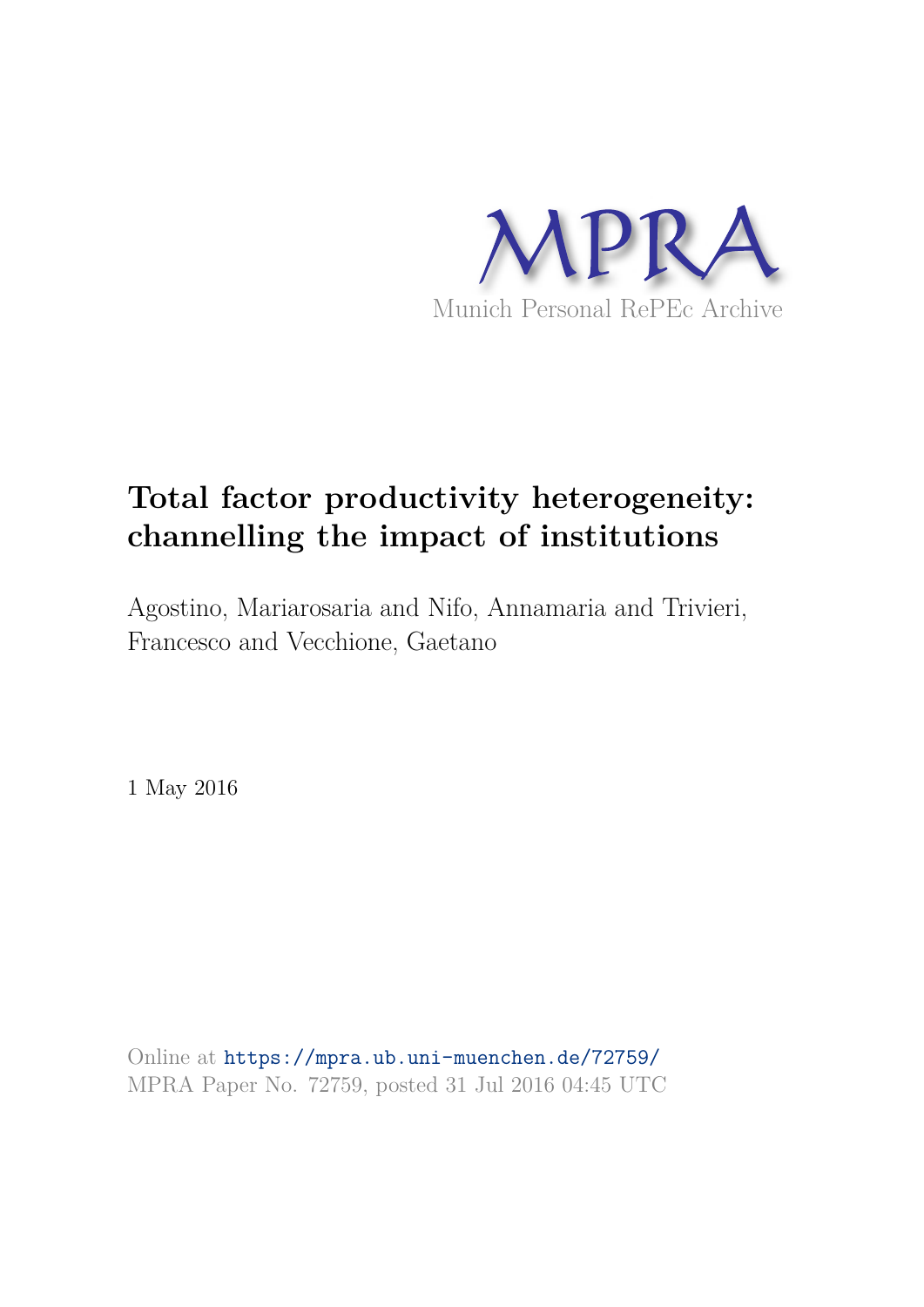## **TOTAL FACTOR PRODUCTIVITY HETEROGENEITY: CHANNELLING THE IMPACT OF INSTITUTIONS**

Mariarosaria Agostino<sup>(a)\*</sup>, Annamaria Nifo<sup>(b)</sup>, Francesco Trivieri<sup>(a)</sup>, Gaetano Vecchione<sup>(c)</sup> <sup>(a)</sup> University of Calabria, <sup>(b)</sup>University of Sannio, <sup>(c)</sup>Second University of Naples & IPE

#### **ABSTRACT**

 $\overline{a}$ 

This paper aims to contribute to the debate on the determinants of differentials in firms' productivity. We test the hypothesis that macro factors, especially the quality of local institutions, play a role in explaining firm productivity in Italy. To this end, following Färe et al. (1994), we decompose the Malmquist index of total factor productivity (TFP) change for approximately 7,500 manufacturing small and medium-sized firms, and we proxy province-level institutional quality using the IQI index (Nifo and Vecchione, 2014). The results of our estimations suggest that better local institutions might help firms better combine inputs, approach the optimal size, and ultimately be more productive.

*Keywords*: TFP, Malmquist index, Institutional quality, Italian manufacturing SMEs *JEL*: O47, C31, O50, C33, D24, L60, O43, R11

<sup>\*</sup>Corresponding author. Department of Economics, Statistics and Finance, Cubo 1C, Ponte P. Bucci, University of Calabria, Rende (CS), Italy, [m.agostino@unical.it](mailto:m.agostino@unical.it)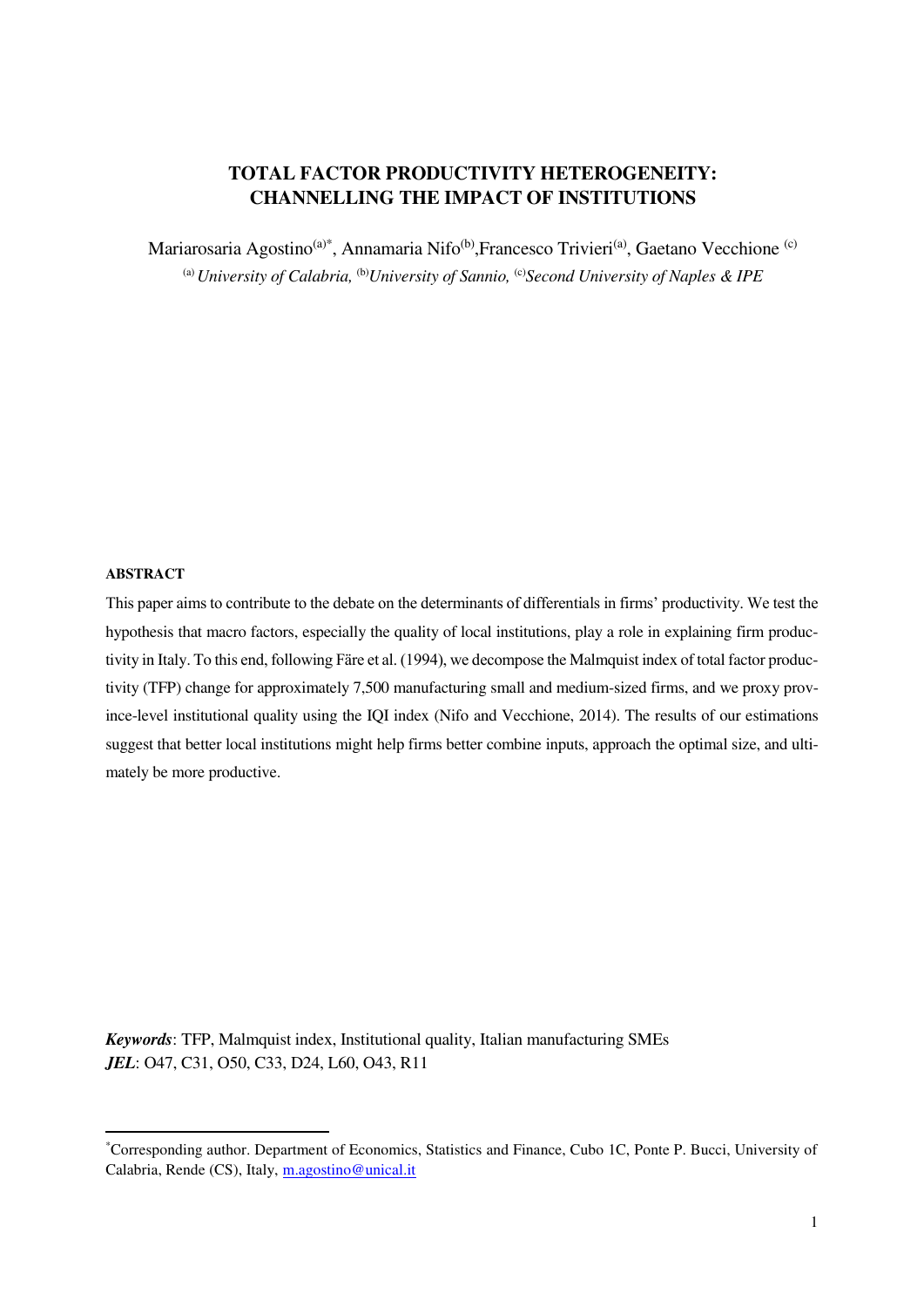## **1. INTRODUCTION**

Over the past couple of decades, considerable attention has been paid to the issue of heterogeneity in firms' productivity. Researchers in many fields have offered abundant empirical evidence attesting the magnitude of persistent and ubiquitous productivity differentials across businesses and provided insight into the way firms turn inputs into outputs. While the efficiency with which this conversion occurs has become a topic of particular interest, the central theoretical question on the main determinants of the observed heterogeneity remains under debate: Why do firms differ so much in their abilities to convert inputs in outputs? Is productivity just a "*manna from heaven*" for the luckiest or something (or many things) more systematic?

An interesting taxonomy of the determinants of productivity differentials is the one distinguishing between internal and external factors. The former label is used for factors connected to firms' features and managers' or owners' decisions, such as size (van Biesebroeck, 2005), industry (Sinkkonen, 2005), the adopted technology (Jorgenson et al., 2008; Bartelsman et al., 2008; Faggio et al., 2009), the endowment of human capital (Bandiera et al., 2007) and managerial skills (Bushnell and Wolfram, 2009; Bloom and Van Reenen, 2010), the amount of R&D (Doraszelski and Jaumandreu, 2013), the degree of international openness (Wagner, 2002). The second source of interfirm productivity differences typically concerns the macroeconomic context in which firms operate, such as more competitive and contestable markets (Knittel, 2002; Nicoletti and Scarpetta, 2005; Brown et al., 2006; Arnold et al., 2008; Bridgam et al., 2009), a context more favourable for innovation (Griffith et al., 2007; Bloom et al., 2007; Bartelsman et al., 2008; Arrighetti and Lasagni, 2011), inter-firm cooperation and positive spillovers (Chanda and Dalgaard, 2008; Syverson, 2011).

A large body of literature recognizes as a positive and important external factor the good quality of institutions in the geographical area where the firm is located, arguing that it enhances the ability of a region to capture development opportunities (OECD, 2001), a mechanism that may emerge through increases in local firms' productivity.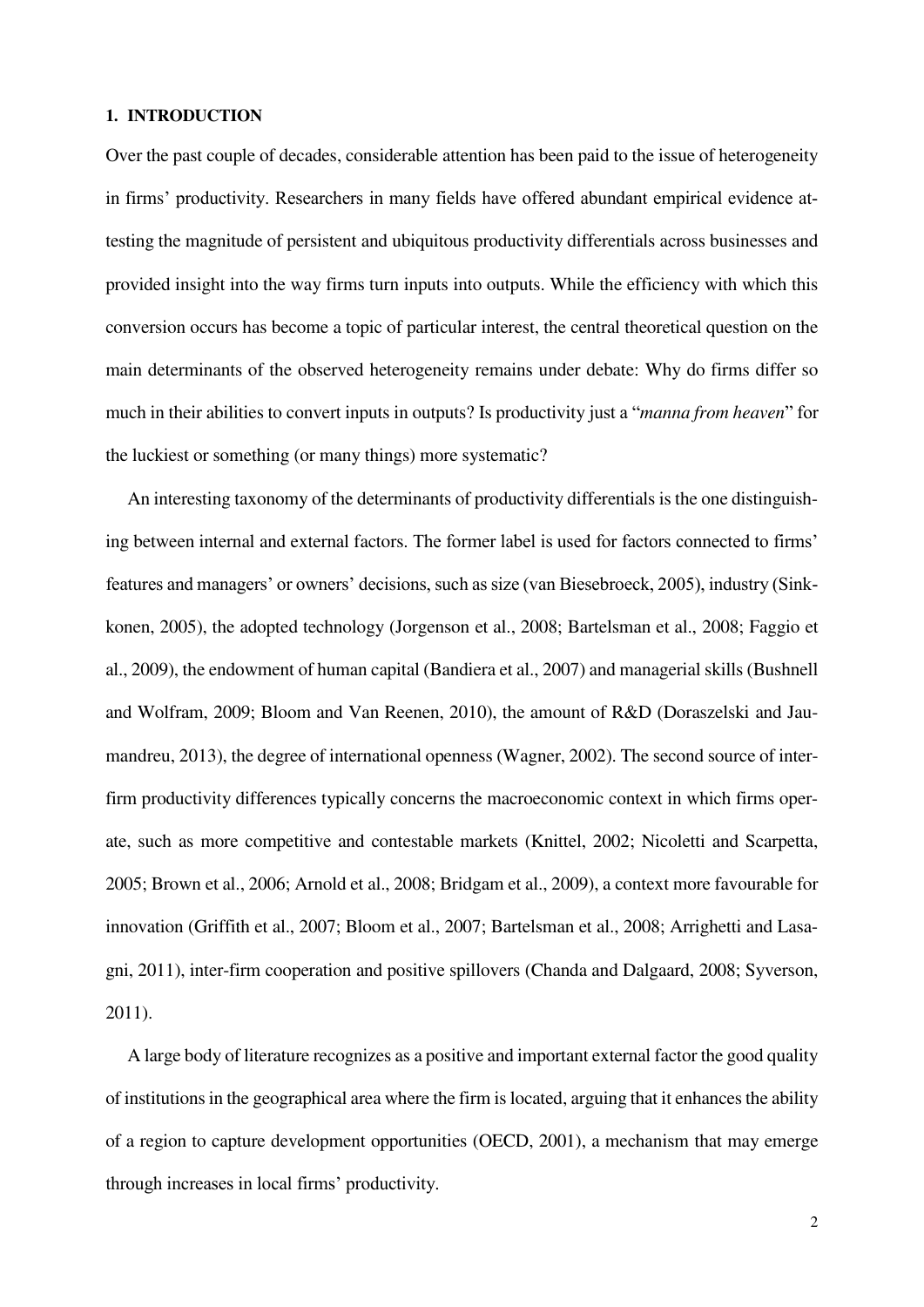When firms' productivity differentials are evidently connected to different geographical locations, external factors, such as local institutional quality, are expected to be even more significant to explain the observed inter-firm diversity. The case of Italy, in this respect, looks particularly interesting due to the substantial and long-lasting productivity gap between industrial firms located in the regions of the relatively backward South *vis-à-vis* those in the rest of the country.

That institutions affect economic outcomes is well established. As noted by North (1990), the formal and informal institutions that a given society develops (or fails to develop) are crucial instruments to facilitate economic growth, international investment and trade by reducing opportunism in transactions among people largely unknown to one another and providing a framework for the creation of multilateral reputation and mutual trust. An extensive body of empirical literature has emphasized the role of institutions<sup>1</sup> in affecting both input (physical and human capital) productivity and total factor productivity (TFP), showing the existence of a distinct direct effect of institutions on per capita income through TFP changes, in addition to the indirect effect through capital accumulation. However, all studies estimating firms' TFP (levels and growth/ changes) are built on variants of Solow's (1957) accounting technique, assuming that economic agents instantaneously adjust choices and behaviours to altered market conditions. If these assumptions do not hold, conventional estimates of TFP may be biased, and firms may be technically or allocatively inefficient in the use of inputs. This, in turn, implies that observed input-output combinations may lie below the production frontier. In such a case, TFP may change as a result of (dis)improved efficiency, that is, movements towards or away from the frontier. This is in stark contrast to the growth accounting approach, according to which observed output is equivalent to frontier output, and growth in TFP consists only of technological progress, that is, shifts in the frontier. Pinpointing

l

<sup>&</sup>lt;sup>1</sup> Cross-country regressions have shown that institution quality is highly correlated with income per capita and that institutions can explain up to 30-fold per capita income differences between developed and developing countries (Knack and Keefer, 1997; Hall and Jones, 1999; Acemoglu et. al., 2001; Easterly and Levine, 2003).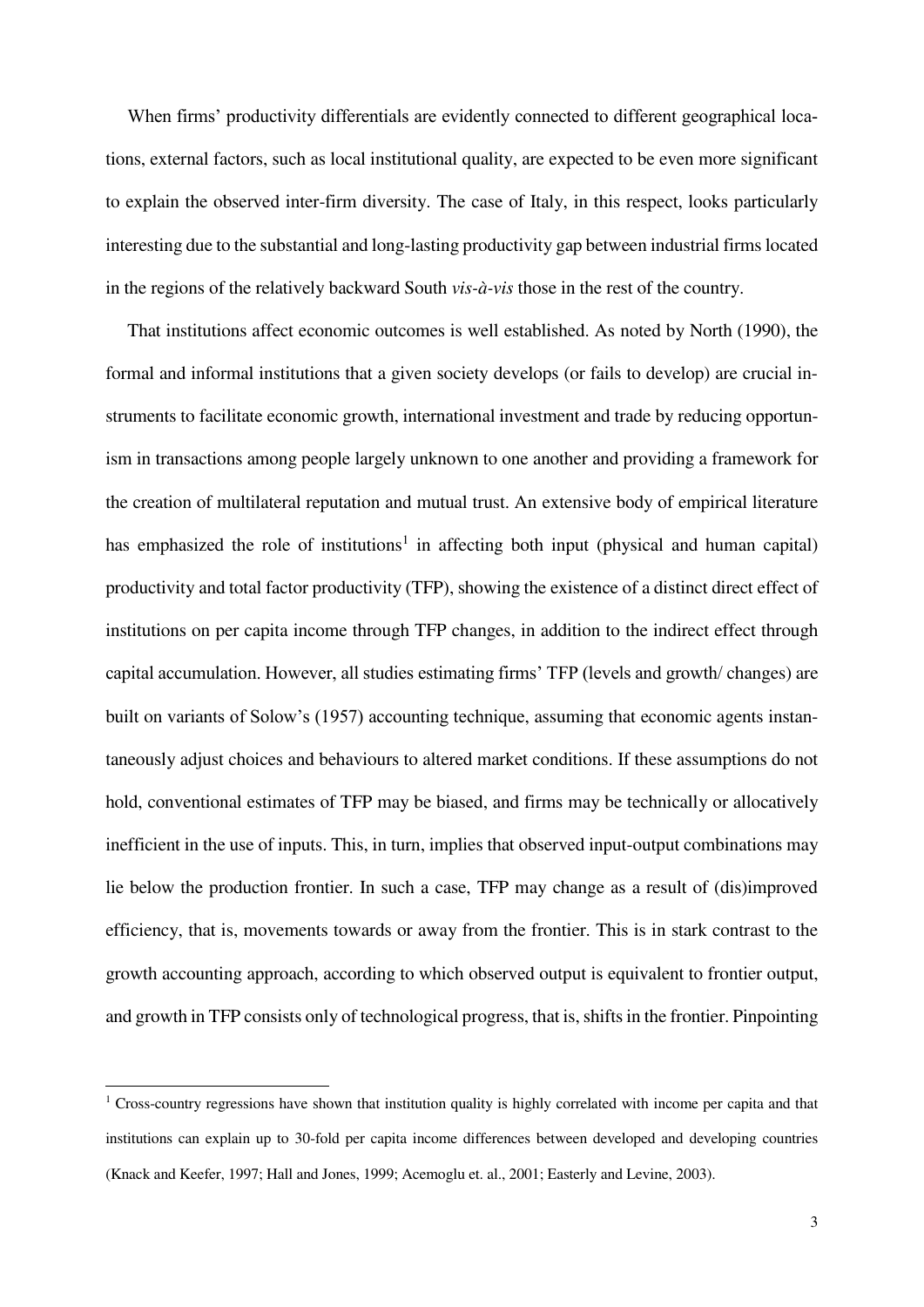the exact channel through which institutional quality affects firms' productivity  $-$  i.e., whether institutions influence (more) the frontier or firms' relative efficiency – may facilitate a better understanding of the determinants of inter-firm TFP heterogeneity and provide policymakers a key tool for helping firms become more productive and the economy to grow faster.

This paper focuses on the effects of institutions on firms' productivity, aiming in particular at evaluating the impact on TFP change exerted by institutions' quality, which is proxied either using the Institutional Quality Index (IQI) proposed by Nifo and Vecchione (2014) or its single components. Our working hypothesis is that differences in local institutional quality endowments are crucial in shaping inter-firm productivity differentials in the Italian industry.

To test this hypothesis, we proceed in two steps. First, using a large sample of Italian manufacturing SMEs, we retrieve the dependent variables of our analysis, i.e., firms' efficiency, by decomposing the Malmquist TFP index. Second, we estimate a model of the determinants of efficiency, where the explanatory variable of interest is either the IQI index or a single component of it. To account for the hierarchal structure of our data, we model firm-specific characteristics and efficiency simultaneously with the higher-level geographical context, adopting a multilevel analysis.

In the first step, we follow Färe et al. (1994), decomposing productivity growth into two mutually exclusive and exhaustive components: changes in technical efficiency and shifts in the technology frontier. The latter effect basically reflects technical innovation undertaken by firms, while the former represents (dis)improvements in the means by which the known technology is applied in production. Then, we further decompose the former component into two sub-components to distinguish the contribution of scale efficiency from pure efficiency changes, arising from the best (or worst) combination of inputs.

In the second stage of our analysis, we provide evidence on the relationship between the endowment of institutional quality in Italian provinces and the single components of firm productivity described above. A number of previous studies (Del Monte and Giannola, 1997; Scalera and Zazzaro, 2010; Erbetta and Petraglia, 2011; Nifo, 2011; Aiello et al., 2014) have argued that even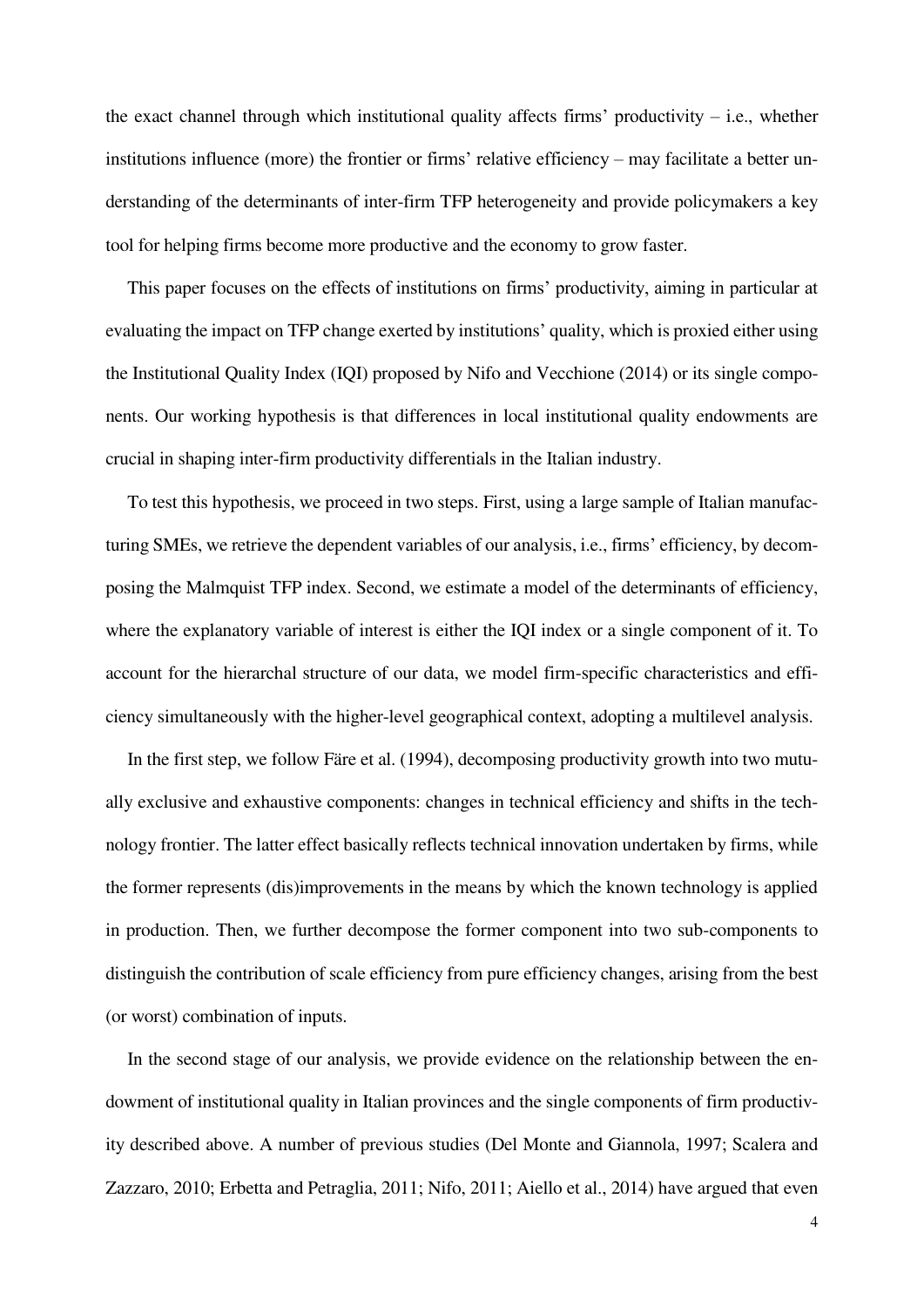at the subnational level, productivity differences might be explained on the basis of differences in institutional quality. However, very few have tried to prove this relationship through an econometric investigation (Lasagni et al, 2015). Furthermore, we deepen our analysis by investigating the relevance of five dimensions of institutional quality (regulatory quality, rule of law, government effectiveness, corruption, and voice and accountability) rather than of only single aspects of it, as is customary in the previous literature (Kneller and Misch, 2010; Daveri et al., 2011; Haggard and Tiede, 2011; Solinas and Jimenez, 2011).

Our results, based on a sample of Italian manufacturing SMEs, are robust and consistent with most of the existing literature. We find that local institutional quality matters as it proves to be one driver of firms' productivity differentials, particularly through the channel of efficiency.

The paper is organized as follows: Section 2 provides an overview of the literature on macroeconomic factors as determinants of productivity levels, growth and differentials, and particularly the role of institutional quality. Section 3 illustrates the methodologies adopted. Section 4 discusses the results, hinging on specific robustness analysis. Section 5 summarizes the main conclusions.

### **2. MACROECONOMIC DRIVERS OF FIRM PRODUCTIVITY: A LITERATURE REVIEW**

The economic literature has long considered the possibility that social, historical and cultural factors, institutions and the political and administrative context may play a role in conditioning and steering the development processes and the economic success or decline of countries, regions and individual firms. Indeed, on one hand, a broad strand of literature has explored the connections between the recalled macroeconomic factors and the economic growth of countries and regions (for example, La Porta et al., 1998; Hall and Jones, 1999; Acemoglu et al., 2001; Djankov et al., 2002; Easterly and Levine, 2003; Glaeser et al., 2004; Rodrick et al., 2004; Kwock and Tadesse,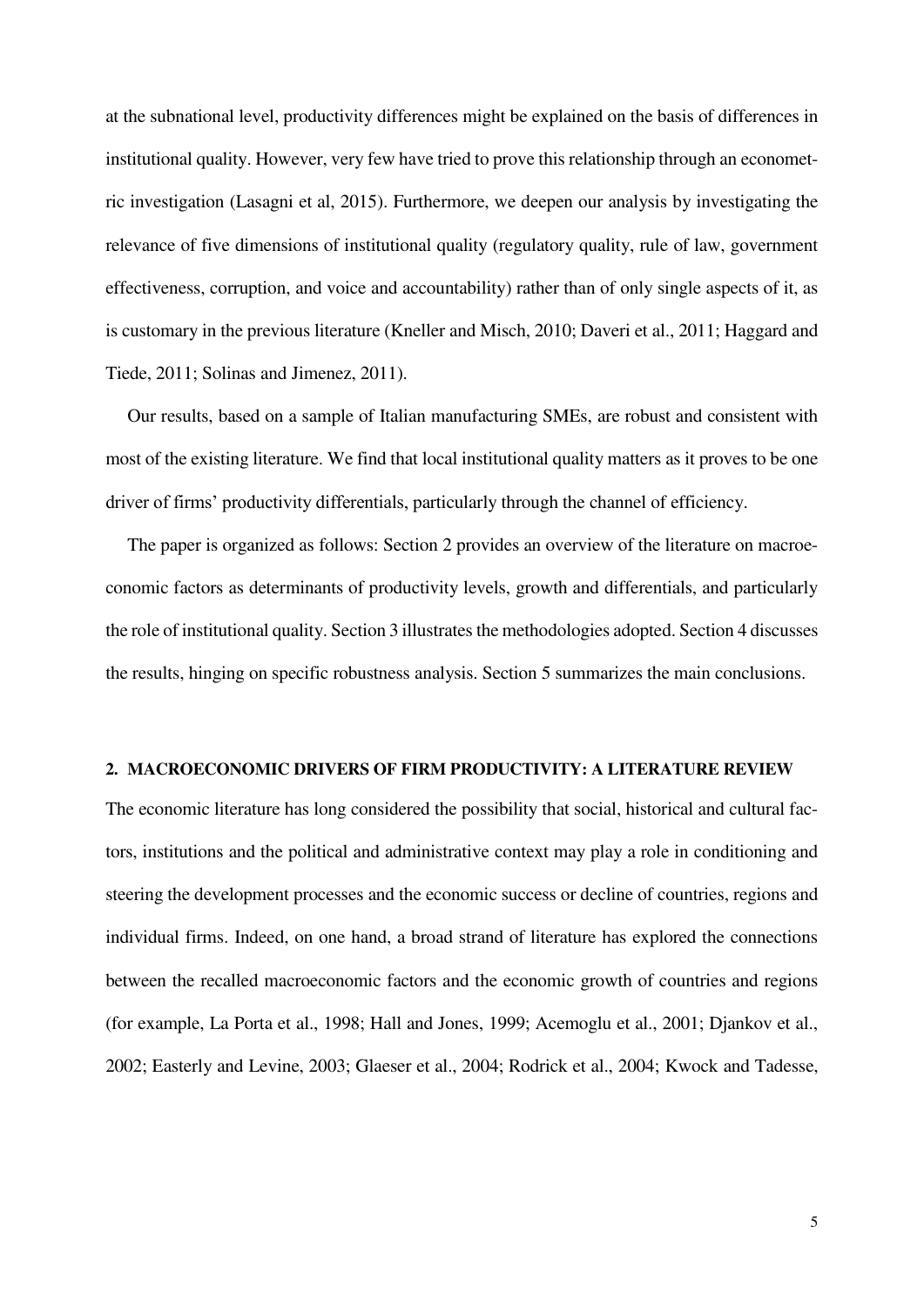2006). On the other hand, many other authors have been concerned with the influence of the macroeconomic environment and, more specifically, of institutional quality on firms' productivity. This section provides a short review of this latter body of literature.

The presence of spillovers and the degree of competition are singled out by Chanda and Dalgaard (2008) and Syverson (2011) as the main channels through which macroeconomic factors may impinge on the level of business productivity. In their interpretation, spillovers basically operate through *incentive mechanisms*: They encourage companies to innovate and to adopt new technologies (Nguyen et Jaramillo, 2014), to invest more in R&D (Griffith et al., 2007), to shorten the technology distance (Bloom et al., 2007), and to accelerate the process of convergence to the productivity levels of the leader in the domestic market (Bartelsman et al., 2008). Other related studies (Eslava et al., 2004, Bernard et al., 2006; Fernandes, 2007; Verhoogen, 2008; Bloom and Van Reenen, 2010) focus on the relationship between the *intensity of competition* and productivity. Greater competition allows the best companies to gain larger market shares at the expense of less efficient firms, according to the so-called "Darwinian selection of the market". Moreover, competition creates greater opportunities for comparing performance, making it easier for owners to monitor managers (Lazear and Rosen, 1981; Nalebuff and Stiglitz, 1983). In addition, improvements in productivity may generate higher revenues and profits in a more competitive environment, where the price elasticity of demand tends to be higher, and because more competition is likely to raise the likelihood of bankruptcy at any given level of managerial effort, managers have to work harder to avoid this outcome (Aghion and Howitt, 1998). An additional effect of stronger competition on firms' productivity may stem from the increased incentive for workers, provided that product market rents are shared with workers in the form of higher wages or reduced effort (Haskel and Sanchis, 1995). Another strand of studies focuses on the relationship between the intensity/quality of market regulation and productivity. In this view, poor or inadequate regulations can create perverse incentives that reduce productivity (Bridgam et al., 2009). By contrast, largely positive effects can be associated with the implementation of an incentive programme combining the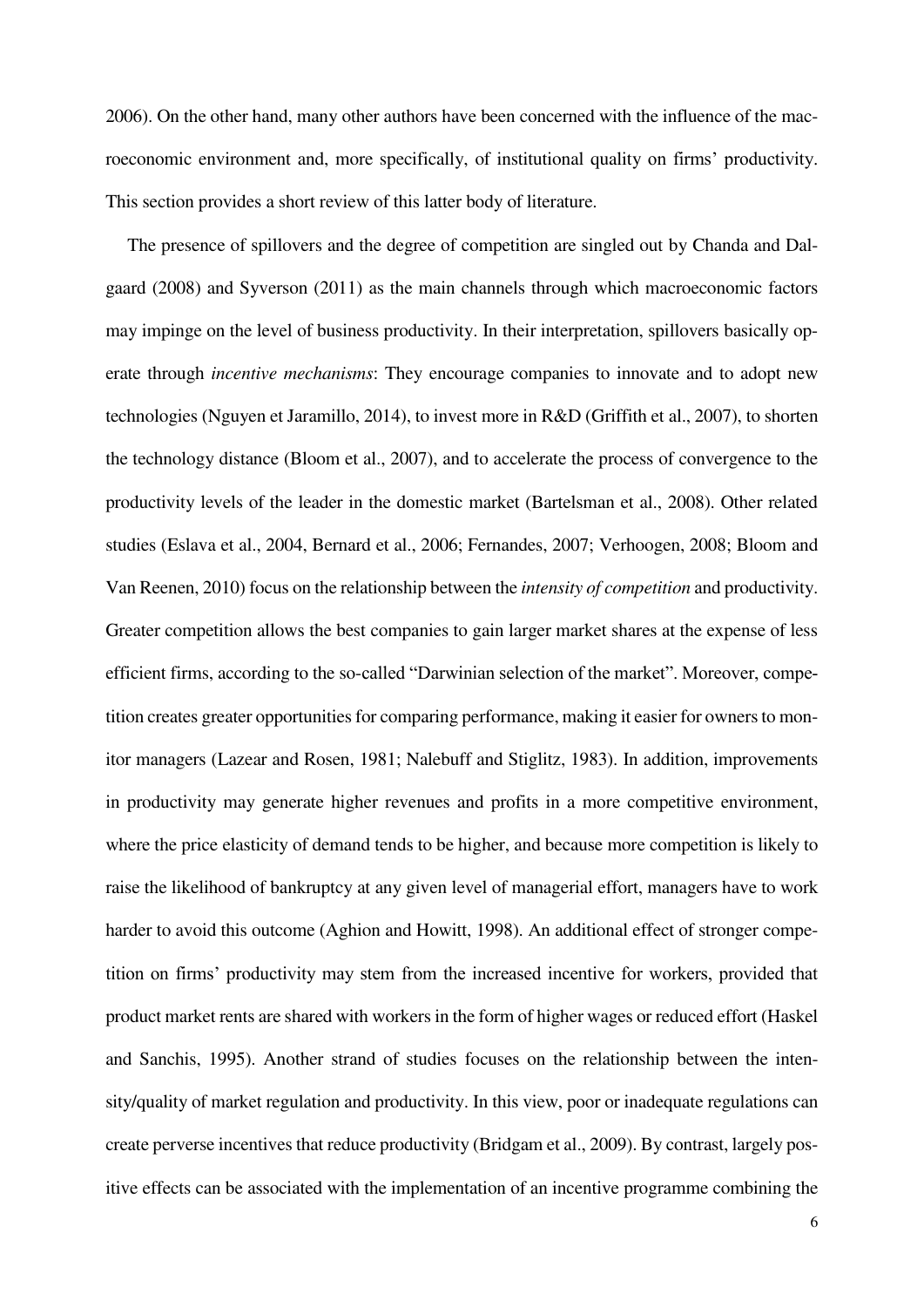gains of economic operators to obtain particular standards of operational efficiency (Knittel, 2002), similar to those of the programmes of product market regulations in OECD countries (Nicoletti and Scarpetta, 2005, Arnold et al., 2008) or privatization programmes in Eastern European countries (Brown et al., 2006).

Regarding more specifically the role of institutions, at least since the work of North (1990, p. 3), for whom "institutions are the rules of the game in a society", institutions have been acknowledged to crucially contribute to forming the set of incentives underlying behaviour and individual choices. The importance of institutional quality as a basic determinant of economic growth and TFP in the long term has been illustrated by many authors. The seminal paper by Hall and Jones (1999), for example, emphasizes the effects of the history of a people and the underlying institutional structures on countries' economic performance. Mankiw et al. (1992) highlight the importance of the impact of institutions on investment in human and physical capital and thus on per capita income. In the same vein, Eicher et al. (2006) and Ketterer and Rodriguez-Pose (2012) note that institutions have a large impact on human and physical capital accumulation, which in turn affects firms' productivity. In particular, Rodrik et al. (2004) highlight the important role that institutions play in preventing the expropriability of property.

Following Hall and Jones (1999), other contributions (Kaufman et al., 1999; Acemoglu, et al., 2001; Easterly and Levine, 2003; Grigorian and Martinez, 2002; Rodrik et al., 2004) note that in addition to affecting capital accumulation, institutions may affect firms' TFP and output through other channels. For example, McGuinness (2007), Acemoglu and Robinson (2008), Chanda and Dalgaard (2008) show how better institutions create a favourable business environment and a legal structure that directs investments towards activities able to ensure higher and more rapid economic growth. Good institutions encourage firms to use better technology, invest in knowledge creation and transfer (Loayza et al., 2005), produce on a larger scale and operate with a long time horizon, with a positive impact on competitiveness and economic performance (Aron, 2000), thereby ensuring higher levels of efficiency and often a fairer distribution of income (Bowen and De Clercq,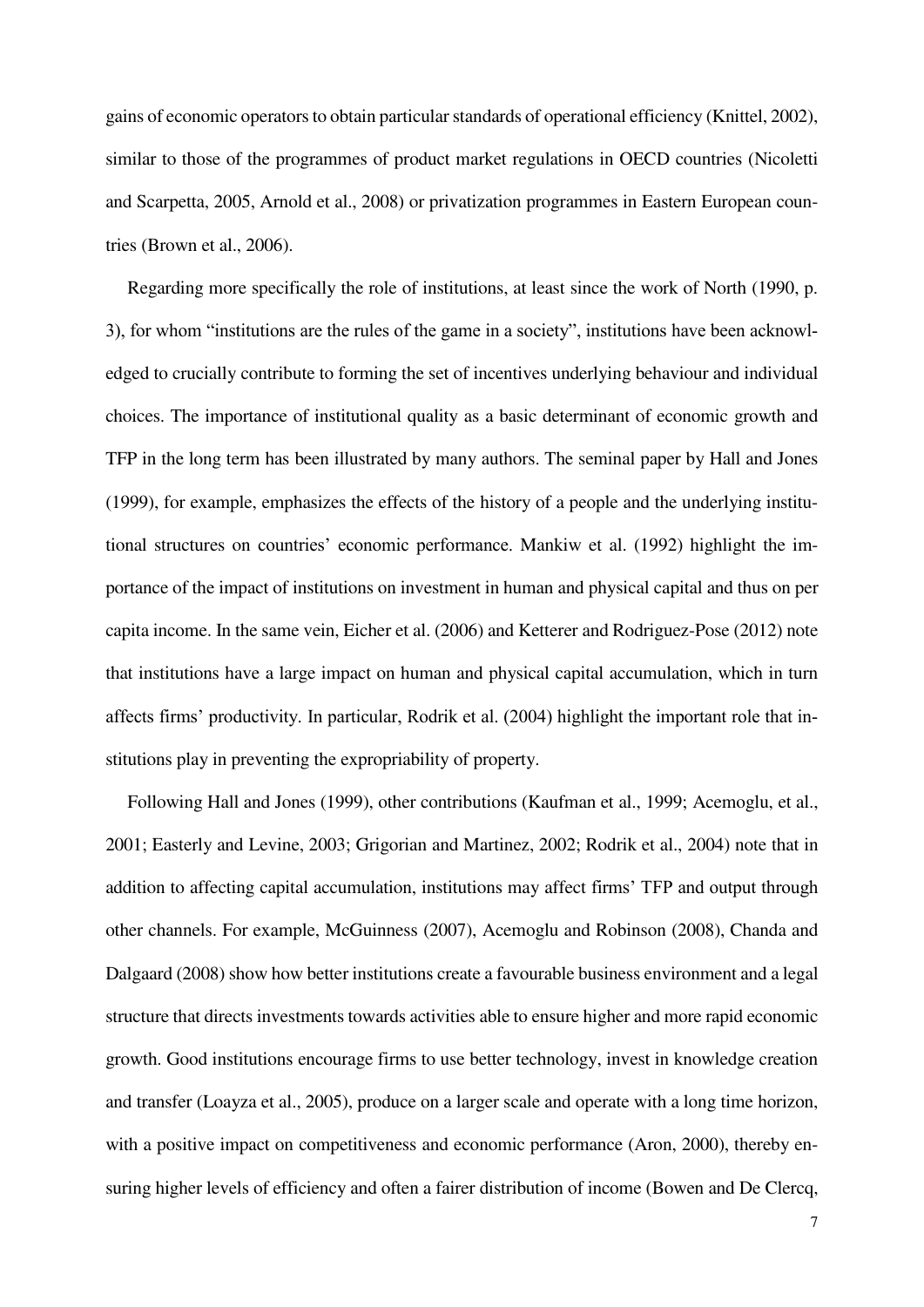2008). Many other studies, both for cross-country (Barro and Lee, 1993; Nugent, 1993; Mauro, 1995; World Bank, 1997; Brunetti, 1997; Knack and Keefer, 1997; Djankov et al., 2002) and interregional comparisons (Barro and Sala-i-Martin, 1995; Helliwell and Putnam, 1995; Arrighetti and Serravalli, 1999; Dall'Aglio, 1999), have found evidence of significant correlations between measures of institutional quality and various indicators of economic performance.

Regarding the specific case of Italy, many observers have explained the economic divide between the Northern and Southern regions with reference to the different regional endowments of institutional quality. For example, Di Liberto and Sideri (2015) find evidence of the significant role of past regional domination (i.e., rule over different areas from the  $12<sup>th</sup>$  to  $18<sup>th</sup>$  centuries) on the current regional public administration performance, further supporting the idea that old norms and institutions tend to persist over centuries, strongly conditioning the economic performance of Italian regions and explaining a significant part of the observed gap in regional productivity levels. In the same vein, Nifo (2011), Aiello et al. (2014) and Lasagni et al. (2015) and ascribe a crucial role to macroeconomic factors in accounting for the significant and persistent productivity dispersion across Italian firms. In particular, concerning institutions, Del Monte and Giannola (1997) claim that institutional factors have contributed to creating an unfavourable business environment; Scalera and Zazzaro (2010) argue that public policies have been undermined by a poor institutional context; and Erbetta and Petraglia (2011) emphasize the crucial role of institutions and public capital in determining Italian firms' productivity differentials.

### **3. METHODOLOGY**

To verify the influence of institutional quality on firms' efficiency, our analysis is organized into two steps, similarly to a large number of other contributions investigating the impact of internal firm characteristics and external factors on DEA efficiency estimates or Malmquist indices (e.g., Alvarez and Crespi, 2003; Ariff and Can, 2008; Sufian, 2009; Cummins et al., 2010; Cummins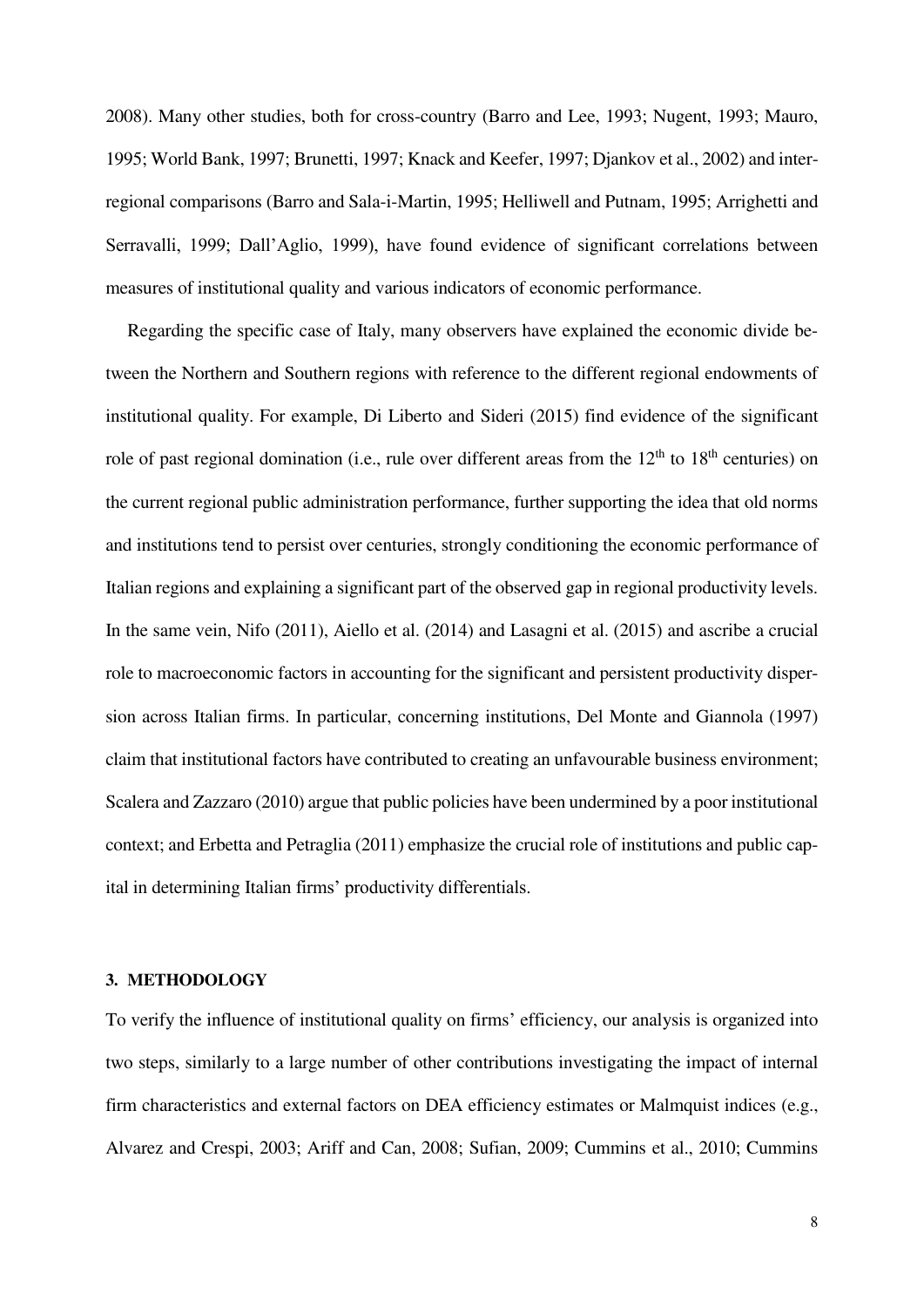and Xie, 2013). First, we retrieve our dependent variables (firms' efficiency) by decomposing the Malmquist TFP index. To allow different technologies in different sectors, we carry out separate computations at the 2-digit level of the ATECO classification. Second, we estimate a model of the determinants of firms' productivity, where the explanatory variable of interest is institutional quality defined at the provincial level. To account for the hierarchical structure of our data, we adopt a mixed estimator.

Before describing these steps in more detail, it is worth mentioning that Banker and Natarajan (2008) and Johnson and Kuosmanen (2012) show that the two-stage DEA estimator is statistically consistent under different conditions, providing theoretical justification for its use. Furthermore, "Unlike the regression methods such as stochastic frontier analysis (SFA), the DEA efficiency estimator is not subject to the omitted variable bias in the first stage if the effect of the contextual variables has a finite maximum and the sample size is sufficiently large" (Johnson and Kuosmanen, 2012, page 560). Because our estimation sample is large, in light of the considerations above, we adopt a two-stage DEA estimator.

## *3.1 First stage: The Malmquist productivity index decomposition*

 $\overline{a}$ 

Following Färe et al. (1994), we compute (total) productivity change as the geometric mean of two output-oriented Malmquist productivity indexes.<sup>2</sup> These indexes, proposed by Caves et al. (1982), are based on the Malmquist (output) distance functions. Thus, we first define the latter and then illustrate the Malmquist TFP index.

 $2$  Several empirical works adopt the same measure of productivity change. An output orientation is commonly adopted when it is fair to assume that firms seek to maximize output for given input combinations (as in the manufacturing case; see, for instance, Milana et al., 2013). By contrast, when producers have a statutory obligation to meet demand, and they also have to guarantee certain quality levels, it is proper to assume that firms attempt to minimize input for given output levels (see Saal et al., 2007, for water and sewerage services and Giuffrida, 1999, for primary care provision by Family Health Service Authorities).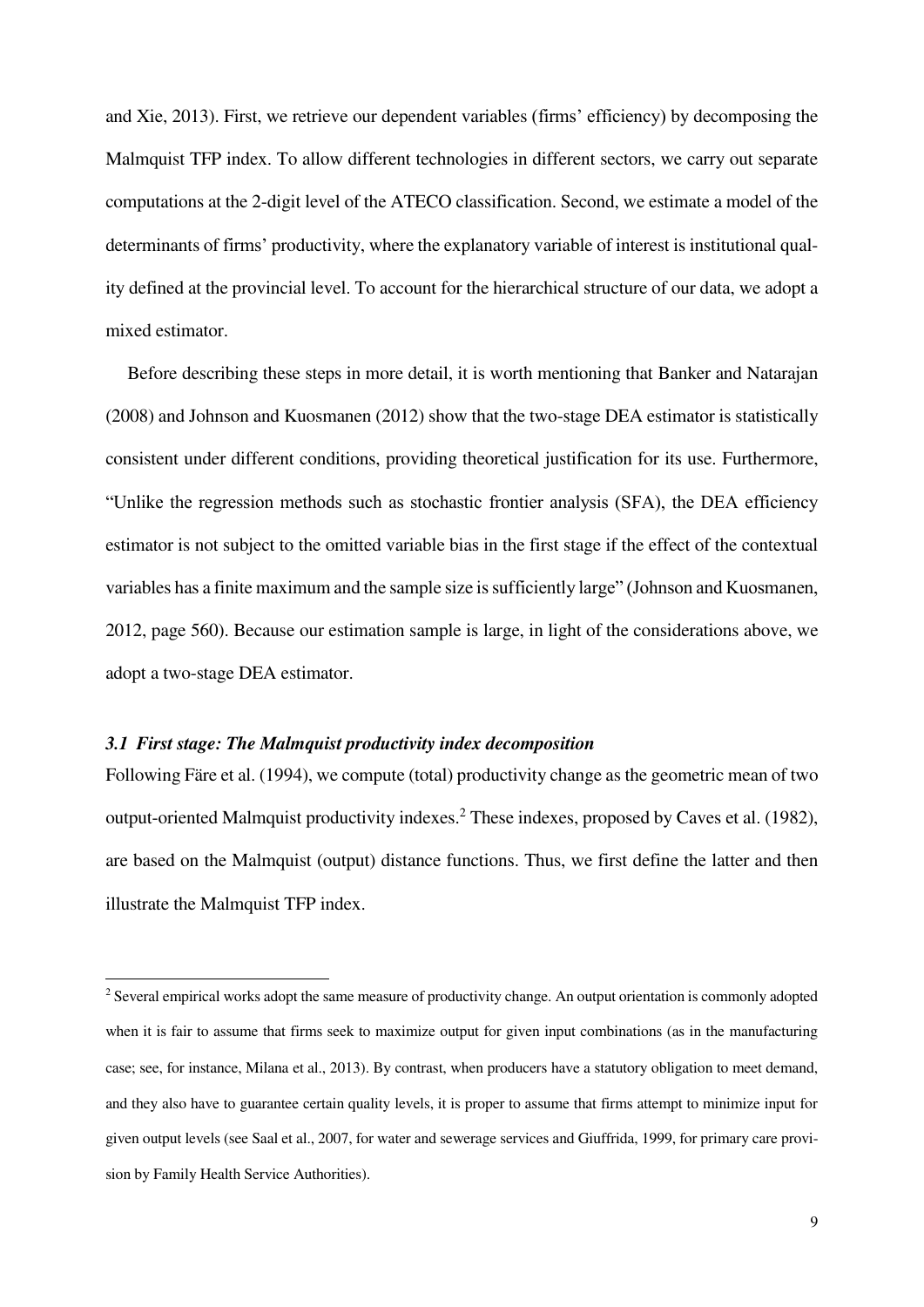Distance functions, which may be either output or input oriented, allow the measurement of firms' efficiency without imposing any assumptions on firm behaviour, such as profit maximization or cost minimization. The basic idea underlying the notion of distance is that at any point in time, we can draw a production frontier, i.e., a locus of technically efficient input-output combinations, given the existing technology. Hence, the distance between this frontier and a given combination beneath the frontier can be regarded as a measure of technical inefficiency. More formally, an *output* distance function gauges the largest proportional expansion of the output vector, conditional on given input levels.<sup>3</sup> In other words, "we could think of deflating the output vector so that the resulting deflated output vector is just producible by the input vector x" (Diewert and Fox, 2010, page 76). Hence, an output distance function, in period t, may be defined as follows:

$$
D^{t}(q_{t}, x_{t}) = min\{\delta: (q/\delta) \in P(x)\}\tag{1}
$$

where  $P(x)$  is the production possibilities set for the technology available in period t. The minimum value of parameter  $\delta$  is equal to unity for all combinations on the frontier (when production is technically efficient, in Farrell's [1957] terminology), while it is lower than one for all other combinations belonging to production set  $P(x)$ . Having specified the distance function (1), it is possible to measure the productivity change from a given period to another (say, from  $t=0$  to  $t=1$ ) by computing the ratio between two distances as follows:

$$
m^t(q_0, q_1, x_0, x_1) = \frac{p_{CRS}^t(q_1, x_1)}{p_{CRS}^t(q_0, x_0)}
$$
(2)

where both distance functions are defined relatively to the same (constant returns to scale, CRS) benchmark technology prevailing in period t. Because in our exemplification, *t* may be either 0 or 1, it is possible to compute two ratios (i.e., two Malmquist indexes). To avoid selecting an arbitrary

l

<sup>&</sup>lt;sup>3</sup> An *input* distance function provides the largest proportional contraction of the inputs, given an output vector. Both concepts allow the complete categorization of the technology, and when constant returns to scale prevail, the input distance function is the reciprocal of the output distance function.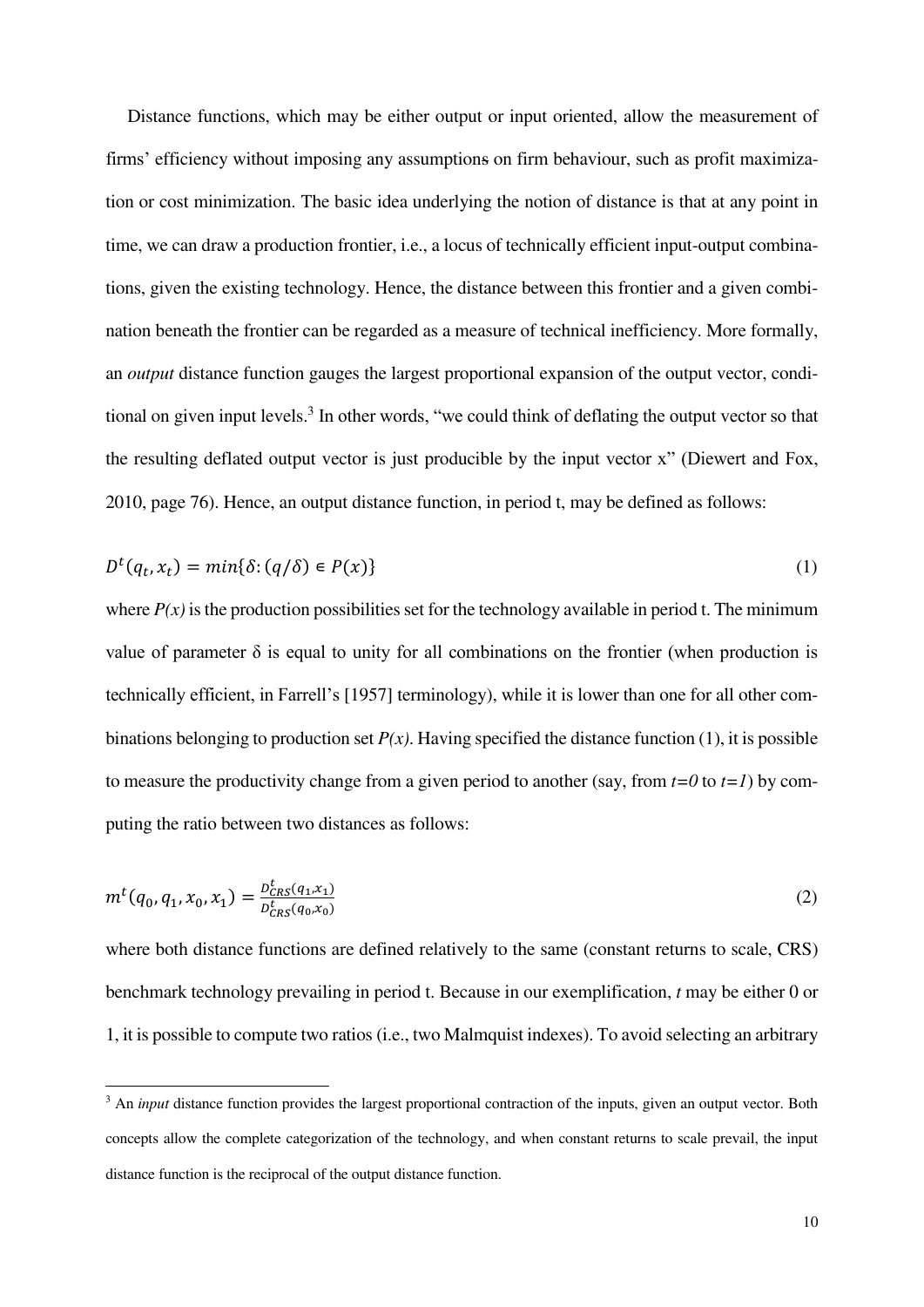reference technology, the two indexes may be combined, as suggested by Färe et al. (1994), by computing the following geometric mean:

$$
m(q_0, q_1, x_0, x_1) = \sqrt{(m^0 m^1)} = \sqrt{\frac{D_{CRS}^0(q_1, x_1)}{D_{CRS}^0(q_0, x_0)} \frac{D_{CRS}^1(q_1, x_1)}{D_{CRS}^1(q_0, x_0)}}
$$
(3)

Hence, to retrieve the output-oriented Malmquist index (3), we need to calculate four distance functions, which requires knowledge of the production technologies in the two time periods. The main approaches applied to estimate production frontiers and thus firms' inefficiency measures are data envelopment analysis (DEA) and stochastic frontier analysis (SFA).<sup>4</sup> In this study we adopt the DEA approach because it does not require any a priori hypotheses on the frontier functional form or on the distribution of the regression error terms. Furthermore, several contributions suggest that the two methodologies tend to yield consistent results (Cummins and Zi, 1998; Casu et. al., 2004; Din et al. 2007; Elling and Luhnen, 2010; Cummins and Xie, 2013; Milana et al., 2013).

In applying the DEA approach, we adopt the conventional notation, indicating with N the number of firms (or decision making units, DMUs) belonging to each sector. If the *ith* firm employs K inputs to produce M outputs (represented by vectors  $x_i$  and  $q_i$ , respectively), the  $(K \times N)$  input matrix, X, and the (M×N) output matrix, Q, represent the data of all N firms in each sector. Assuming constant returns to scale, the general linear programming problem that has to be solved for each firm is:

$$
\max \lambda, \phi \quad \phi \quad s. \quad t. : Q\lambda - \phi q i \geq 0; \quad Xi - X\lambda \geq 0; \quad \lambda \geq 0 \tag{4}
$$

 $\overline{a}$ 

<sup>&</sup>lt;sup>4</sup> While DEA is a linear programming-based methodology (introduced by Charnes et al., 1978) providing non-parametric measures of efficiency relative to the sample employed, SFA is an econometric method based on the assumption of a specific production function (typically a Cobb-Douglas or a Translog function) generating absolute measures of efficiency (Aigner et al., 1977; Meeusen and Broeck, 1977). For a more detailed description of these two methodologies, we refer to Coelli et al. (2005).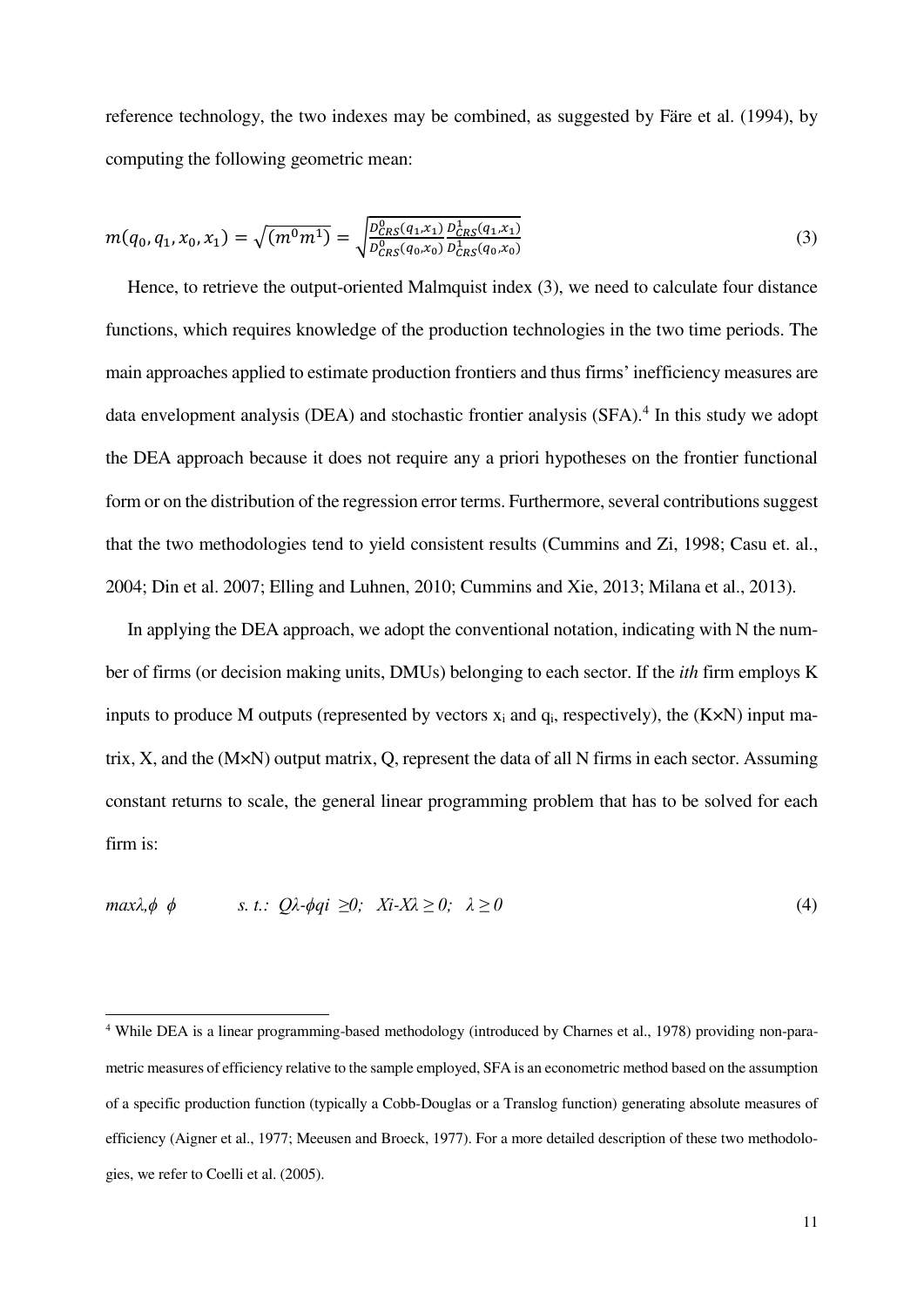where  $\phi$  is a scalar, and  $\lambda$  is an N\*1 vector of constants. Optimal value  $\phi^*$  is the efficiency score for the *ith* firm, which is greater than or equal to unity, with a value of 1 corresponding to a point on the frontier. Recalling that Farrell's (1957) output-based measure of technical efficiency is reciprocal to the output distance function (Färe et al., 1994), it is possible to retrieve  $[D^t(q_t, x_t)]$  $\phi^{*1}$ . Therefore, the four distance functions that enter the Malmquist index are obtained by solving four linear programmes. Two of them are obtained considering both the technology and inputoutput combination from the same period. The other two letting the reference technology to be constructed from data in one period, whereas the input-output combination is from the other period.

After outlining how the Malmquist index is retrieved, it is crucial to remark that TFP changes, gauged by the index, can be driven not only by improvements in technical efficiency (moving closer to the production frontier) but also by outward shifts of the technology frontier (technological progress) and movements along the frontier (returns to scale). Therefore, as proposed by Färe et al. (1994), we decompose the Malmquist index into three components: pure technical efficiency change (PEFF), technological change (TECH), and scale efficiency change (SE).<sup>5</sup> Formally,

$$
m(q0 q1, x0 x1) = PEFF *TECH * SE
$$
\n
$$
(5)
$$

A value of PEFF greater than 1 indicates efficiency progress, indicating that the firm is catching up to the best-practice frontier (i.e., it is closer to the frontier in period 1 than it was in period 0). On the other hand, a value lower than 1 signals efficiency regress. Analogous considerations apply to the other TFP change components. Finally, to obtain decomposition (5), one needs to compute

l

<sup>&</sup>lt;sup>5</sup> The literature presents different approaches, based on different assumptions, for decomposing the Malmquist index. For instance, Ray and Desli (1997) criticize Färe et al. (1994) and advocate for an alternative decomposition, where the pure technical efficiency change term is the same, but the other two terms are differently computed. We refer to Balk (2001), Lovell (2003) and Pastor et al. (2011) for a review of the different decompositions.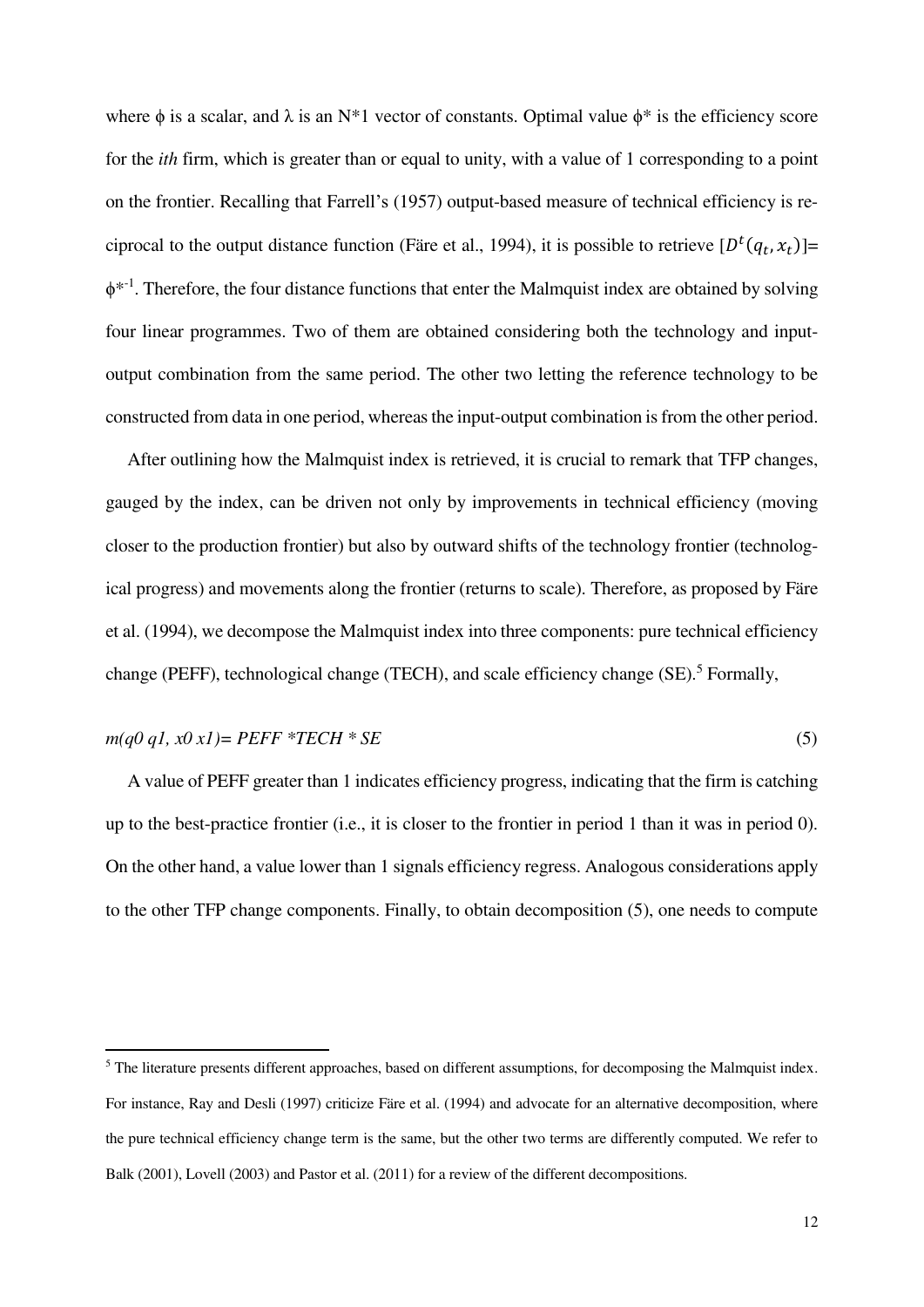additional distance functions, using a variable returns to scale (VRS) reference technology  $[D_{VRS}^0(q_0, x_0); D_{VRS}^1(q_1, x_1)].^6$ 

## *3.2 Second stage: the determinants of firms' efficiency*

In this section, we empirically investigate the impact of institutional quality on different components of firm efficiency, controlling for individual firm characteristics and other contextual variables conditioning firms' performance.

As section 2 above highlights, underlying our empirical question is the idea that firms' efficiency may depend not only on internal firms' characteristics and capabilities but also, crucially, on the environment within which firms operate (Fazio and Piacentino, 2010; Raspe and Van Oort, 2011; Nerozzi et al., 2015; Aiello and Ricotta 2016). As examples, recent research on the geography of innovation highlights that: "spatial concentration of relevant actors, their interactions, and other environmental factors conducive to learning determine the propensity of firms to generate innovations as much as their individual characteristics, resources, and capabilities" (Srholec, 2010, page 1210). More generally, studies investigating the determinants of firms' performance and survival highlight the remarkable importance of regional conditions, such as the access to specialized services and differentiated job markets and the proximity to a large number of suppliers, consumers and research centres (Vernon Henderson et al., 2001; Fritsch et al., 2006; Falck, 2007, Ottaviano, 2008). In this work, we argue that contextual effects, particularly the institutional quality effects on which we focus, may influence all components of efficiency: the ability of firms to organize their inputs, their propensity to innovate and their capacity to reach their optimal scale of production.

l

<sup>&</sup>lt;sup>6</sup> The overall efficiency change component (EFFCH=SE x PEFF) is calculated under constant returns to scale, while SE is the ratio of the scale efficiency measures in the two periods (scale efficiency in each period being the ratio between the distance function from a VRS frontier and the distance function from the CRS frontier).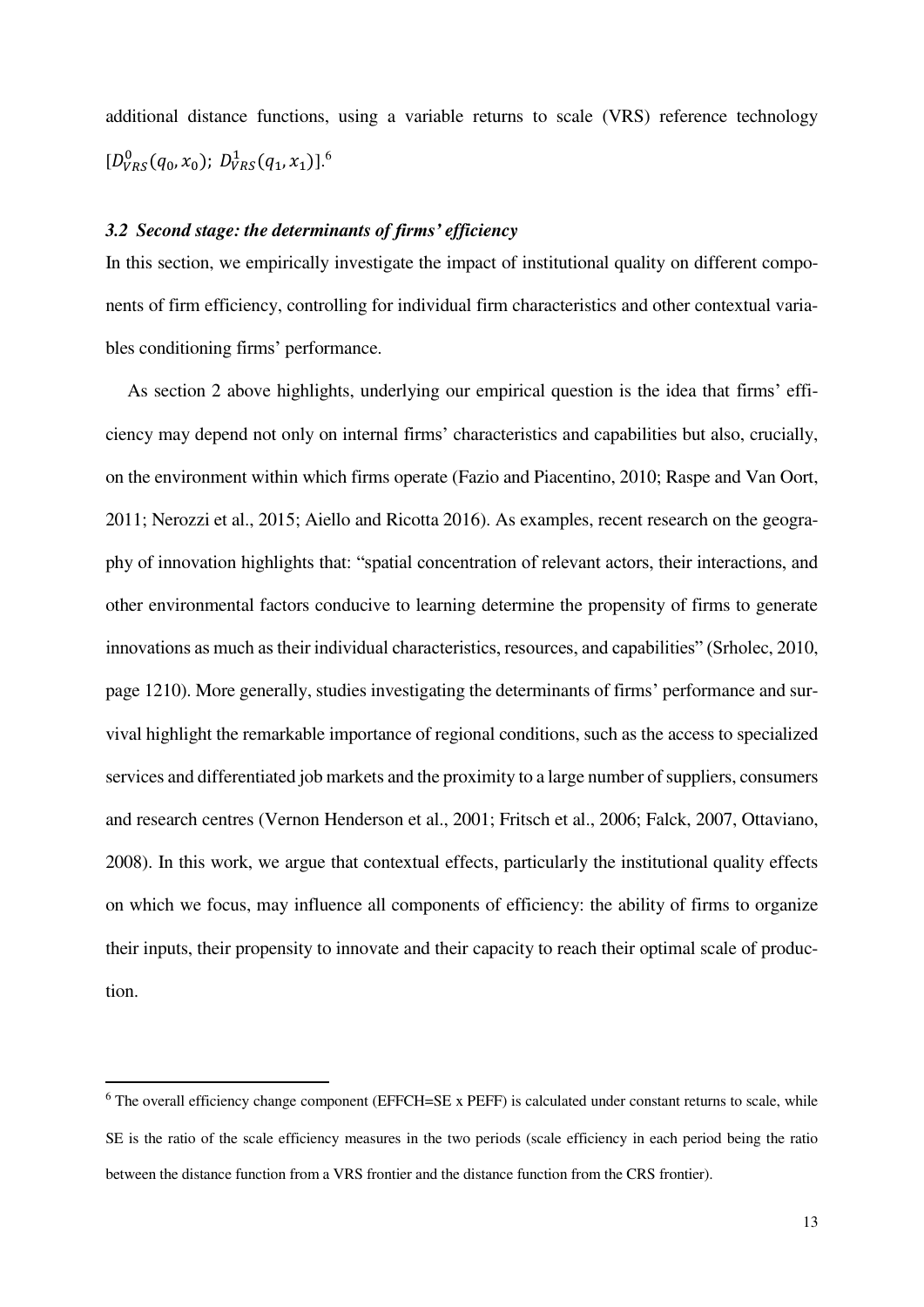Since different drivers of firms' efficiency operate at different levels, we need to adopt a technique that takes into account the hierarchal structure of the data and relates a dependent variable to explanatory variables defined at different levels. Hence, we model firm-specific characteristics and efficiency simultaneously with the higher-level geographical context, adopting a multilevel analysis. Multilevel (or mixed-effects) models have been widely adopted in social and medical sciences when handling hierarchical or clustered data to overcome some methodological limitations of the traditional single-equation models, based on the restrictive assumption of independence among errors.<sup>7</sup> As an example, in medical research, patients can be clustered in hospitals, while in educational research, pupils can be nested within classes and schools. Furthermore, in economic research, firms can be nested within geographical areas (such as regions or provinces) or productive sectors. Neglecting clusters leads to inference problems because the estimated parameter variance will be underestimated, entailing a higher probability of rejecting the null hypothesis when it is, in fact, true  $(Hox, 2013)^8$ 

Multilevel models allow correlation among the residuals of observations belonging to the same cluster, yielding more efficient estimates. Furthermore, hierarchical models allow deepening the understanding of the phenomenon under investigation, capturing the complexity characterizing the real world. In our study, they allow properly investigating the influence of specific provincial characteristics on firm efficiency. In other words, we can gauge the influence of specific higher-level factors (such as the provincial institutional quality) and the interplay between micro and macro determinants of firms' performance. Indeed, multilevel models are increasingly applied by research investigating the determinants of firms' performance to account for micro-and macro-level

 $\overline{a}$ 

<sup>&</sup>lt;sup>7</sup> For a more detailed illustration of the multilevel approach, we refer to De Leeuw and Meijer (2008).

<sup>&</sup>lt;sup>8</sup> On the other hand, considering clusters (regions or sectors) as statistical units may entail the so-called "ecological fallacy" (Robinson, 1950) because correlations that are valid at the aggregated level do not necessarily hold true at the individual level.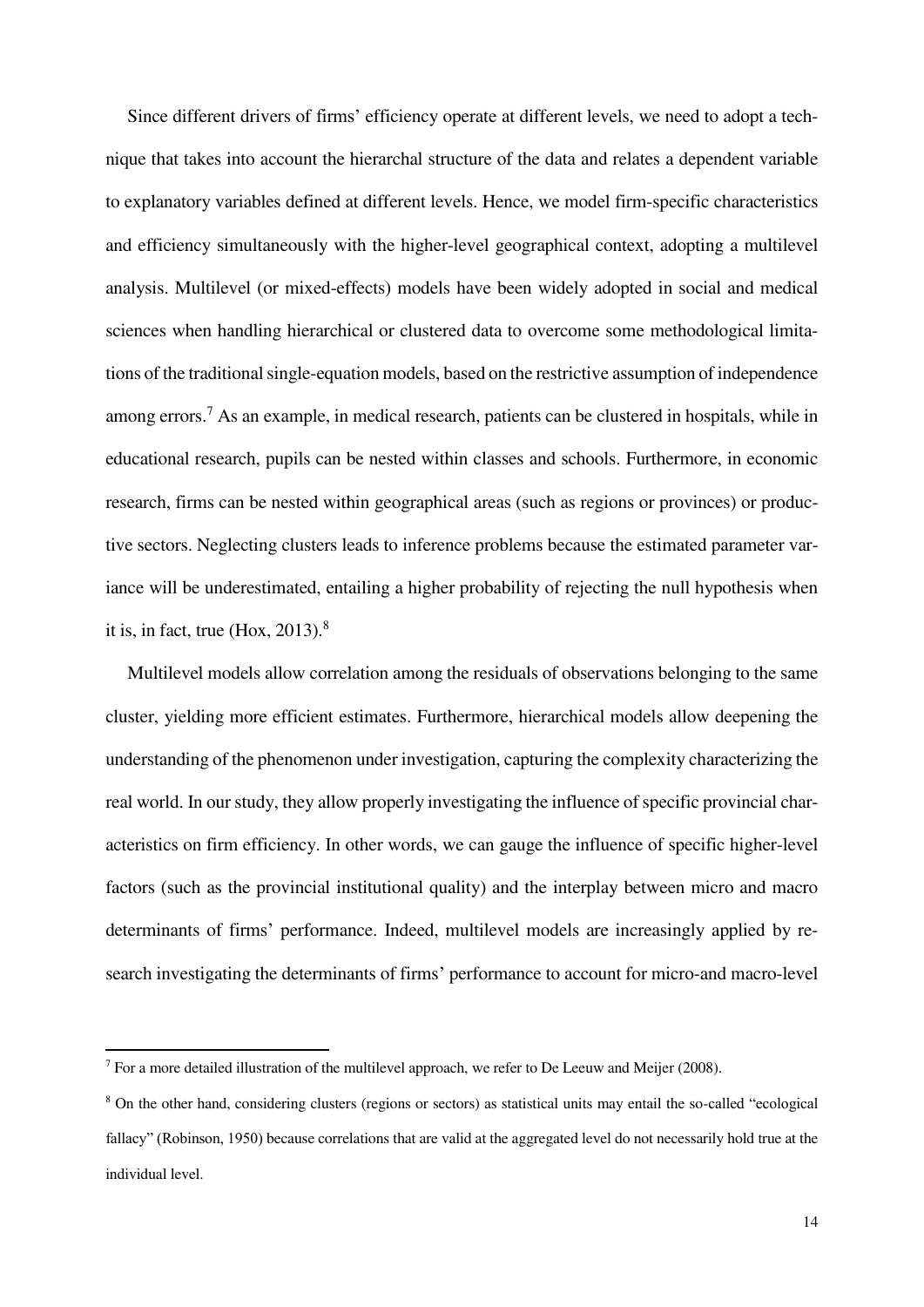heterogeneity and interrelationships (Fazio and Piacentino, 2010; van Oort et al. 2012; Nerozzi et al., 2015; Aiello and Ricotta 2016).

In our sample, firms represent level one units, clustered within administrative provinces, which represent the second level. Formally, a baseline equation for level one can be written as:

$$
y_{ij} = \beta_{0j} + \beta_{1j} x_{ij} + \varepsilon_{ij}
$$
 (6)

where *i* refers to firms, and *j* refers to provinces; y is a measure of efficiency, and *x* is an explanatory variable defined at the first level of analysis. At level two, both intercept  $\beta_{0j}$  and coefficient  $\beta_{1j}$ may be modelled to allow random components defined at the provincial level:

$$
\begin{aligned} \beta_{0j} &= \gamma_{00} + e_{0j} \\ \beta_{1j} &= \gamma_{10} + e_{1j} \end{aligned} \tag{7}
$$

where  $\gamma_{00}$  and  $\gamma_{10}$  are second-level means, and  $e_{0j}$  and  $e_{1j}$  are normally distributed random effects. Embedding model (7) in equation (6) yields a mixed equation:

$$
y_{ij} = \gamma_{00} + \gamma_{10} x_{ij} + (e_{0j} + e_{1j} x_{ij} + \varepsilon_{ij})
$$
\n(8)

where the dependent variables are explained by a deterministic part and a stochastic part, in parentheses, which accounts for the hierarchical structure of data.

To specify model (8), we build on a large body of research that has investigated the determinants of firms' efficiency, suggesting the interplay of firms' characteristics and external factors. Among the most investigated and established determinants are firm size, age, ownership structure, labour quality, export orientation, access to credit and market competitive pressure (Caves and Barton, 1990; Caves, 1992; Frydman et al., 1999; Aw et al., 2000; Djankov and Murrell, 2002; Alvarez and Crespi, 2003; Sinani et al., 2007). In what follows, we briefly illustrate the determinants of firm efficiency, which enter our estimating equation as controls, along with our key variable (IQI). It is worth noting from the outset that our choices have been inevitably conditioned by data availability.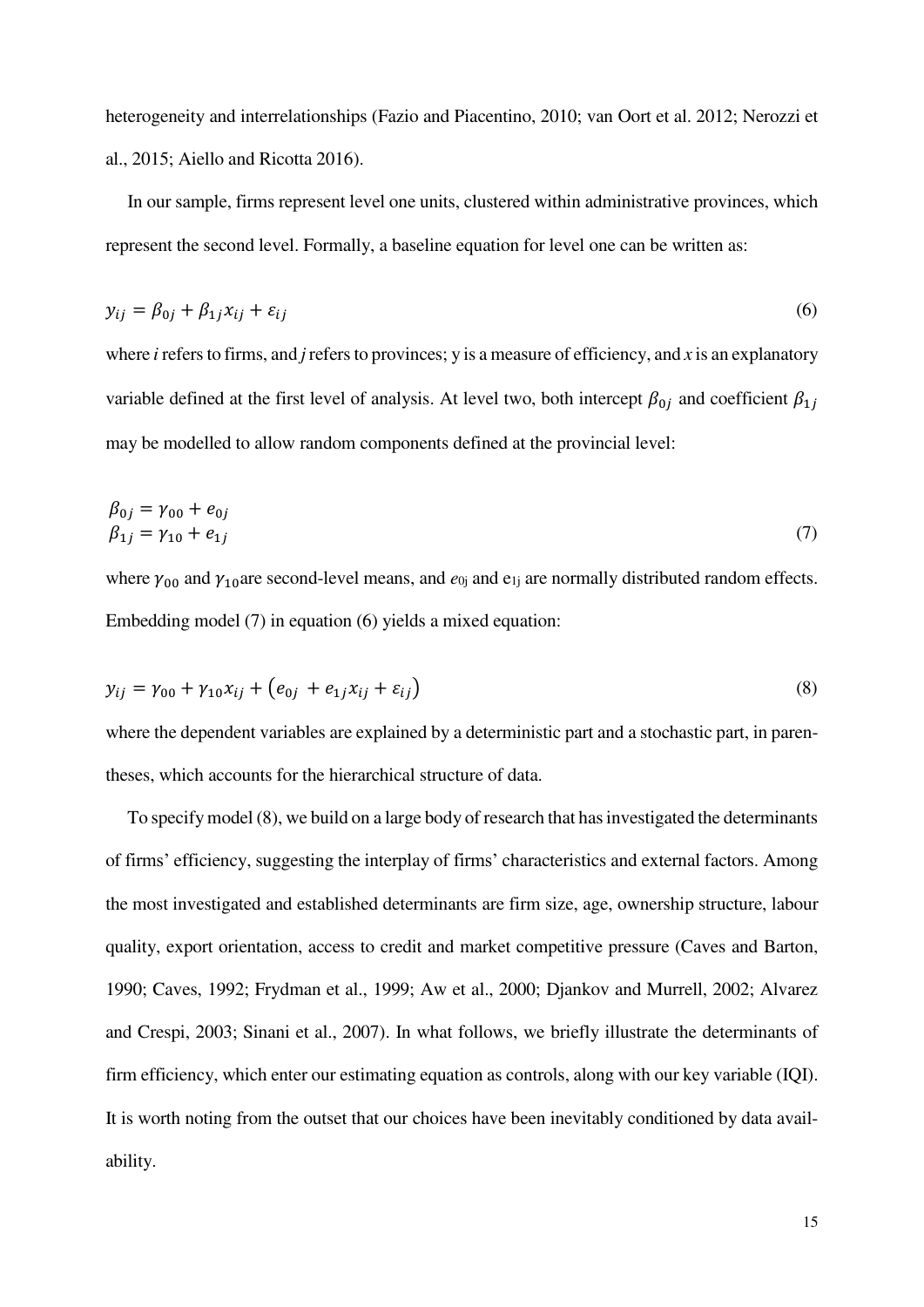Considering firm-level characteristics, firm size, age, indebtedness and liquidity are taken into account. Since the AIDA database does not provide information on importing/exporting activity, on the quality of labour or on credit rationing, size and age are bound also to proxy for these factors. Indeed, the size control (SIZE) may capture not only economies of specialization resulting from larger dimensions but also other potential effects of size on the ability of firms to successfully manage their input combinations. For instance, larger firms may have better access to finance, attract employees with higher skills, and be more export oriented and thus more exposed to international competition and "learning by exporting" effects. To gauge non-linear effects, we also include the squared term of SIZE. As far as age is concerned (AGE), older firms might exploit "learning by doing" effects and be more able to access credit, given their longer records. On the other hand, younger enterprises may be more motivated to build their reputation, more inclined to internationalization and more capable of absorbing new technological knowledge. Furthermore, firms' indebtedness (INDEBT) may have contrasting effects on efficiency. Indeed, greater liquidity may smooth the production process, helping firms optimally utilize their productive capacity. However, debt may also entail agency costs as shareholders can behave opportunistically, at the expense of debt holders, by making decisions that do not necessarily enhance firm value or efficiency.<sup>9</sup> Additionally, soft-budget constraint problems may arise when banks or suppliers keep financing customers even when undertaking inefficient projects to avoid their default and recuperate past loans (Carletti, 2004). Finally, liquidity (CASHFLOW) should enhance firms' capability to optimally manage their production process, decreasing the completion time of projects (and hence their relative costs).

l

<sup>&</sup>lt;sup>9</sup> We do not emphasize organization inefficiencies due to agency costs connected to the separation between ownership and control (Jensen,1986; Jensen and Meckling, 1976) because they may be largely negligible for Italian SMEs, featuring a strongly concentrated ownership structure (e.g., Giacomelli and Trento, 2005; Costi and Messori, 2005).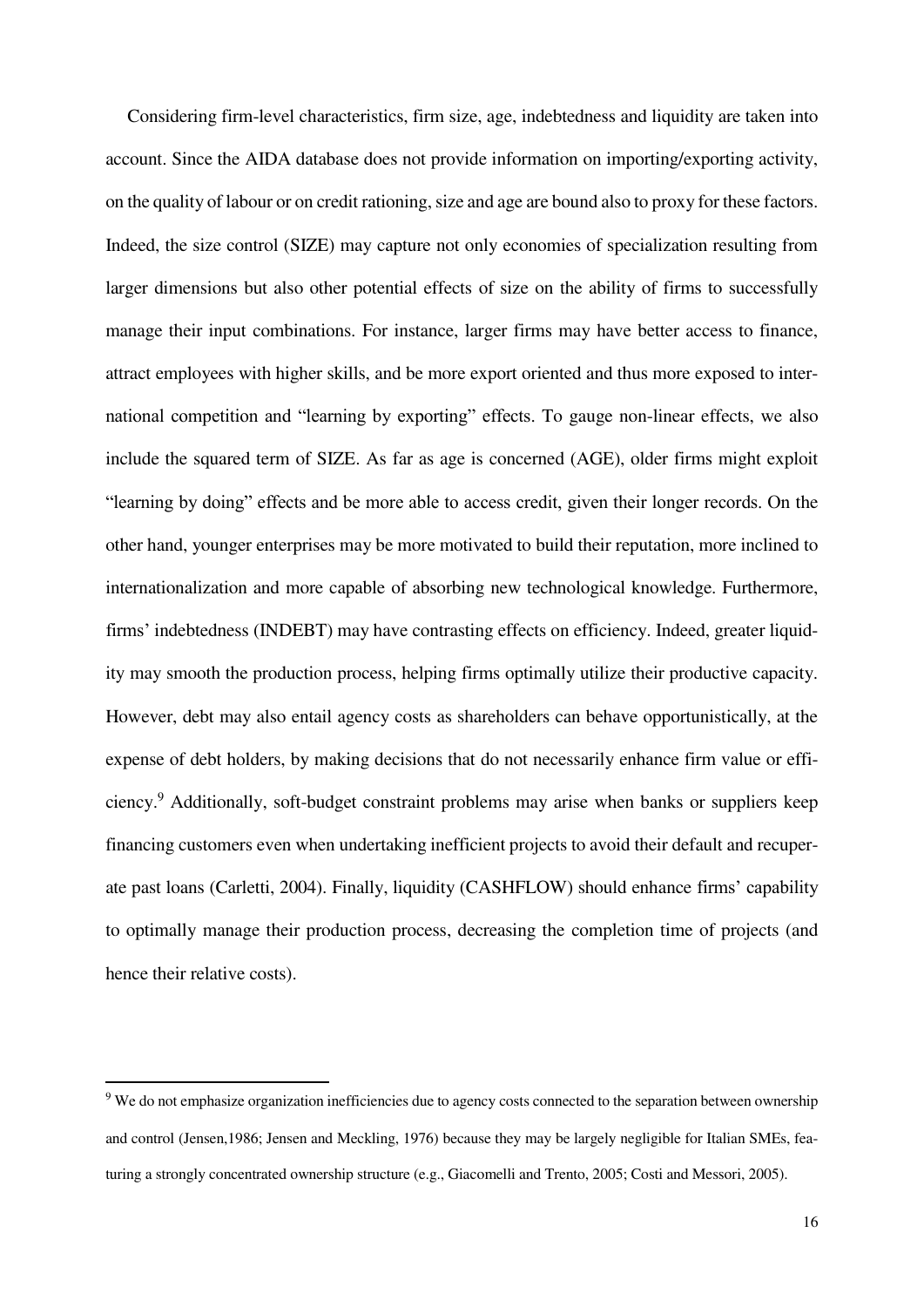The provincial characteristics for which we control are local development (provincial per capita gross domestic product, GDPPC), agglomeration economies (population density, DENSITY), diversification economies (Jacob index, JACOB, defined as the number of sectors in each province, with more than 10 firms), local generation and diffusion of knowledge (patent applications, PA-TENT, and research and development expenditure, R&D). All these provincial variables are expected to positively affect firms' efficiency.

Moreover, we control for the degree of industry concentration (proxied using the Herfindahl-Hirschman Index, HHI, based either on sales or total assets), as higher competitive pressure should stimulate firms' efficiency.<sup>10</sup>

Finally, we limit potential simultaneity bias by assuming the lagged values of all regressors. We also control for level 2 endogeneity adopting the Mundlack (1978) correction (see section 4).

#### *3.3 Data*

 $\overline{a}$ 

Our estimations are based on data drawn from the Bureau Van Dijk AIDA database, which provides balance sheet information on Italian firms belonging to all productive sectors, and the Italian National Institute of Statistics (ISTAT). Our analysis considers all Italian manufacturing sectors, with the exception of the tobacco industry, characterized by too few observations. Table 1 shows the summary statistics of the variables employed to retrieve our measure of technical efficiency for a sample of 7,766 firms observed over 9 years (from 2004 to 2012). The nominal values of output (total sales) and inputs (capital assets, personnel costs and raw materials costs) have been

<sup>&</sup>lt;sup>10</sup> Higher HHI values are not necessarily synonymous with lower competition in an industrial sector. Indeed, while according to the Structure-Conduct-Performance paradigm, concentration may foster collusive behaviour among firms and therefore a reduction in the degree of competition, the Efficient-Structure Hypothesis claims that a greater concentration emerges as a consequence of higher competition in the market, as the most efficient firms might increase their market shares at the expense of their less efficient competitors.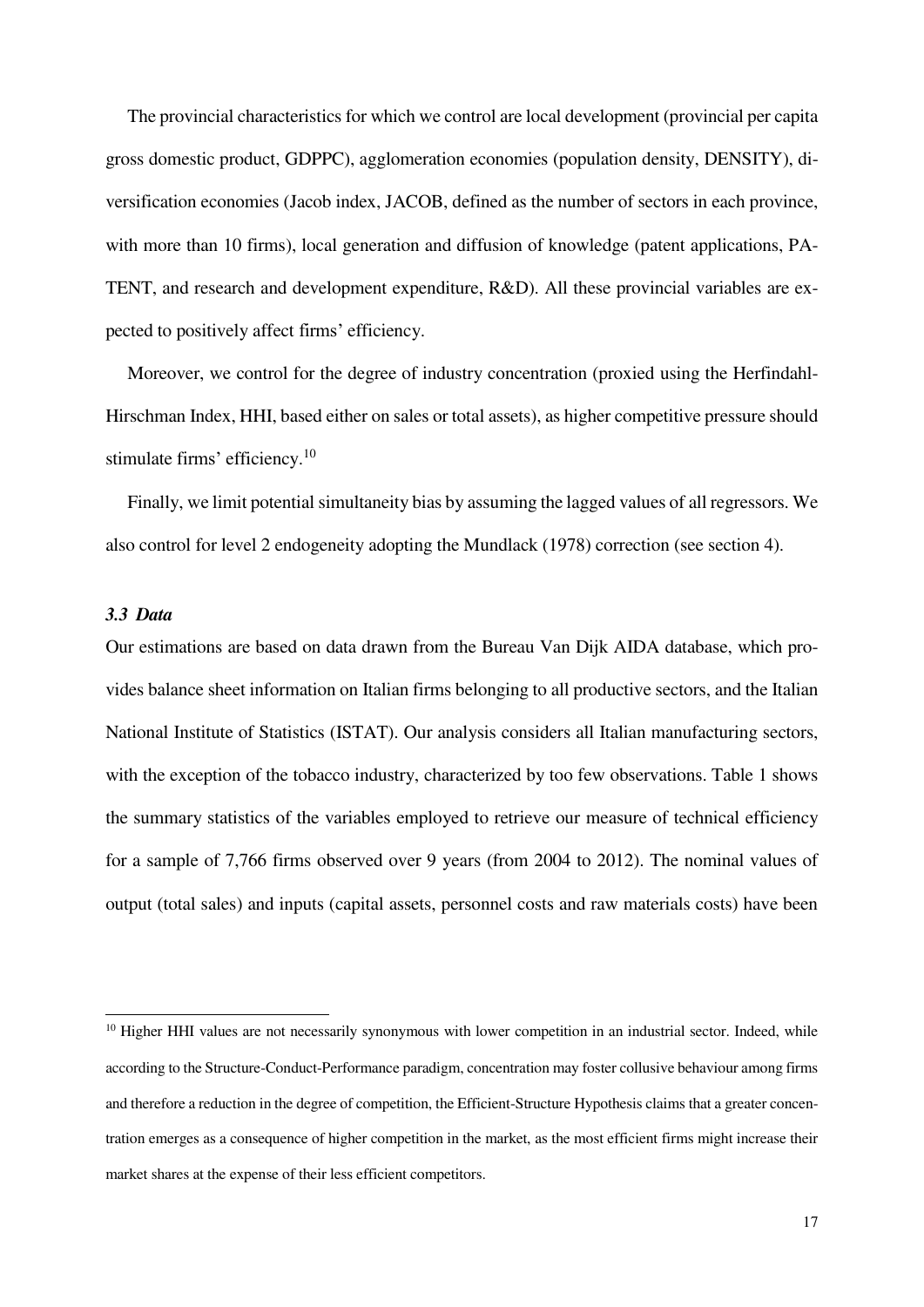deflated by means of (sector and output/input-specific) deflators, which are available for Italy in the OECD database (ISIC Revision 4, base-year 2005).

## [TABLE 1]

To compute the Malmquist index described above, a balanced data panel is required. Hence, our results are conditional on firms' survival.<sup>11</sup> Further, to rule out potential outliers, all variables' distributions have been trimmed, excluding observations belonging to the top and bottom 1%.

Table 1 also presents summary statistics concerning the variables entering our efficiency model determinants. The IQI index, the focus of our analysis, is built by Nifo and Vecchione (2014) on a yearly basis, at the provincial (NUTS3) level. Inspired by the WGI framework (Kaufmann et al., 2011), it derives from the aggregation of 5 indexes of a lower rank and is constructed following the hierarchy framework illustrated in Figure 1.<sup>12</sup>

## [FIGURE 1]

Each item of the IQI will be further described in section 4 when investigating the relationship between TFP change and each institutional dimension.

## [TABLE 2]

 $\overline{a}$ 

 $11$  When sample is limited, rather than excluding decision units with incomplete observations, some authors resort to interpolation (Giuffrida, 1999) or a "fake unit" approach (Yang and Pollitt, 2012). In the present analysis, we prefer to avoid potential measurement errors (to which the DEA approach is particularly sensitive) as the number of observations available is large.

<sup>&</sup>lt;sup>12</sup> The IQI index is also available at the regional (NUTS2) level. The full dataset can be downloaded at: [sites.google.com/site/institutionalqualityindex/home.](https://sites.google.com/site/institutionalqualityindex/home)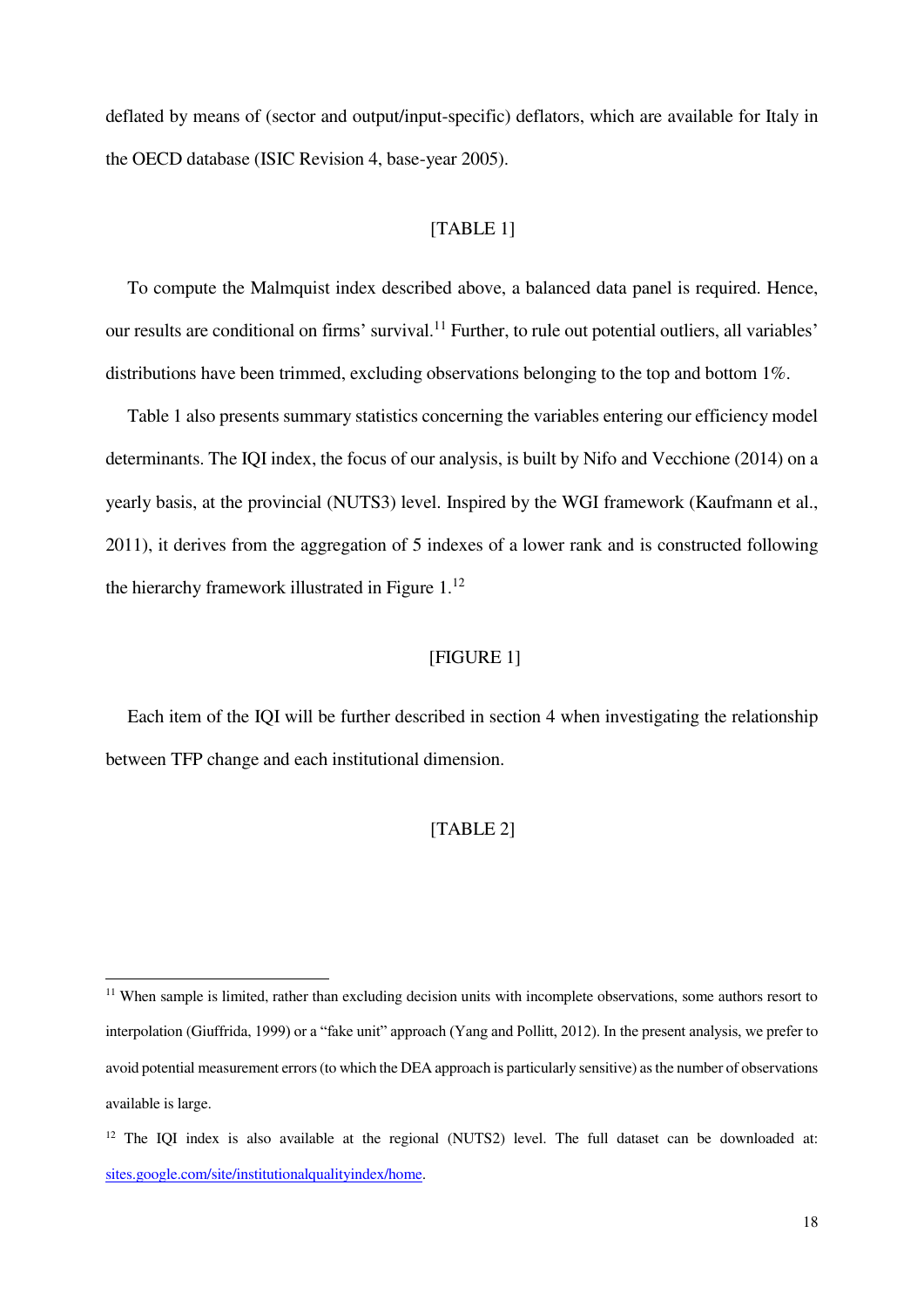Table 2 reports the average values of the IQI index and the Malmquist index components by province in the period 2004-2011. Provinces are sorted in ascending order of IQI; thus, the institutional quality divide between the country's North and South clearly emerges. Indeed, the lowest (22) IQI scores are associated with Southern provinces, and vice-versa, the highest (30) ones refer to the provinces located in Central and Northern Italy. Furthermore, most provinces occupying panel A of Table 2 (i.e., those characterized by lower IQI values) tend to display a decline in terms of TFP, which seems mainly determined by a lack of gains in pure efficiency. By contrast, most provinces displaying higher IQI levels (panel B) appear characterized by progress in terms of TFP, which seems mainly driven by positive technological change and pure efficiency change. To further explore the relationship between the variables of interest across the provinces, Figures 2-5 report the mean values of the IQI index and one Malmquist component at a time, both computed at the province level. A positive association with institutional quality seems to characterize all components, except the scale efficiency change.

## [FIGURES 2-5]

### **4. RESULTS**

The estimation outcomes of our benchmark model are reported in columns 1 to 4 of Table 3. Looking first at the control variables, we find a non-linear relationship between SIZE and firms' efficiency; it is U-shaped for TFP and PEFF (and for TECH, but not statistically significantly) and inverse U-shaped for SE. This evidence seems to indicate that beyond a size threshold, firms' dimension positively impacts TFP. The estimated coefficients of AGE turn out to be negative and statistically significant in the TFP and PEFF cases, suggesting that total efficiency decreases as firms become older and that this effect is driven by negative changes in pure efficiency. Concerning the two financial variables, INDEBT and CASHFLOW, the results seem to be in line with the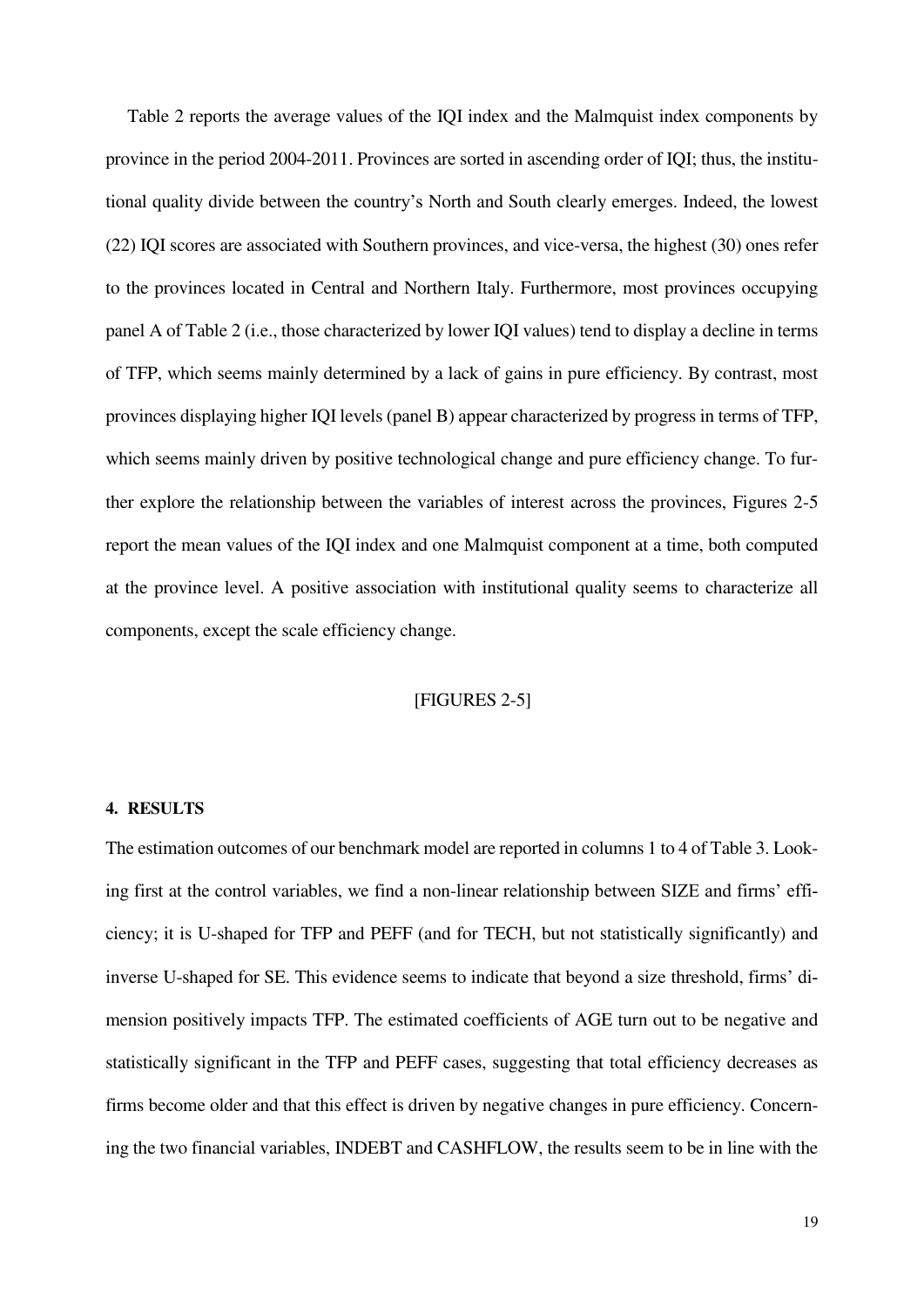view that higher liquidity may facilitate firms' management of their production process. Indeed, the estimated coefficients of both regressors are always positive and mostly statistically significant. At the provincial level, we find that agglomeration (DENSITY) and diversification economies (JACOB) may play a role in favouring firms' total and scale efficiency (DENSITY is also positive and statistically significant in the PEFF regression). Finally, the coefficients of GDPPC and PA-TENT appear to be significant only once, in the pure efficiency and the scale efficiency cases, respectively.

Focusing on the main variable of interest, i.e., IQI, the first column of Table 3 provides support for our research hypothesis: the estimated coefficient of our proxy of institutional quality is positive and statistically significant in the TFP regression. When IQI increases by 10%, the TFP change increases, on average, by 4.6%.

 Furthermore, the figures in columns from 2 to 4 suggest that the influence of IQI on firms' total efficiency is determined mainly by the impact of institutional quality on firms' pure efficiency (0.309) and, at a lower magnitude, by the effect on scale efficiency (0.164).

Our main findings remain qualitatively unaltered when we perform several robustness checks. First, we modify the benchmark specification by adding the square of AGE (Table 3, columns 5- 8) or inserting a dummy for the recent crisis years (Table 3, columns 9-12). Furthermore, we change the estimation technique by adopting a random coefficient model rather than a random intercept model (Table 3, columns 13-16). Finally, as suggested by Snijders and Berkhof (2007), we control for cross-level endogeneity (between the level 2 error terms and the level 1 regressors) adopting Mundlak's (1978) correction, i.e., we add to the benchmark model the provincial means of the firm-level explanatory variables (Table 3, columns 17-20).

## [TABLE 3]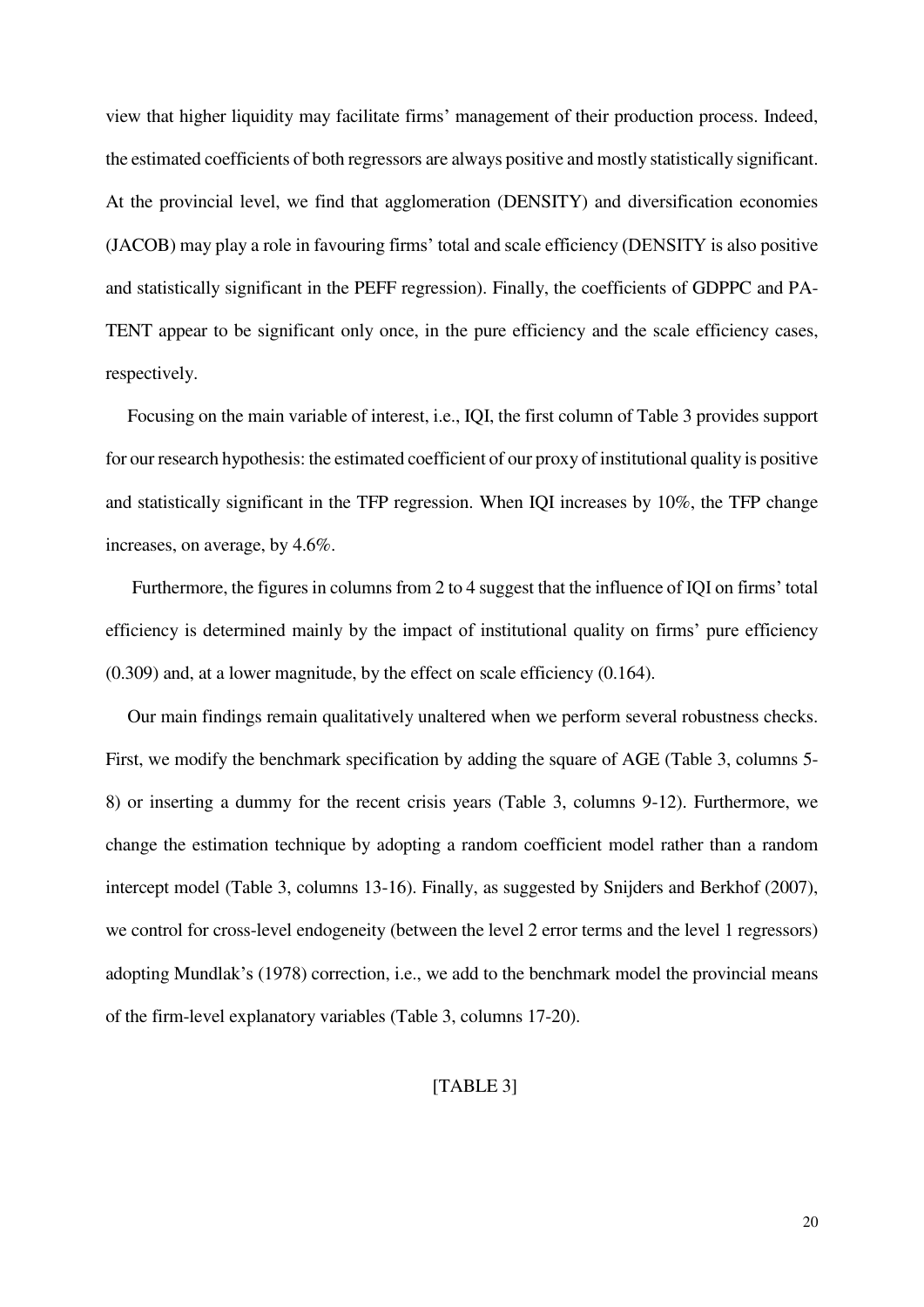## *4.1 Which institutional quality dimension drives our findings?*

To provide more insight, we investigate the relevance of each dimension of institutional quality encompassed in the overall IQI index: the degree of corruption of those performing public functions in terms of both illegal gains and private proceeds acquired to the detriment of society (Control and Corruption, CORR); the quality of public service and the policies formulated and implemented by the local government (Government Effectiveness, GOV); the ability of government to promote and formulate effective regulatory interventions (Regulatory Quality, REG); the degree of legal certainty, in terms of contract fulfilment, property rights, incidence of crime, tax evasion, shadow economy, law enforcement and effectiveness in the administration of justice (Rule of Law, RUL); and the degree of freedom of press and association (Voice and Accountability, VOI).

Each of these facets of institutional quality has been separately analysed by the literature. The relationship between corruption and regional or national productivity has long been discussed from both theoretical (Krueger 1974; Rose-Ackerman 1978; Baumol 1990; Acemoglu and Verdier, 2000) and empirical perspectives (Méon and Sekkat, 2005; del Mar Salinas-Jiménez and Salinas-Jiménez, 2011). While the specific relationship between corruption and firm productivity remains almost unexplored (a relevant exception being De Rosa et al., 2010), both theory and empirical evidence highlight the negative consequences of corruption for resource allocation, entrepreneurship, investment and innovation (Baumol, 1990). Other studies emphasize how the entry of new firms is made more difficult in the presence of greater corruption and larger unofficial economies (Djankov et al., 2002); how investment decisions are discouraged by de facto entry barriers into otherwise competitive markets (Alesina et al., 2005); and how corruption directly affects the sources of productivity enhancements, technological progress and investment (Krusell and Rios-Rull, 1996; Svensson, 2005).

Concerning the issue of "Government Effectiveness", some studies have highlighted the impact of the history of peoples and the connected institutional structures on the economic performance of countries (Hall and Jones, 1999), focusing, for example, on the role of political institutions in

21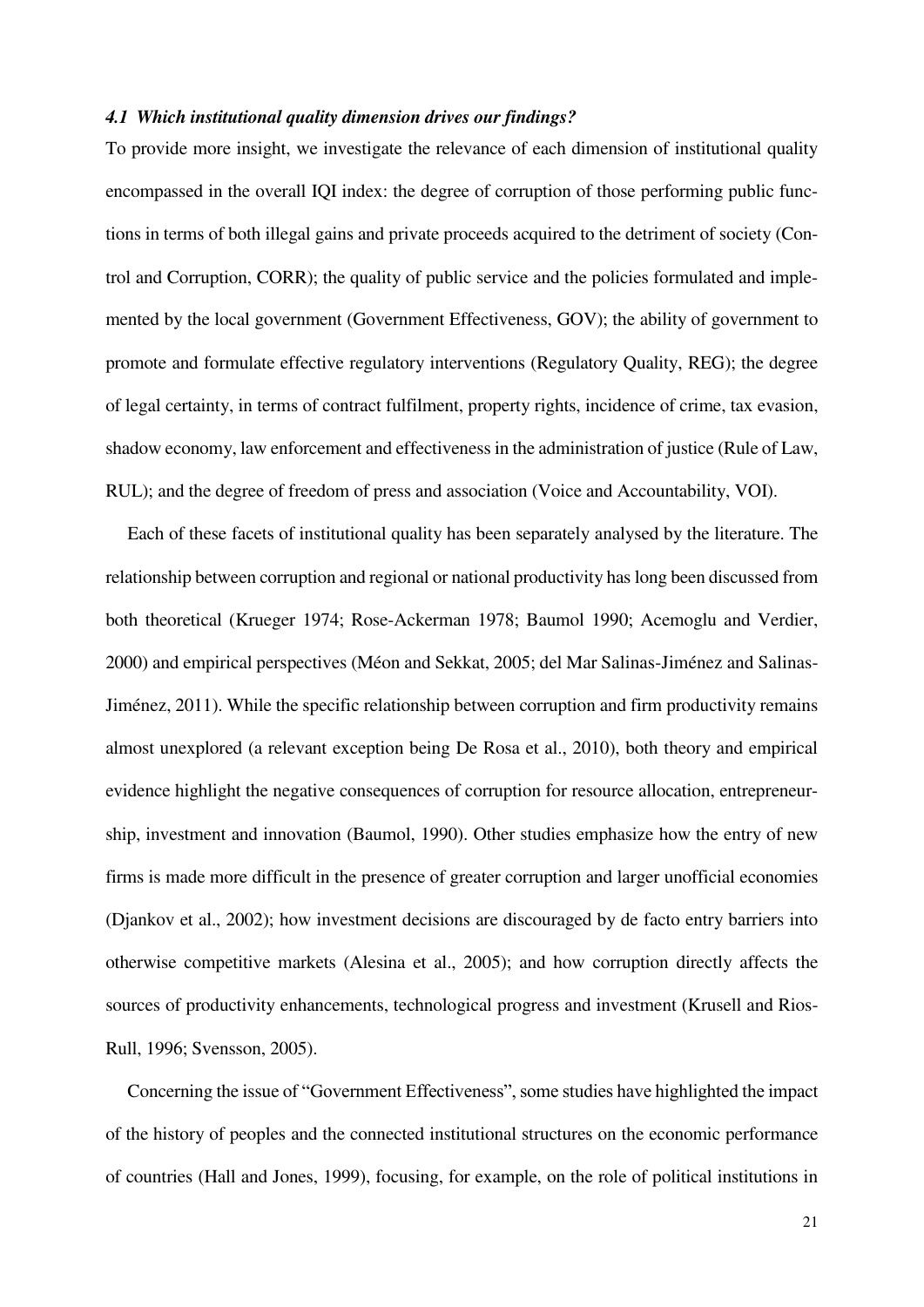steering entrepreneurial efforts towards more productive activities and supporting business (Baumol, 1990; Murphy et al., 1991). Arrighetti and Lasagni (2011) argue that private firms are more abler to innovate and to push technological change where the intermediate government bodies (local political and administrative institutions) play a more active and positive role, also influencing firms' productivity. More effective public policies in health, transport and education (Kneller and Misch, 2010), transport (Shirley and Winston, 2004; Datta, 2008), and public electricity services (Reinkka and Svensson, 2002) are found to positively affect firms' productivity.

Regarding "Regulatory Quality", other contributions show the positive impact of liberalization and privatization policies in the OECD area on productivity in all sectors (Nicoletti and Scarpetta, 2005) and document the negative relationship between entry barriers and services' productivity in France and Italy (Daveri et al., 2011). An investigation of micro data from Bangladesh, China, India and Pakistan (Dollar et al., 2003) shows that the impact of the investment climate on firms' TFP is systematically positively related to the "Regulatory Quality" indicators.

Theoretical and empirical literature widely acknowledges the role of "Rule of Law" in fostering economic development and firms' performance. It discusses the negative effects of crime on the course of economic development (Ayres, 1998; Buvinic and Morrison, 2000); the negative correlations between the homicide rate and the increase in per capita GDP (World Bank, 2006) and between premature adult mortality from all sources, including crime, and the profound effect on time horizons, investment, and economic activity (Lorentzen et. al, 2008); the positive correlation between court efficiency across provincial courts and greater access to credit, showing that "larger more efficient firms are found in states with better court systems", leading to the conclusion that better courts "increase the firms' willingness to invest more" (Dam, 2006); evidence of a positive correlation between the efficiency of the Mexican court systems and faster growth of small firms (Islam, 2003). This view holds that the economic environment and firms' performance depend upon a legal system in which contracts between private parties are enforced, the property rights of foreign and domestic investors are respected, and the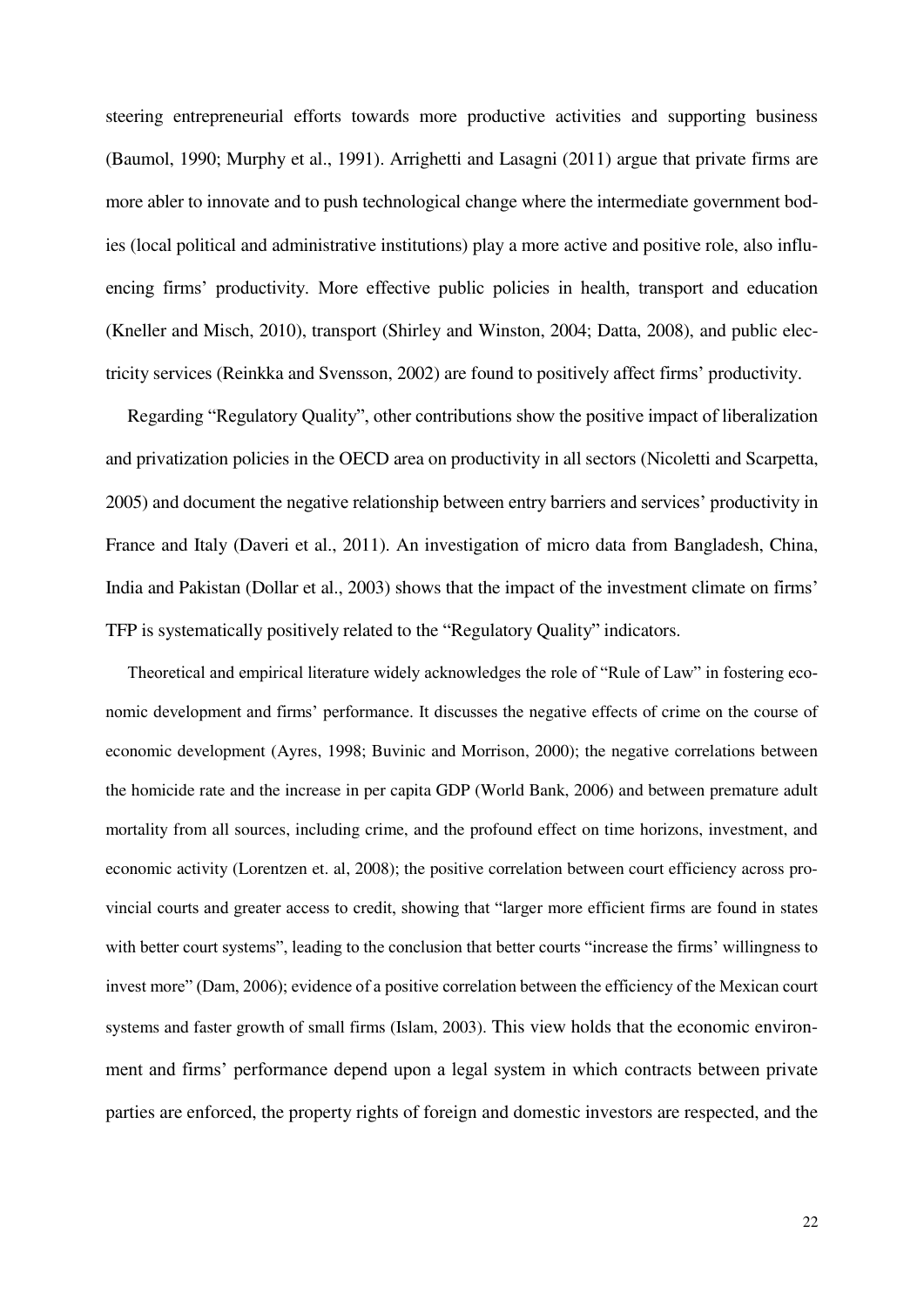executive and legislative branches of government operate within a known framework of rules (World Bank 1992, 1994, 1997; Sherwood 1995; Shihata 1995; Dakolias 1996;).

In the literature on institutional quality, there is a large number of contributions on institutional thickness (Amin and Thrift, 1994) and social capital (Putnam, 1993a; Narayan and Pritchett, 1997; Woolcock, 1998). Both of these concepts are connected to a wide combination of factors, including the presence of virtuous local institutions and inter-institutional links that can create a sharing culture and a set of values that help construct the so-called "social atmosphere", generate mutual trust, enhance innovative capacity, expand common knowledge and strengthen local economic activity. Empirical evidence has clarified the roles social cohesion (Rodrik, 1997; Ritzen et al., 2000) and the spread of collaborative and associative practices (Putnam, 1993a and 1993b; Narayan, 1999) may have as drivers of economic development, showing that growth is favoured by greater social peace, political stability and a better quality of institutions and public services. The item "Voice and Accountability" of IQI fits into the debate on social capital *à la Putnam* while representing a dimension of social capital that is more consistent with the focus of the present work: a fair picture of the degree of citizens' participation in social and public life, represented by their willingness to act as volunteers, the presence of non-profit organizations and social cooperatives, and the number of books published. The literature focused on the relationship between social participation and firm performance suggests that knowledge flows are geographically bound as they tend to stream through social networks (Sorenson, 2003; Powell and Owen-Smith, 2004; Tallman et al., 2004).

According to our estimates, reported by Table 4, RUL is always positive and significant, except in the technological change case, while REG is significant only in the TFP change case. Thus, institutional contexts characterized by a relatively high incidence of crime, tax evasion, shadow economy, poor law enforcement and higher judicial costs seem to negatively affect firms' pure technical efficiency and scale efficiency.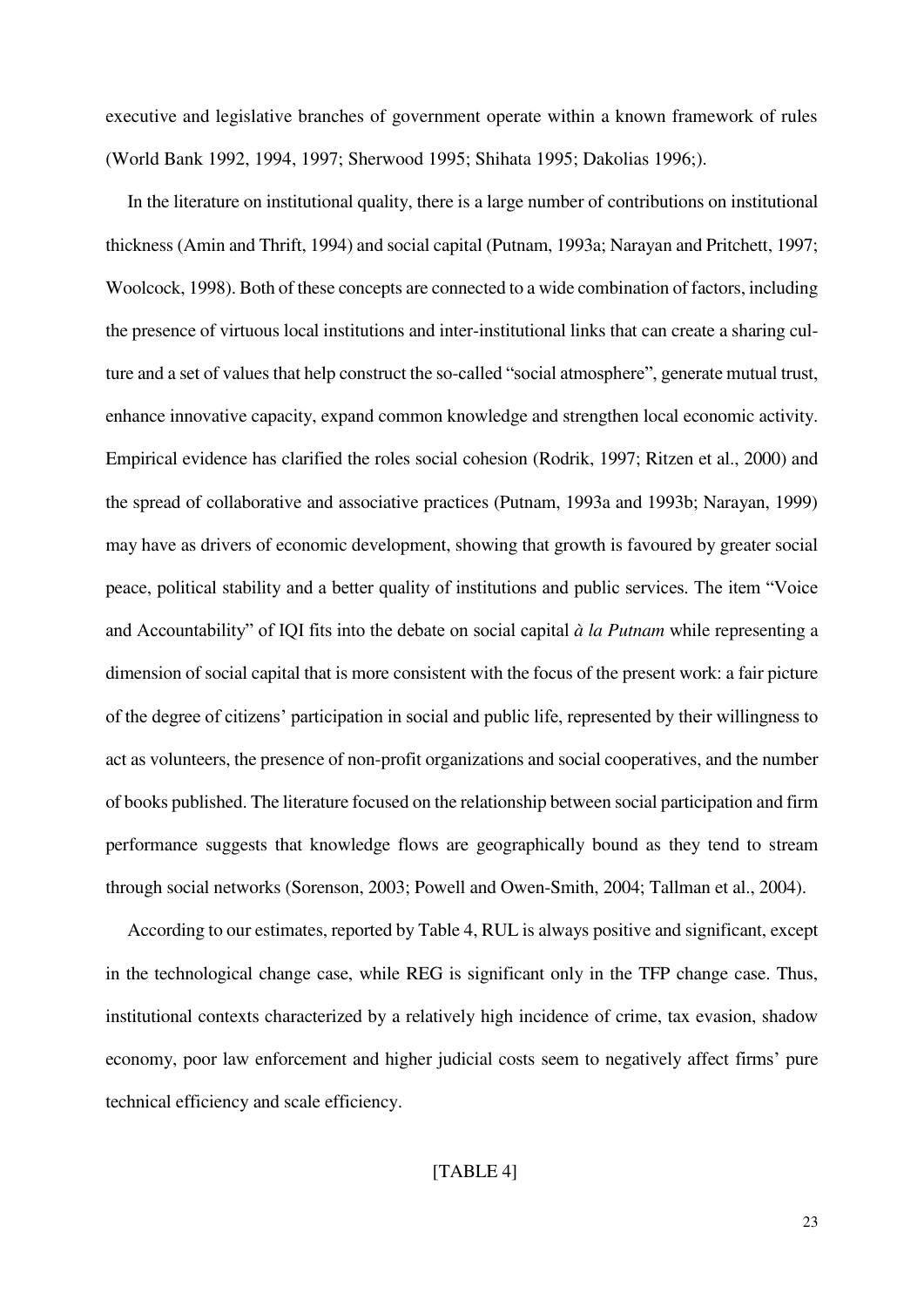## **5. CONCLUDING REMARKS**

Using a large sample of Italian manufacturing SMEs observed from 2004 to 2012, this paper investigates the relationship between institutional quality, defined at the province level, and firms' TFP growth, which is disentangled into three components: technological, pure technical efficiency and scale efficiency change.

Controlling for both firms' characteristics and contextual effects in a hierarchical model, we find that better institutions seem to favour a more efficient use of inputs by firms and stimulate the adoption of an operational scale more suitable to obtain good productivity performances. On the other hand, institutional quality never turns out to affect technological change, i.e., the capacity of firms to generate innovations.

Additionally, according to our findings, the most relevant institutional dimension is the one summarizing aspects related to legal certainty. In other words, institutional contexts characterized by a relatively low incidence of crime, good law enforcement and higher effectiveness in the administration of justice seem to positively influence firms' capacity to move both towards the benchmark frontier and towards the optimal productivity scale.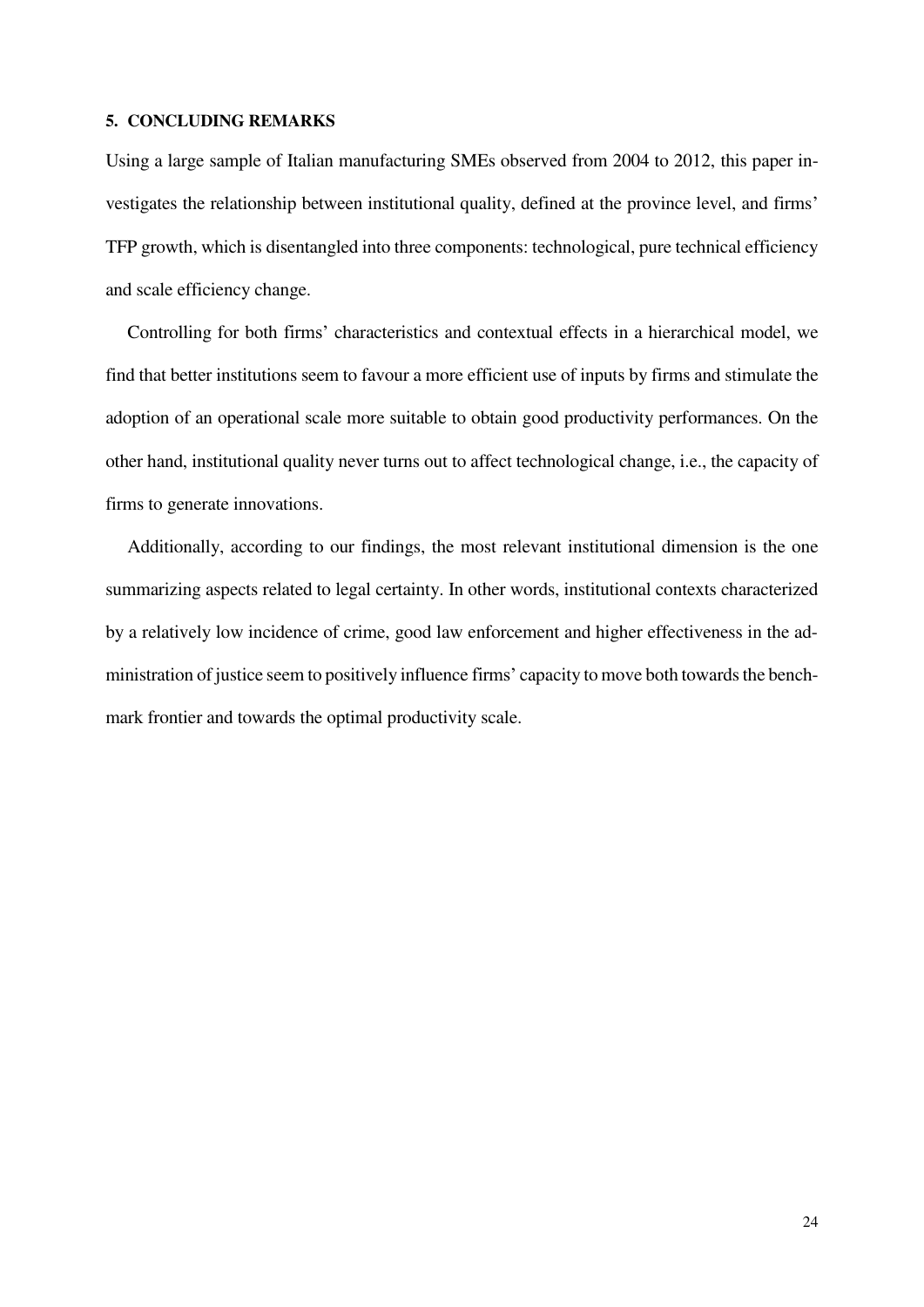#### **REFERENCES**

- Acemoglu, D., Verdier, T. (2000). The Choice between Market Failures and Corruption. American Economic Review, American Economic Association, 90(1), 194-211.
- Acemoglu, D., Johnson, S., Robinson J.A. (2001). The colonial origin of comparative development: an empirical investigation. American Economic Review, 91, 1369-1401.
- Acemoglu, D., Robinson, J.A. (2008). The role of institution in growth and development. Working Paper 10, Commission on Growth and Development, The World Bank.
- Aghion, P., Howitt, W.P. (1998). Endogenous Growth Theory. Cambridge, MA: MIT Press.
- Aiello, F., Pupo, V., Ricotta, F. (2014). Explaining TFP at firm level in Italy. Does location matter?. Spatial Economic Analysis, 9 (1), 51-70.
- Aiello F., Ricotta, F. (2016). [Firm heterogeneity in productivity across Europe: evidence from multilevel](https://ideas.repec.org/a/taf/ecinnt/v25y2016i1p57-89.html)  [models,](https://ideas.repec.org/a/taf/ecinnt/v25y2016i1p57-89.html) [Economics of Innovation and New Technology,](https://ideas.repec.org/s/taf/ecinnt.html) Taylor & Francis Journals, 25(1), 57-89.
- Aigner, D., Lovell, C.A., Schmidt, P. (1977). Formulation and Estimation of Stochastic Frontier Production Function Models, Journal of Econometrics, 6, 21–37.
- Alesina, A., Ardagna, S., Nicoletti, S., Schiantarelli, F. (2005). Regulation and Investment. Journal of the European Economic Association, 1-35.
- Alvarez, R., Crespi, G. (2003). Determinants of Technical Efficiency in Small Firms. Small Business Economics, 20, 233–244.
- Amin, A. and N. Thrift. (1994). Globalisation, institutions and regional development in Europe, Oxford University Press.
- Ariff, M., Can, L. (2008). Cost and profit efficiency of Chinese banks: A non-parametric analysis. China Economic Review 19, 260–273.
- Arnold, J., Nicoletti, G., Scarpetta, S. (2008). Regulation, Allocative Efficiency and Productivity in OECD Countries: Industry and Firm-Level Evidence. Working Paper 616, OECD Economics Department.
- Aron, J. (2000). Growth and institutions: A review of the evidence. The World Bank Research Observer, 15(1), 1203-1228.
- Arrighetti, A., Lasagni, A. (2011). Capitale sociale, contesto istituzionale e performance innovativa delle imprese. Scienze Regionali, (10), 5-34.
- Arrighetti, A., Serravalli, G. (1999). Istituzioni intermedie e sviluppo locale, Donzelli, Rome.
- Aw B., Chung, S., Roberts, M.J. (2000). Productivity and Turnover in the Export Market: Micro-level Evidence from the Republic of Korea and Taiwan. The World Bank Economic Review, 14(1), 65-90.
- Ayres, R. (1998). Crime and Violence as Development Issues in Latin America and the Caribbean. World Bank Latin America and Caribbean Studies Viewpoints. Washington, DC: World Bank.
- Balk, B.M. (2001). Scale efficiency and productivity change. Journal of Productivity Analysis, 15(3), 159- 183.
- Bandiera, O., Barankay, I., Rasul, I. (2007). Incentives for Managers and Inequality among Workers: Evidence from a Firm-Level Experiment. Quarterly Journal of Economics, 122(2), 729–73.
- Banker, R.D., Natarajan, R. (2008). Evaluating contextual variables affecting productivity using data envelopment analysis. Operations Research 56, 48–58.
- Barro, R., Lee, J. (1993). Losers and Winners in Economic Growth. Working Paper 4341, NBER.

Barro, R., Sala-I-Martin, X. (1995). Economic Growth, New York, McGraw Hill.

- Bartelsman, E., Haskel, J., Martin, R. (2008). Distance to Which Frontier? Evidence on Productivity Convergence from International Firm-level Data. Discussion Paper 7032, CEPR.
- Baumol, W.J. (1990). Entrepreneurship: productive, unproductive, and destructive. Journal of Political Economy, 98, 5(1), 893-921.
- Bernard, A., Bradford, J., Schott, P. (2006). Trade Costs, Firms and Productivity. Journal of Monetary Economics, 53(5), 917-37.
- Bloom, N., Schankerman, M., Van Reenen, J. (2007). Identifying Technology Spillovers and Product Market Rivalry. Working Paper 13060, NBER.
- Bloom, N., Van Reenen, J. (2010). Why Do Management Practices Differ across Firms and Countries?. Journal of Economic Perspectives, 24(1), 203-24.
- Bowen, H.P., De Clerq, D. (2008). Institutional Context and the Allocation of Entrepreneurial Effort. Journal of International Business Studies, 39, 747-67.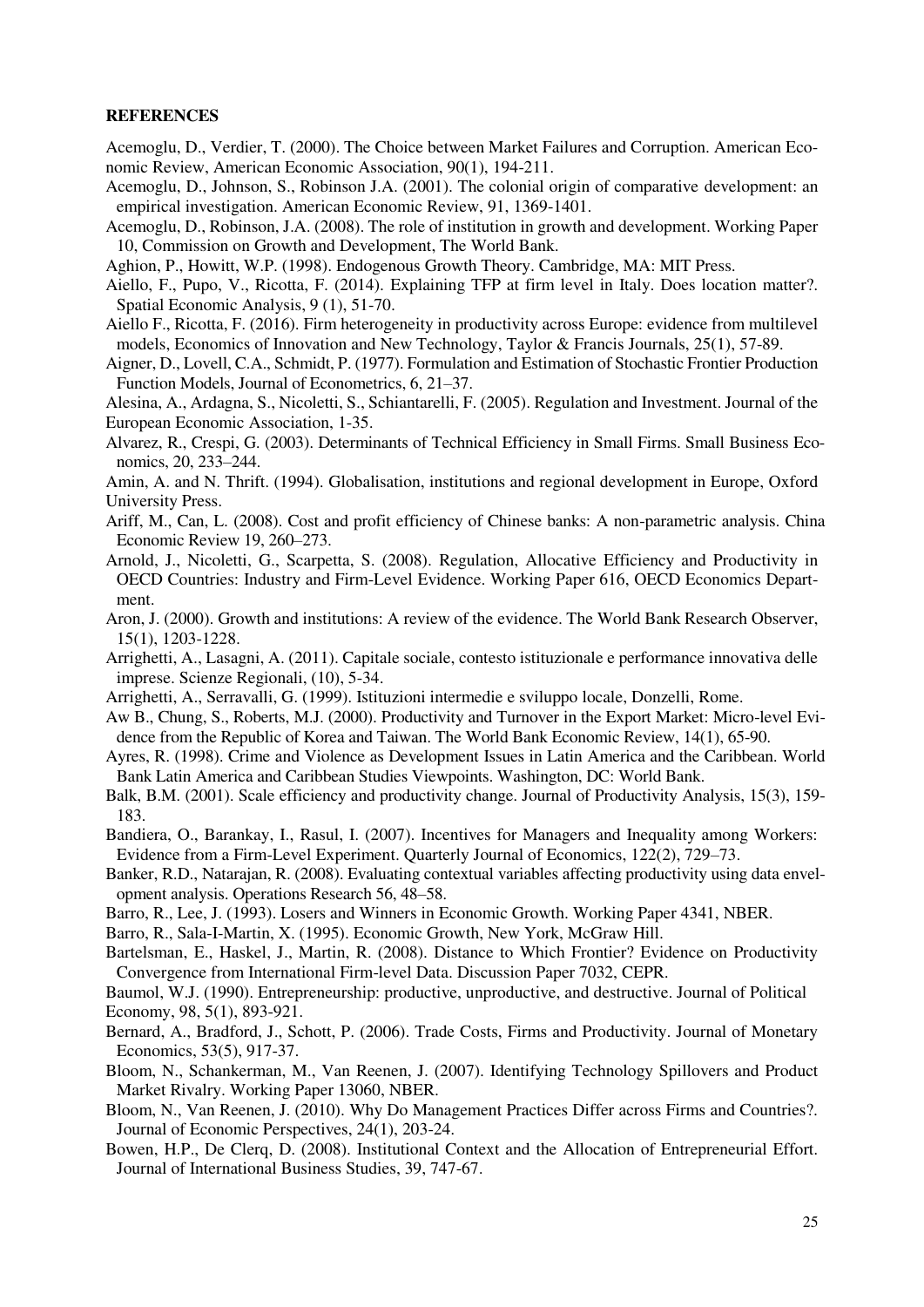- Bridgman, B., Shi, Q., Schmitz, J.A. (2009). The Economic Performance of Cartels: Evidence from the New Deal U.S. Sugar Manufacturing Cartel, 1934-74. Federal Reserve Bank of Minneapolis, Research Department Staff Report, 437.
- Brown, D.J., Earle, J.S., Telegdy, A. (2006). The Productivity Effects of Privatization: Longitudinal Estimates from Hungary, Romania, Russia, and Ukraine. Journal of Political Economy, 114, 61-99.
- Brunetti, A. (1997). Political Variables in Cross-country Growth Analysis. Journal of Economic Surveys, 11(2), 163-190.
- Bushnell, J.B., Wolfram, C.D. (2009). The Guy at the Controls: Labor Quality and Power Plant Efficiency. In: Freeman, R.B., Shaw, K.L. (Eds.), *International Differences in the Business Practices and Productivity of Firms*, University of Chicago Press, 79–102.
- Buvinic and Morrison (2000). Living in a more violent world. Foreign Policy, 118, 58-72.
- Carletti, E. (2004). The structure of bank relationships, endogenous monitoring, and loan rates. Journal of Financial Intermediation, 13 (1), 58-86.
- Casu, B., Girardone, C., Molyneux, P. (2004). Productivity change in European banking: A comparison of parametric and non-parametric approaches. Journal of Banking and Finance, 28, 2521–2540.
- Caves, D.W., Christensen, L.R., Diewert, W.E. (1982) The economic theory of index numbers and the measurement of input, output and productivity. Econometrica 50(6),1393–1414.
- Caves, R. (1992). Determinants of Technical Efficiency in Australia. In: Caves, R. (Ed.), *Industrial Efficiency in Six Nations*, MIT Press, 241-272.
- Caves, R., Barton, D. (1990). Efficiency in US: Manufacturing Industries. MIT Press.
- Chanda, A., Dalgaard, C.J. (2008). Dual economies and international total factor productivity differences: Channelling the impact from institutions, trade, and geography. Economica, 75(300), 629-61.
- Charnes, A., Cooper, W.W., Rhodes, E. (1978). Measuring the Efficiency of Decision-Making Units. European Journal of Operational Research, 2, 429–444.
- Coelli, T., Rao, D.S.P., O'Donnel, C.J., Battese, G.E. (2005). An introduction to efficiency and productivity analysis. Springer, Berlin.
- Costi, R., Messori, M. (2005). Per lo sviluppo. Un capitalismo senza rendite e con capitale. Il Mulino, Bologna.
- Cummins, J. D., Zi, H. (1998). Comparison of frontier efficiency methods: an application to the U.S., life insurance industry. Journal of Productivity Analysis, 10, 131–152.
- Cummins, J.D., Weiss, M.A., Xie, X., Zi, H. (2010). Economies of scope in financial services: A DEA efficiency analysis of the US insurance industry. Journal of Banking and Finance 34 (2010) 1525–539
- Cummins, J.D., Xie, X. (2013). Efficiency, productivity, and scale economies in the U.S. property-liabili-ty insurance industry. Journal of Productivity Analysis, 39,141-164.
- Dakolias, M. (1996). The Judicial Sector in Latin America and the Caribbean: Elements of Reform. Technical Paper, 319, World Bank, Washington, D.C.
- Dall'Aglio, V. (1999). Istituzioni intermedie e dinamica della distribuzione del reddito nelle province italiane: una verifica empirica non parametrica. In: Arrighetti, A., Serravalli, G. (Eds.), *Istituzioni intermedie e sviluppo locale*, Donzelli, Roma, 51-66.
- Dam, K. (2006). The Judiciary and Economic Development. John M. Olin Law & Economics Working Paper, 287(2), The Law School, University of Chicago.
- Datta, S. (2008). The Impact of Improved Highways on Indian Firms. Unpublished manuscript. Available a[t http://www.enterprisesurveys.org/ResearchPapers/.](http://www.enterprisesurveys.org/ResearchPapers/)
- Daveri, F.R., Lecat, R., Parisi, M.L. (2011). Service Deregulation, Competition and the Performance of French and Italian Firms. Banque de France Working Paper 346.
- De Leeuw, J., Meijer, E. (2008). Handbook of Multilevel Analysis. Springer
- De Rosa, D., Gooroochurn, N., Gorg, H. (2010). Corruption and Productivity: Firm-Level Evidence from the Beeps Survey, Kiel Working Paper, 1632.
- Del Monte, A. Giannola, A. (1997). Istituzioni economiche e Mezzogiorno. La Nuova Italia Scientifica, Roma.
- Di Liberto, A., Sideri, M. (2015). [Past dominations, current institutions and the Italian regional economic](https://ideas.repec.org/p/wiw/wiwrsa/ersa13p1033.html)  [performance.](https://ideas.repec.org/p/wiw/wiwrsa/ersa13p1033.html) European Journal of Political Economy, 38, 12-41.
- Diewert, W. E., Fox, K.J. (2010). Malmquist and Törnqvist productivity indexes: returns to scale and technical progress with imperfect competition. Journal of Economics, 101, 73–95.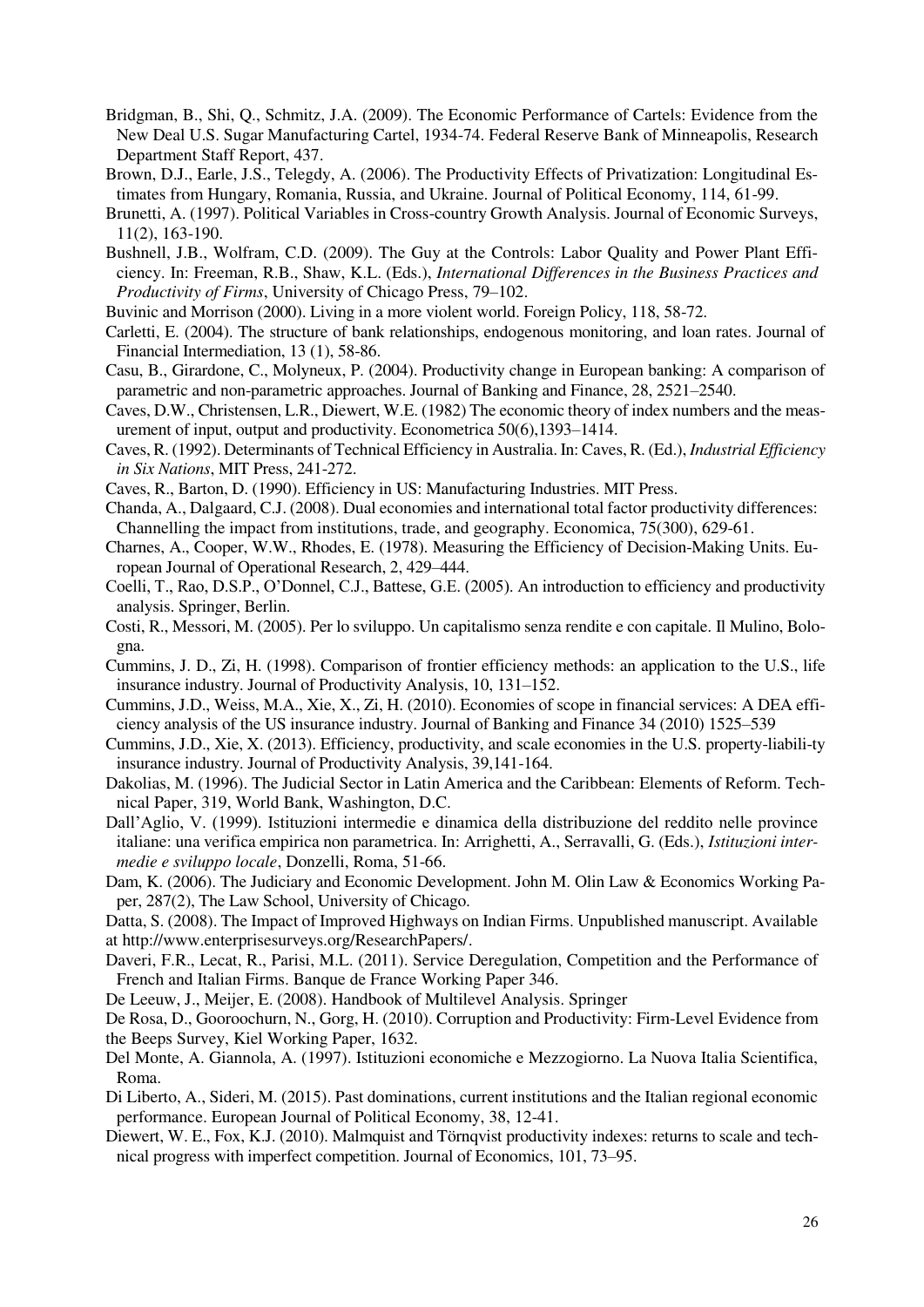- Din, M., Ghani, E., Mahmood, T. (2007). Technical Efficiency of Pakistan's Manufacturing Sector: a Stochastic Frontier and Data Envelopment Analysis. The Pakistan Development Review, 46 (1), 1-18.
- Djankov, S., La Porta, R., Lopez De Silanes, F., Shleifer, A. (2002). The regulation of Entry. Quarterly Journal of Economics, 117, 1-37.
- Djankov, S., Murrell, P. (2002). Enterprise Restructuring in Transition: A Quantitative Survey. Journal of Economic Literature, 40(3), 739-792.

Dollar, D., Hallward-Driemeier, M. Mengistae, T. (2003). Investment Climate and Firm Performance in Developing Economies. Development Research Group, World Bank, WDC.

Doraszelski, U., Jaumandreu, J. (2013). R&D and Productivity: Estimating Endogenous Productivity. Review of Economic Studies, 80, 1338–383.

- Easterly, W. Levine, R. (2003). Tropics, germs and crops: the role of endowments in economic development. Journal of Monetary Economics, 50, 3-39.
- Eicher, T. S., Garcia-Penalosa, C. and Teksoz, U. (2006). How Do Institutions Lead Some Countries to Produce So Much More Output per Worker than Other, in Eicher, S. T. and Garcia-Penalosa, C. (eds) (2006) Institutions, Development, and Economic Growth, Massachusetts Institute of Technology: Massachusetts.
- Elling, M., Luhnen, M. (2010). Efficiency in the international insurance industry: a cross-country comparison, Journal of Banking and Finance 34:1497–1509.
- Erbetta, F., Petraglia, C. (2011). Drivers of regional efficiency differentials in Italy: technical inefficiency or allocative distortions?. Working Paper 2, CERIS-CNR.
- Eslava, M., Haltiwanger, J.C., Kugler, A., Kugler, M. (2004). The Effects of Structural Reforms on Productivity and Profitability Enhancing Reallocation: Evidence from Colombia. Journal of Development Economics, 75(2), 333-72.
- Fabbri, D. (2010). Law enforcement and firm financing: Theory and evidence, Journal of the European Economic Association 8(4),  $776 - 816$ .
- Faggio, G., Kjell, G.S., Van Reenen, J. (2010). The Evolution of Inequality in Productivity and Wages: Panel Data Evidence. Industrial and Corporate Change, 19(6), 1919-1951.
- Falck, O. (2007). Survival chances of new businesses: do regional conditions matter?. Applied Economics, 39, 16, 2039-2048.
- Färe, R., Grosskopf, S., Norris, M., Zhongyang, Z. (1994). Productivity Growth, Technical Progress and Efficiency Change in Industrialised Countries. American Economic Review, 84(1), 66-83.
- Farrell, M.J. (1957). The measurement of productive efficiency, Journal of the Royal Statistical Society, 120(3), 254–281.
- Fazio, G., Piacentino, D. (2010). A Spatial Multilevel Analysis of Italian SMEs' Productivity. Spatial Economic Analysis, 5(3), 299-316.
- Fernandes, A.M. (2007). Trade Policy, Trade Volumes and Plant-Level Productivity in Colombian Manufacturing Industries. Journal of International Economics, 71(1), 52-71.

Fritsch M., Brixy, U., Falck, O. (2006). The Effect of Industry, Region, and Time on New Business Survival. A Multi-Dimensional Analysis. Review of Industrial Organization. 28(3), 285-306.

- Frydman, R., Gray, C., Hessel, M., Rapaczynski, A. (1999). When Does Privatization Work? The Impact of Private Ownership on Corporate Performance in The Transition Economies. Quarterly Journal of Economics, November, 1153-1191.
- Giacomelli, S., Trento, S. (2005). Proprietà, controllo e trasferimenti nelle imprese italiane. Cosa è cambiato nel decennio 1993–2003? Temi di discussione 550, Bank of Italy.
- Giuffrida, A. (1999). Productivity and efficiency changes in primary care: a Malmquist index approach. Health Care Management Science, 2, 11–26.
- Glaeser, E.L., La Porta, R., Lopez-de-Silanes, F., Shleifer, A. (2004). Do Institutions Cause Growth?. Journal of Economic Growth, 9 (3), 271-303.
- Griffith, R., Harrison, R., Van Reenen, J. (2007). How Special is the Special Relationship? Using the Impact of U.S. R&D Spillovers on U.K. Firms as a Test of Technology Sourcing. American Economic Review, 96(5), 1859-75.
- Grigorian, D., Martinez, A. (2002). Industrial Growth and the Quality of Institutions: What Do (Transition) Economies Have to Gain from the Rule of Law?. Working Paper 2475, The World Bank.
- Haggard, S., Tiede, L. (2008). The Rule of Law and Economic Development. Annual Review of Political Science, 11(1), 205-234.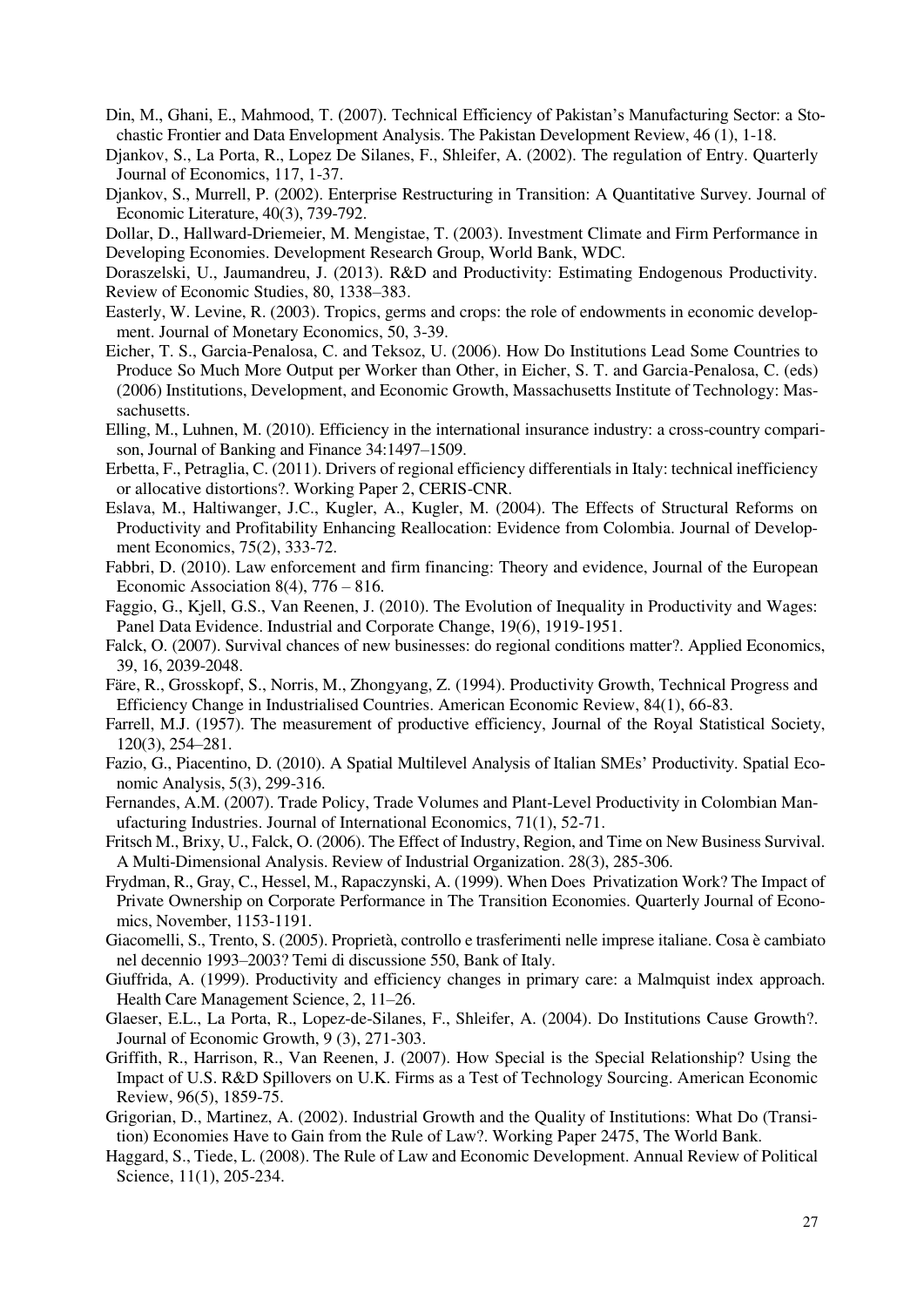- Haggard, S., Tiede, L. (2011). The Rule of Law and Economic Growth: Where are We?. World Development, 39(5), 673-685.
- Hall, R., Jones, C.I. (1999). Why do some countries produce so much more output per worker?. Quarterly Journal of Economics, 114, 83-116.
- Haskel, J., Sanchis, A. (1995). Privatization and X-Inefficiency: A Bargaining Approach. Discussion Papers 1192, CEPR.
- Helliwell, J.F., Putnam, R. (1995). Economic Growth and Social Capital in Italy. Eastern Economic Journal, 21(3), 295-307.
- Hox, J.J. (2013). Multilevel Modeling: When and Why. In: Balderjahn, I., Mathar, R., Schader, M. (Eds), *Classification, Data Analysis and Data Highways*. Springer, Verlag, 147-154.
- Islam, R. (2003). Institutional Reform and the Judiciary: Which Way Forward. World Bank Policy Research Working Paper, 3134, 7-8.
- Jensen, M.C. (1986). Agency Costs of Free Cash Flow, Corporate Finance, and Takeovers. American Economic Review, 76(2), 323-329.
- Jensen, M.C., Meckling, W. (1976). Theory of the firm: Managerial behavior, agency costs, and capital structure. Journal of Financial Economics, 3, 305–360.
- Johnson, A.L., Kuosmanen, T. (2012). One-stage and two-stage DEA estimation of the effects of contextual variables. European Journal of Operational Research, 220, 559–570.
- Jorgenson, D.W., Mun, S.H., Kevin J.S. (2008). A Retrospective Look at the U.S. Productivity Growth Resurgence. Journal of Economic Perspectives, 22(1), 3–24.
- Kaufmann, D., Kraay, A., Zoido-Lobaton, P. (1999). Governance Matters. World Bank Policy Research, Working Paper 2196.
- Ketterer, T.D., Rodriguez-Pose, A. (2012). Do local amenities affect the appeal of regions in Europe for migrants?. Journal of Regional Science, [52\(4\), 5](http://onlinelibrary.wiley.com/doi/10.1111/jors.2012.52.issue-4/issuetoc)35–561.
- Knack, S., Keefer, P. (1997). Does Social Capital Have an Economic Payoff? A Cross-country Investigation. Quarterly Journal of Economics, 112(4), 1251-1288.
- Kneller, R., Misch, F. (2010). The composition of public spending and firm productivity: evidence from South Africa. Available at: www.csae.ox.ac.uk/conferences/2011-EDiA/papers/327-Misch.pdf.
- Knittel, C.R. (2002). Alternative Regulatory Methods and Firm Efficiency: Stochastic Frontier Evidence the US Electricity Industry. Review of Economics and Statistics, 84(3), 530-540.
- Krueger, A.O. (1974). The political economy of rent-seeking, American Economic Review, 3, 291-303.
- Krusell, P. and J.V. Rios-Rull. (1996). Vested interests in a positive theory of stagnation and growth. Review of Economic Studies*,* 63, 301-329.
- Kwok, C.C.Y., Tadesse, S. (2006). The MNC as an agent of change for host-country institutions: FDI and corruption. Journal of International Business Studies, 767-785
- La Porta, R., Lopez-de-Silanes, F., Shleifer, A., Vishny, R.W. (1998). Law and Finance. Journal of Political Economy, 106, 1113-1155.
- Lasagni, A., Nifo, A., Vecchione, G. (2015). Firm productivity and institutional quality: Evidence from Italian industry. Journal of Regional Science, 55(5), 774-800
- Lazear, E., Rosen, S. (1981). Rank-Order Tournaments as Optimum Labor Contracts. Journal of Political Economy, 89(5), 841-864.
- Loayza, N.V., Oviedo, A.M., Serven, L. (2005). The impact of regulation on growth and informality cross-country evidence. Policy Research Working Paper Series 3623, The World Bank.
- Lorentzen. P., MacMillan, J., Wacziarg, R. (2008). Death and Development. Journal of Economic Growth, 13, 81-124.
- Lovell, C.A.K. (2003). The decomposition of Malmquist productivity indices. Journal of Productivity Analysis, 20(3):437-58.
- Mankiw, N.G., Romer, D., Weil, D.N. (1992). A contribution to the empirics of economic growth. Quarterly Journal of Economics, 107(2), 407–37.
- Mauro, P. (1995). Corruption and Growth. Quarterly Journal of Economics, 110(3), 681-712.
- McGuinness, A. (2007). Institutions and Total Factor Productivity Convergence. Working Paper 9, Central Bank and Financial Services Authority of Ireland.
- Meeusen, W., van den Broeck, J. (1977). Efficiency Estimation from Cobb-Douglas Production Function with Composed Error. International Economic Review, 18(2), 435–444.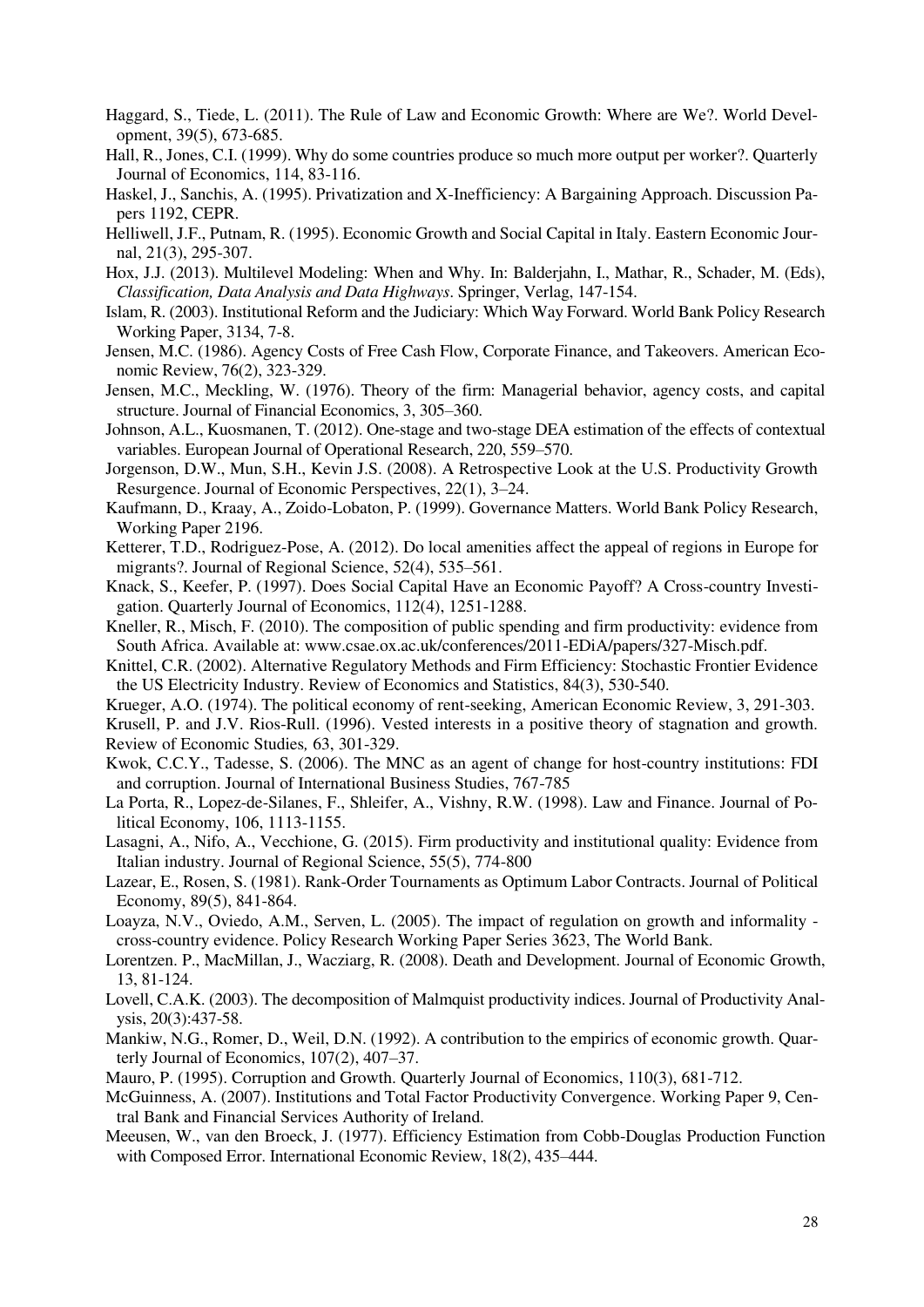Méon, P.G. and Sekkat, K. (2005). Does corruption grease or sand the wheels of growth?. Public Choice, 122, 69-97.

Milana, C., Nascia, L., Zeli, A. (2013). Decomposing multifactor productivity in Italy from 1998 to 2004: evidence from large firms and SMEs using DEA. Journal of Productivity Analysis, 40, 99–109.

Mundlack, Y. (1978). On the Pooling of Time Series and Cross-Sectional Data. Econometrica, 46, 6986.

Murphy, K.M., A. Shleifer and R.W. Vishny. (1991). The Allocation of Talent: Implication for Growth. Quarterly Journal of Economics, 106, 2, 503–530.

Nalebuff, B., Stiglitz, J.E. (1983). Information, competition and Markets. American Economic Review, 73, 278-283.

Narayan, D. (1999). Social Capital and the State: Complementarity and Substitution. World Bank Working Paper No. 2167.

Narayan, D. and L. Pritchett. (1997). Cents and Sociability: Household Income and Social Capital in Rural Tanzania. Social Development and Development Research Group, Policy Research Working Paper No. 1796.

Nerozzi, S., Pipitone, V., Ricchiuti, G. (2015). Social capital and firm's productivity in Italy: a multilevel approach. AISRE Annual Conference, University of Calabria.

Nguyen, H., Jaramillo, P.A. (2014). Institutions and Firms' Return to Innovation. Evidence from the World Bank Enterprise Survey. Policy Research Working Paper Series 6918, The World Bank.

Nicoletti, G., Scarpetta S. (2005). Product Market Reforms and Employment in OECD Countries. Working Paper 472, OECD Economics Department.

Nifo, A. (2011). L'industria del Mezzogiorno: un'analisi empirica sui divari di produttività. Economia e Politica Industriale, 38(3), 105-126.

Nifo, A., Vecchione, G. (2014). Do institutions play a role in skilled migration? The case of Italy. Regional Studies, 48(10), 1628-1649.

North, D.C. (1990). Institutions, institutional change and economic performance. Cambridge University Press.

Nugent, J.B. (1993). Between State, Market and Households: A Neo-institutional Analysis of Local Organizations and Institutions. World Development, 21(4), 623-632.

OECD (2001). Territorial Outlook 2001. Paris.

Ottaviano, G. (2008). Infrastructure and Economic Geography: An Overview of Theory and Evidence. EIB Papers, 13(2), 8–35

Pastor, J.T., Asmild, M., Lovell, C.A.K. (2011). The biennial Malmquist productivity change index. Socio-Economic Planning Sciences, 45, 10-15.

Powell, W.W. and J. Owen-Smith. (2004). Knowledge networks in the Boston biotechnology community. Organization Science, 15, 5–21.

Putnam, R.D. (1993a). Making Democracy Work: Civic Traditions in Modern Italy. Princeton University Press.

Putnam, R.D. (1993b). The Prosperous Community. Social Capital and Public Life. American Prospect, 13, 35-42.

Raspe, O., van Oort, F. (2011). Firm Heterogeneity, Productivity, and Spatially Bounded Knowledge Externalities. Socio-Economic Planning Sciences, 45, 38-47

Ray, S.C., Desli, E. (1997). Productivity growth, technical progress, and efficiency change in industrialized countries: comment. American Economic Review, 87(5),1033-039.

Reinkka, R. Svensson, J. (2002). Coping with poor public capital. Journal of Development Economics, 69, 1, 51-70.

Ritzen, J., W. Easterly and M. Woolcock. (2000). On 'Good' Politicians and 'Bad' Policies: Social Cohesion. Institutions and Growth, World Bank Working Paper No. 2448.

Robinson, W.S. (1950). Ecological correlations and the behavior of individuals. Sociological Review, 15, 351-357.

Rodrik, D. (1997). Where Did All the Growth Go? External Shocks, Social Conflict and Growth Collapses. NBER, Working Paper No. 6350.

Rodrik, D., Subramanian A., Trebbi, F. (2004). Institutions rule: the primacy of institutions over geography and integration in economic development. Journal of Economic Growth, 9, 131-165.

Rose-Ackerman, S. (1978). Corruption: A study in Political Economy, Academic Press.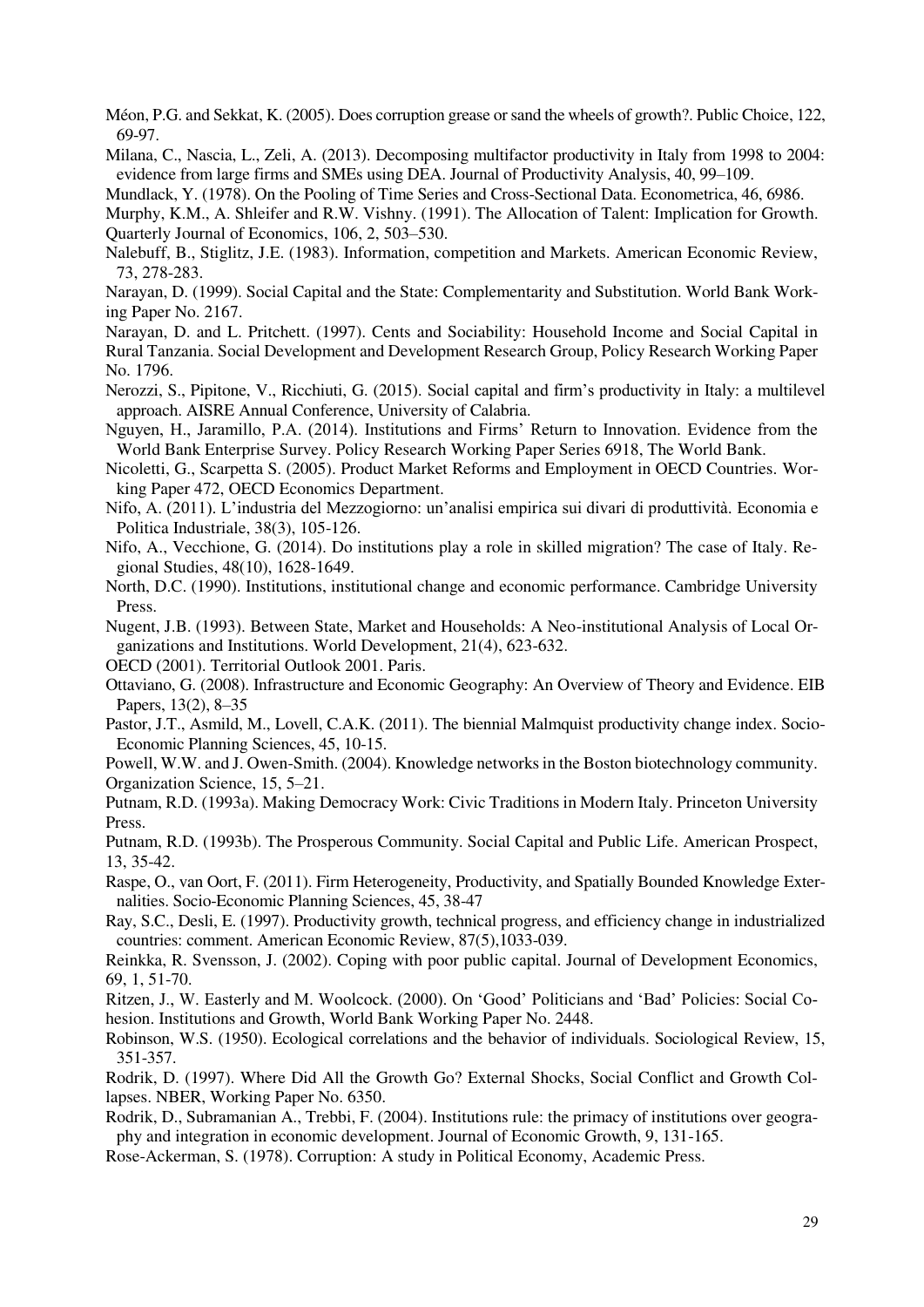- Saal, D., Parker, D., Weyman-Jones, T. (2007). Determining the contribution of technical change, efficiency change and scale change to productivity growth in the privatized English and Welsh water and sewerage industry: 1985–2000. Journal of Productivity Analysis, 28, 127–139.
- del Mar Salinas-Jiménez, M., Salinas-Jiménez, J. (2011). Corruption and total factor productivity: level or growth effects. Portuguese Economic Journal, 2, 109-128.
- Scalera, D., Zazzaro A. (2010). L'economia del Mezzogiorno. Nuova politica regionale, crisi globale e federalismo fiscale. In Guerra, M.C., Zanardi, A. (Eds.), *La finanza pubblica italiana*. *Rapporto 2010*, 375-410.
- Sherwood, R. (1995). Judicial Systems and National Economic Performance. Inter-American Development Bank's Second Annual Conference on Justice and Development in Latin American and the Caribbean. Montevideo, Uruguay.
- Shihata, I.F.I. (1995). The World Bank in a Changing World: Selected Essays and Lectures. Vol. 2.

Shirley, C. and C. Winston C. (2004). Firm inventory behavior and the returns from highway infrastructure investments. Journal of Urban Economics, 55, 2, 398-415.

- Sinani, E., Jones, D.C., Mygind, N. (2007). Determinants of Firm Level Technical Efficiency: A Stochastic Frontier Approach. Mimeo
- Sinkkonen, J. (2005). Labour productivity growth and industry structure, Bank of Finland Research, Discussion Papers 4.
- Snijders, T.A.B., Berkhof, J. (2007). Diagnostic Checks for Multilevel Models. In: de Leeuw, J., Meijer, E. (Eds.), *Handbook of Multilevel Analysis*, Springer.
- Solow, R.M. (1957). Technical Change and the Aggregate Production Function. Review of Economics and Statistics, 39(3), 312-320

Sorenson, O. (2003). Social networks and industrial geography. Journal of Evolutionary Economics, 13(5), 513-527.

- Srholec, M. (2010). A Multilevel Approach to Geography of Innovation. Regional Studies, 44 (9), 1207- 220.
- Sufian, F. (2009). Determinants of bank efficiency during unstable macroeconomic environment: Empirical evidence from Malaysia. Research in International Business and Finance, 23, 54–77.
- Svensson, J. (2005). Eight Questions about Corruption. Journal of Economic Perspectives, 19, 3, 19-42.
- Syverson, C. (2011). What determines productivity?. Journal of Economic Literature, 49(2), 326-65.
- Tallman, S., M. Jenkins, N. Henry and S. Pinch. (2004). Knowledge, clusters and competitive advantage. Academy of Management Review. 29(2), 258-271.
- Van Biesebroeck, J. (2005). Exporting Raises Productivity in Sub-Saharan African Manufacturing Firms. Journal of International Economics, 67(2), 373–91.
- Van Oort, F.G., Burger, M.J., Knoben, J., Rapse, O. (2012). Multilevel Approaches and the Firm-Agglomeration Ambiguity in Economic Growth Studies. Journal of Economic Survey, 26 (3), 468-91.
- Verhoogen, E.A. (2008). Trade, Quality Upgrading and Wage Inequality in the Mexican Manufacturing Sector. Quarterly Journal of Economics, 123(2), 489-530.
- Vernon Henderson, J., Zmarak, S., Venables, A.J. (2001). Geography and Development. Journal of Economic Geography 1(1), 81–105.
- Woolcock, M. (1998). Social capital and economic development: toward a theoretical synthesis and policy framework. Theory and Society, 27, 2, 151-208.
- World Bank (1992). Governance and Development. Washington, D.C.
- World Bank (1994). Governance: The World Bank's Experience. Washington, D.C.
- World Bank (1997). World Development Report 1997: The State in a Changing World. Oxford University Press.
- World Bank (2006).World Bank announces strategy to combat corruption. World Bank Press Release, 358.
- Yang, H., Pollitt, M. (2012). Incorporating undesirable outputs into Malmquist TFP indices with an unbalanced data panel of Chinese power plants. Applied Economics Letters, 19, 277–283.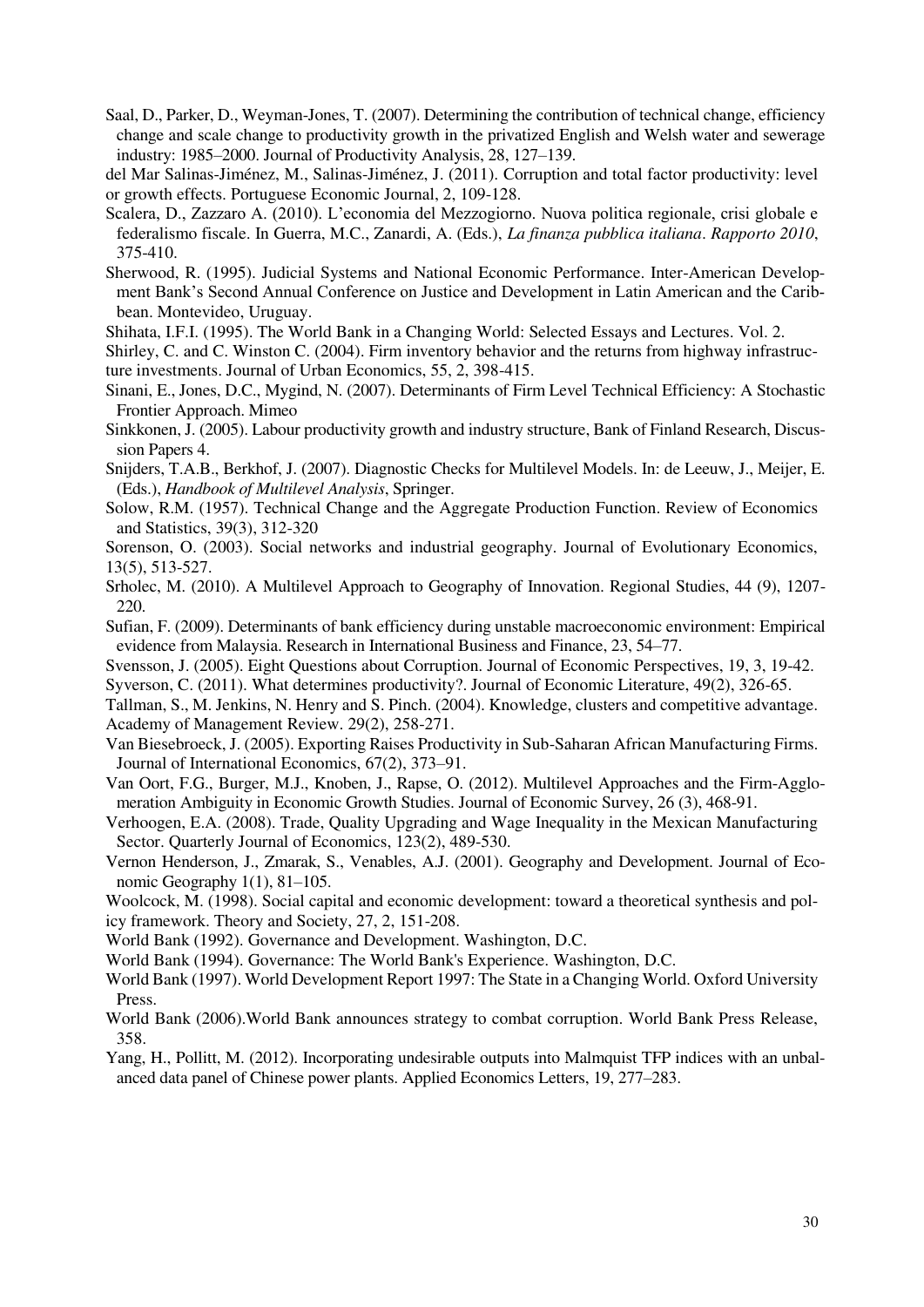## **TABLE 1 -** Description and summary statistics

| <b>VARIABLE</b>                 | <b>DESCRIPTION</b>                                                                          | Mean   | Std. Dev. | Min   | <b>Max</b> | Obs    |
|---------------------------------|---------------------------------------------------------------------------------------------|--------|-----------|-------|------------|--------|
|                                 | <b>Employed to retrieve the Malmquist index</b>                                             |        |           |       |            |        |
| TOTREV <sup>(a)</sup>           | Total revenue                                                                               | 9,843  | 7394      | 3.28  | 45,031     | 69,894 |
| KAP <sup>(a)</sup>              | Tangible plus intangible assets (including depreciation)                                    | 2,748  | 2720      | 0.09  | 15,007     | 69,894 |
| RAWM <sup>(a)</sup>             | Expenditure for raw materials                                                               | 734    | 814       | 0.07  | 5,440      | 69,894 |
| EMPLO <sup>(a)</sup>            | Personnel expenditure                                                                       | 1,579  | 1156      | 0.02  | 6,081      | 69,894 |
| Entering the second stage model |                                                                                             |        |           |       |            |        |
| <b>TFP</b>                      | Malmquist index, TFP change                                                                 | 1.42   | 1.36      | 0.13  | 8.31       | 58,667 |
| <b>TECH</b>                     | Technological change                                                                        | 1.04   | 0.23      | 0.60  | 1.79       | 58,667 |
| <b>SE</b>                       | Scale efficiency change                                                                     | 1.18   | 0.79      | 0.20  | 4.78       | 58,667 |
| <b>PEFF</b>                     | Pure technical efficiency change                                                            | 1.40   | 1.27      | 0.14  | 7.55       | 58,667 |
| IQI                             | Provincial IQI (Instituional quality index)                                                 | 0.70   | 0.13      | 0.00  | 1.00       | 56,631 |
| <b>CORR</b>                     | Corruption - IQI dimension                                                                  | 0.87   | 0.13      | 0.20  | 0.99       | 56,631 |
| GOV                             | Government effectiveness - IQI dimension                                                    | 0.46   | 0.10      | 0.06  | 0.65       | 56,631 |
| <b>REG</b>                      | Regulatory quality - IQI dimension                                                          | 0.58   | 0.12      | 0.10  | 0.93       | 56,631 |
| <b>RUL</b>                      | Rule of law - IQI dimension                                                                 | 0.56   | 0.12      | 0.13  | 0.86       | 56,631 |
| VOI                             | Voice and accountability - IQI dimension                                                    | 0.52   | 0.13      | 0.15  | 0.70       | 56,631 |
| $SIZE^{(a)}$                    | <b>Total assets</b>                                                                         | 10,164 | 7334      | 401   | 35,109     | 58,667 |
| AGE <sup>(b)</sup>              | Current year minus firm's year of establishment                                             | 45.50  | 29.23     | 8.00  | 112.0      | 58,659 |
| INDEBT <sup>(c)</sup>           | Total debt to total assets                                                                  | 58.47  | 20.63     | 10.93 | 94.09      | 58,667 |
| CASHFLOW <sup>(c)</sup>         | Firm's cashflow                                                                             | 5.72   | $-5.91$   | 12.01 | 26.30      | 58,667 |
| GDPPC <sup>(a)</sup>            | Provincial per capita GDP                                                                   | 30.59  | 7.40      | 11.81 | 49.43      | 49,261 |
| <b>DENSITY</b>                  | Provincial population/provincial surface (sq. km)                                           | 504.9  | 597.1     | 31.0  | 2,603      | 58,667 |
| HHI                             | Herfindahl-Hirschman index on firms' assets                                                 | 0.05   | 0.09      | 0.01  | 1.00       | 58,667 |
| <b>JACOB</b>                    | Jacob index: number of sectors (2-digit level) in each province, with more than 10 firms    | 12.09  | 10.46     | 0.00  | 23.00      | 58,667 |
| <b>PATENT</b>                   | Patent applications (per million inhabitants) to the EPO by priority year by NUTS 3 regions | 127.4  | 68.30     | 0.25  | 487.8      | 58,569 |
| R&D                             | Total intramural R&D expenditure (Euros per inhabitant)                                     | 360.8  | 116.2     | 58.50 | 656.9      | 51,399 |

(a) in thousands of Euro; (b) in years; (c) in percentage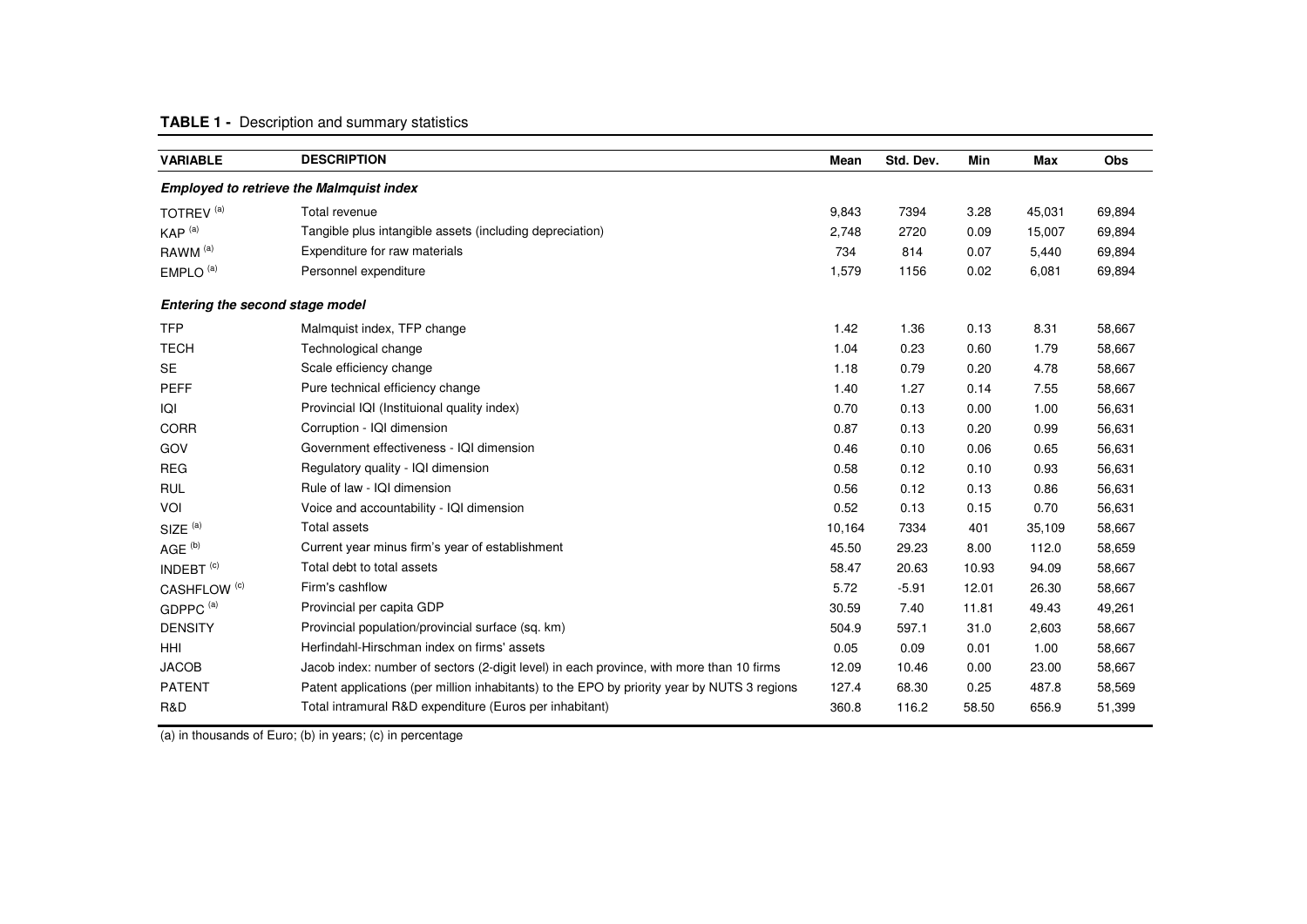## **FIGURE 1 –** Institutional quality dimensions

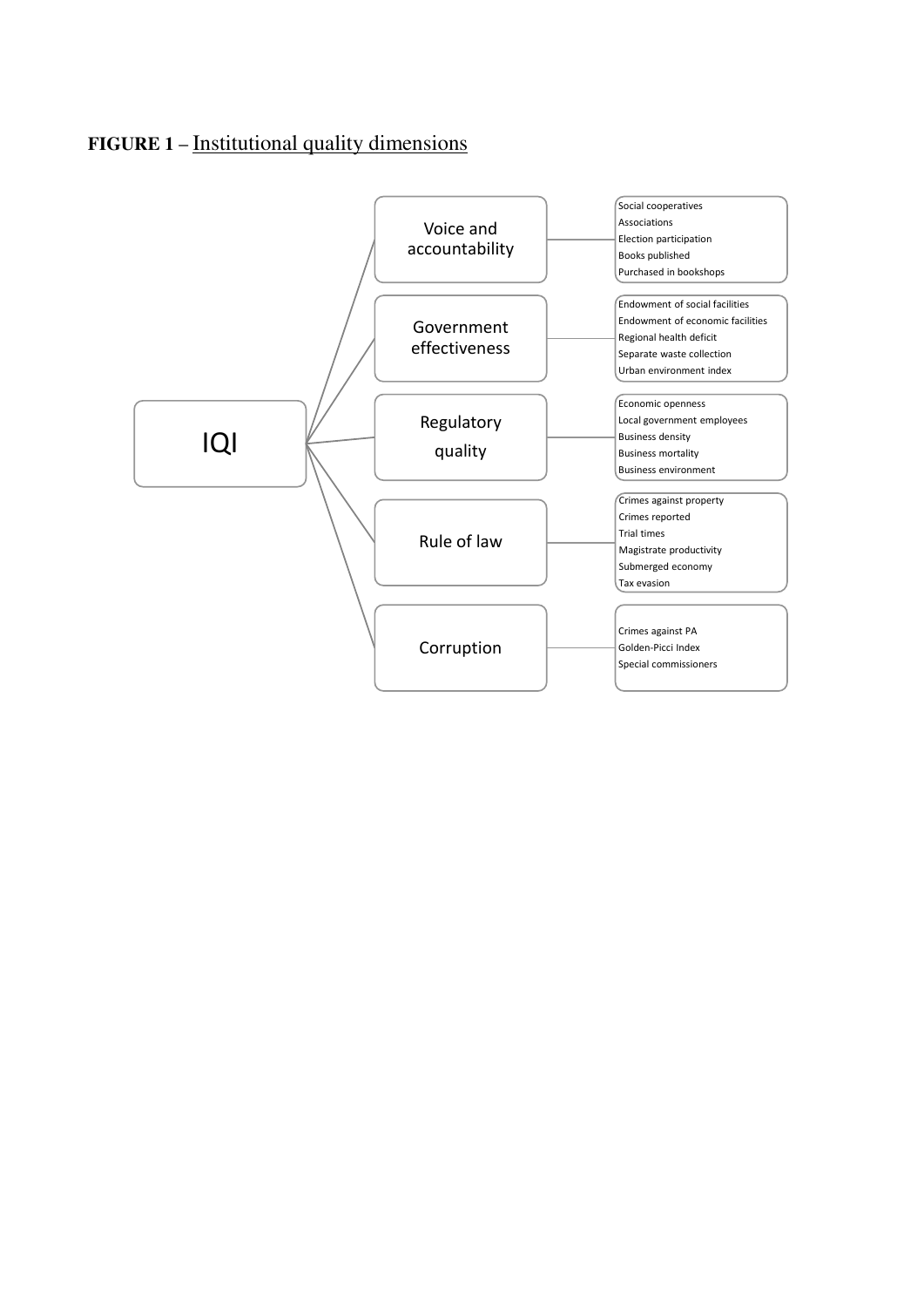| Province           | Region                | <b>TFP</b> | <b>TECH</b> | SE    | <b>PEFF</b> | IQI   | Province              | Region                | <b>TFP</b> | <b>TECH</b> | <b>SE</b> | <b>PEFF</b> | IQI   |
|--------------------|-----------------------|------------|-------------|-------|-------------|-------|-----------------------|-----------------------|------------|-------------|-----------|-------------|-------|
| Crotone            | Calabria              | 0.584      | 0.963       | 0.765 | 0.746       | 0.003 | Terni                 | Umbria                | 0.860      | 1.034       | 0.863     | 0.962       | 0.670 |
| Vibo Valentia      | Calabria              | 0.663      | 0.989       | 0.894 | 0.767       | 0.071 | Macerata              | Marche                | 0.836      | 1.019       | 0.885     | 0.926       | 0.675 |
| Catanzaro          | Calabria              | 0.632      | 0.988       | 0.950 | 0.678       | 0.088 | Modena                | Emilia-Romagna        | 1.125      | 1.021       | 0.946     | 1.155       | 0.676 |
| Reggio di Calabria | Calabria              | 0.839      | 0.986       | 0.771 | 1.105       | 0.145 | Lodi                  | Lombardia             | 1.139      | 1.009       | 1.013     | 1.116       | 0.678 |
| Caltanissetta      | Sicilia               | 0.879      | 1.009       | 1.164 | 0.722       | 0.149 | Sondrio               | Lombardia             | 0.888      | 0.990       | 0.835     | 1.050       | 0.683 |
| Cosenza            | Calabria              | 0.537      | 0.968       | 0.948 | 0.586       | 0.182 | Vicenza               | Veneto                | 0.992      | 1.018       | 0.922     | 1.055       | 0.685 |
| Agrigento          | Sicilia               | 0.709      | 0.972       | 1.119 | 0.650       | 0.191 | Asti                  | Piemonte              | 0.959      | 1.017       | 0.888     | 1.065       | 0.689 |
| Trapani            | Sicilia               | 0.743      | 0.993       | 1.007 | 0.761       | 0.215 | Bologna               | Emilia-Romagna        | 1.030      | 1.017       | 1.005     | 1.005       | 0.689 |
| Isernia            | Molise                | 0.855      | 1.011       | 1.046 | 0.817       | 0.234 | Roma                  | Lazio                 | 1.104      | 1.011       | 0.967     | 1.125       | 0.696 |
| Enna               | Sicilia               | 0.672      | 1.105       | 1.183 | 0.507       | 0.239 | Venezia               | Veneto                | 1.007      | 1.014       | 0.998     | 0.994       | 0.697 |
| Palermo            | Sicilia               | 0.743      | 0.992       | 0.942 | 0.796       | 0.262 | Como                  | Lombardia             | 0.928      | 1.021       | 0.870     | 1.046       | 0.697 |
| Catania            | Sicilia               | 0.786      | 0.980       | 1.217 | 0.654       | 0.263 | Perugia               | Umbria                | 0.940      | 1.021       | 1.001     | 0.918       | 0.700 |
| Napoli             | Campania              | 0.942      | 1.013       | 0.953 | 0.984       | 0.263 | Rimini                | Emilia-Romagna        | 1.054      | 1.014       | 0.880     | 1.156       | 0.706 |
| Ragusa             | Sicilia               | 1.193      | 0.975       | 1.216 | 1.023       | 0.286 | Piacenza              | Emilia-Romagna        | 1.036      | 1.002       | 0.919     | 1.124       | 0.708 |
| Caserta            | Campania              | 0.922      | 1.002       | 0.983 | 0.939       | 0.325 | <b>Brescia</b>        | Lombardia             | 1.129      | 1.014       | 0.986     | 1.131       | 0.711 |
| Messina            | Sicilia               | 0.845      | 0.973       | 1.069 | 0.795       | 0.330 | Ancona                | Marche                | 0.918      | 1.008       | 0.899     | 1.001       | 0.713 |
| Siracusa           | Sicilia               | 0.940      | 1.007       | 1.231 | 0.760       | 0.331 | Reggio nell'Emilia    | Emilia-Romagna        | 1.097      | 1.014       | 1.058     | 1.019       | 0.714 |
| Campobasso         | Molise                | 0.959      | 1.051       | 1.147 | 0.811       | 0.337 | Chieti                | Abruzzo               | 0.870      | 1.025       | 0.944     | 0.898       | 0.716 |
| Nuoro              | Sardegna              | 0.516      | 0.982       | 1.230 | 0.460       | 0.359 | Biella                | Piemonte              | 0.918      | 1.059       | 0.938     | 0.932       | 0.722 |
| Foggia             | Puglia                | 0.722      | 1.006       | 0.981 | 0.721       | 0.403 | Lecco                 | Lombardia             | 1.031      | 1.016       | 0.869     | 1.162       | 0.732 |
| Benevento          | Campania              | 0.803      | 0.992       | 1.186 | 0.698       | 0.408 | Forlì-Cesena          | Emilia-Romagna        | 0.959      | 1.008       | 0.888     | 1.065       | 0.733 |
| Avellino           | Campania              | 0.949      | 1.018       | 1.048 | 0.892       | 0.417 | Parma                 | Emilia-Romagna        | 1.204      | 0.994       | 1.012     | 1.195       | 0.734 |
| Imperia            | Liguria               | 0.686      | 1.002       | 1.066 | 0.646       | 0.424 | Treviso               | Veneto                | 1.038      | 1.013       | 0.989     | 1.031       | 0.734 |
| Sassari            | Sardegna              | 0.885      | 0.981       | 1.186 | 0.757       | 0.439 | Mantova               | Lombardia             | 1.042      | 1.013       | 0.914     | 1.126       | 0.738 |
| Taranto            | Puglia                | 1.381      | 1.022       | 0.915 | 1.450       | 0.442 | Valle d'Aosta         | Valle d'Aosta         | 1.123      | 0.986       | 1.035     | 1.082       | 0.742 |
| <b>Brindisi</b>    | Puglia                | 0.763      | 1.009       | 1.042 | 0.735       | 0.444 | Padova                | Veneto                | 1.021      | 1.005       | 0.971     | 1.041       | 0.743 |
| Potenza            | <b>Basilicata</b>     | 1.052      | 0.989       | 1.267 | 0.824       | 0.456 | Gorizia               | Friuli-Venezia Giulia | 0.863      | 1.011       | 0.918     | 0.937       | 0.744 |
| Cagliari           | Sardegna              | 0.727      | 1.001       | 1.047 | 0.712       | 0.460 | Verbano-Cusio-Ossola  | Piemonte              | 0.834      | 1.005       | 0.913     | 0.907       | 0.749 |
| Salerno            | Campania              | 0.911      | 0.992       | 1.029 | 0.894       | 0.462 | Massa-Carrara         | Toscana               | 0.956      | 1.041       | 1.145     | 0.815       | 0.754 |
| Matera             | Basilicata            | 0.769      | 0.997       | 1.052 | 0.730       | 0.462 | Bergamo               | Lombardia             | 1.053      | 1.008       | 0.932     | 1.117       | 0.759 |
| Lecce              | Puglia                | 0.605      | 1.013       | 0.845 | 0.709       | 0.476 | Novara                | Piemonte              | 0.975      | 1.020       | 0.992     | 0.959       | 0.764 |
| Bari               | Puglia                | 0.826      | 1.020       | 1.024 | 0.796       | 0.493 | Cremona               | Lombardia             | 1.052      | 0.991       | 0.798     | 1.330       | 0.768 |
| Viterbo            | Lazio                 | 0.833      | 0.995       | 0.977 | 0.856       | 0.501 | Pistoia               | Toscana               | 1.024      | 1.032       | 0.982     | 1.013       | 0.776 |
| Latina             | Lazio                 | 0.999      | 1.022       | 0.990 | 0.981       | 0.508 | Grosseto              | Toscana               | 0.933      | 0.981       | 0.962     | 0.987       | 0.776 |
| Genova             | Liguria               | 1.000      | 1.005       | 1.009 | 0.984       | 0.514 | Ravenna               | Emilia-Romagna        | 0.942      | 1.002       | 0.958     | 0.979       | 0.782 |
| Rieti              | Lazio                 | 0.799      | 1.019       | 1.307 | 0.655       | 0.521 | Varese                | Lombardia             | 0.950      | 1.020       | 0.972     | 0.957       | 0.795 |
| Frosinone          | Lazio                 | 1.065      | 1.021       | 0.931 | 1.106       | 0.525 | Cuneo                 | Piemonte              | 1.047      | 1.007       | 0.993     | 1.048       | 0.797 |
| Oristano           | Sardegna              | 0.894      | 0.991       | 0.514 | 1.843       | 0.530 | Milano                | Lombardia             | 1.055      | 1.008       | 1.012     | 1.034       | 0.812 |
| La Spezia          | Liguria               | 1.007      | 1.002       | 1.284 | 0.766       | 0.554 | Bolzano/Bozen         | Trentino-Alto Adige   | 0.975      | 1.006       | 0.933     | 1.042       | 0.815 |
| Pescara            | Abruzzo               | 0.779      | 0.999       | 1.278 | 0.611       | 0.593 | Arezzo                | Toscana               | 1.144      | 1.028       | 0.955     | 1.161       | 0.819 |
| Ascoli Piceno      | Marche                | 1.037      | 1.008       | 1.009 | 1.016       | 0.598 | Prato                 | Toscana               | 1.531      | 1.064       | 1.173     | 1.239       | 0.819 |
| Savona             | Liguria               | 0.847      | 0.978       | 0.988 | 0.882       | 0.617 | Lucca                 | Toscana               | 1.232      | 1.024       | 1.191     | 1.008       | 0.829 |
| Pordenone          | Friuli-Venezia Giulia | 0.946      | 0.999       | 0.978 | 0.969       | 0.627 | Trento                | Trentino-Alto Adige   | 1.027      | 1.012       | 0.982     | 1.038       | 0.851 |
| L'Aquila           | Abruzzo               | 0.636      | 0.983       | 0.980 | 0.672       | 0.628 | Pisa                  | Toscana               | 1.117      | 1.043       | 1.046     | 1.023       | 0.879 |
| Belluno            | Veneto                | 0.963      | 1.001       | 0.980 | 0.976       | 0.633 | Trieste               | Friuli-Venezia Giulia | 1.023      | 1.010       | 0.831     | 1.203       | 0.897 |
| Vercelli           | Piemonte              | 0.852      | 1.015       | 0.912 | 0.923       | 0.636 | Livorno               | Toscana               | 2.001      | 1.042       | 1.336     | 1.394       | 0.898 |
| Rovigo             | Veneto                | 0.904      | 0.992       | 0.889 | 1.018       | 0.644 | Siena                 | Toscana               | 0.970      | 0.993       | 0.966     | 1.001       | 0.900 |
| Udine              | Friuli-Venezia Giulia | 0.902      | 1.003       | 1.004 | 0.895       | 0.651 | Firenze               | Toscana               | 1.168      | 1.029       | 1.036     | 1.083       | 1.000 |
| Ferrara            | Emilia-Romagna        | 0.861      | 1.011       | 0.949 | 0.893       | 0.659 | Barletta-Andria-Trani | Puglia                | 0.844      | 1.068       | 1.082     | 0.720       | N/A   |
| Torino             | Piemonte              | 0.953      | 1.011       | 1.006 | 0.936       | 0.661 | Carbonia-Iglesias     | Sardegna              | 3.189      | 0.974       | 1.783     | 1.836       | N/A   |
| Verona             | Veneto                | 1.040      | 1.011       | 0.932 | 1.103       | 0.664 | Fermo                 | Marche                | 0.992      | 1.036       | 0.953     | 1.004       | N/A   |
| Pesaro e Urbino    | Marche                | 1.009      | 1.010       | 0.912 | 1.093       | 0.665 | Medio Campidano       | Sardegna              | 0.670      | 0.938       | 0.969     | 0.737       | N/A   |
| Teramo             | Abruzzo               | 0.877      | 1.015       | 0.964 | 0.892       | 0.666 | Monza e della Brianza | Lombardia             | 1.040      | 1.013       | 1.000     | 1.024       | N/A   |
| Alessandria        | Piemonte              | 0.888      | 0.997       | 1.050 | 0.846       | 0.666 | Ogliastra             | Sardegna              | 0.746      | 0.970       | 1.342     | 0.594       | N/A   |
| Pavia              | Lombardia             | 0.866      | 1.014       | 1.060 | 0.810       | 0.669 | Olbia-Tempio          | Sardegna              | 0.477      | 1.027       | 1.051     | 0.443       | N/A   |

**TABLE 2 -** Malmquist index components and IQI by province in the period 2004-2011

Note: TFP is the Malmquist index; TECH is technological change; SE is scale efficiency change; PEFF is pure technical efficiency change; TFP=TECH x SE x PEFF. Figures for TFP, TECH, SE and PEFF are geometric means, while those for IQI are arithmetic means. Percentage increases or decreases for each province and Malmquist component are obtained as (TFP-1)\*100, (TECH-1)\*100, (SE-1)\*100 and (PEFF-1)\*100. Provinces are sorted in ascending order of IQI.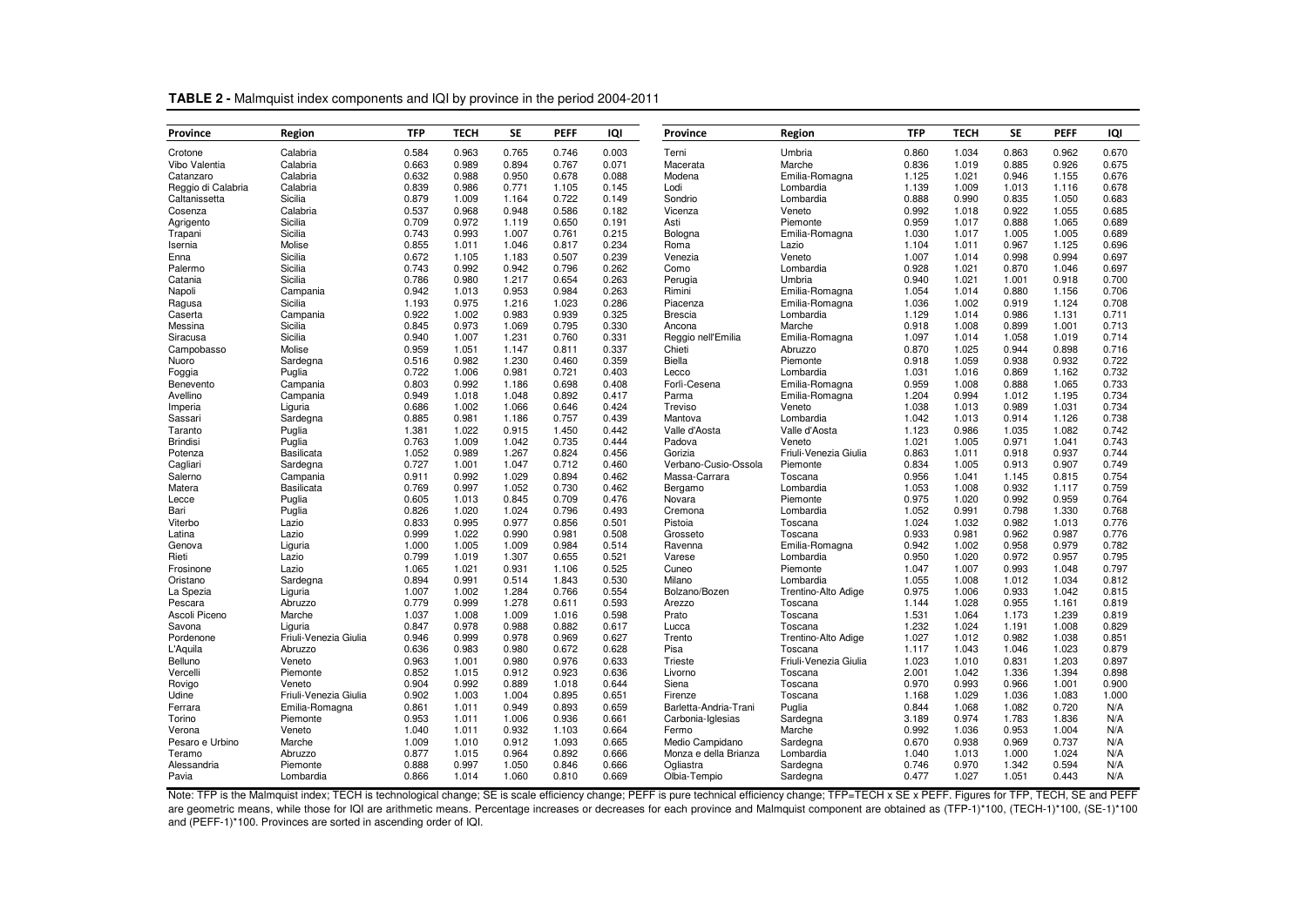

**FIGURE 2 –** TFP change and IQI across the Italian provinces: 2004-2011 mean values

**FIGURE 3 –** Technological efficiency change and IQI across the Italian provinces: 2004-2011 mean values

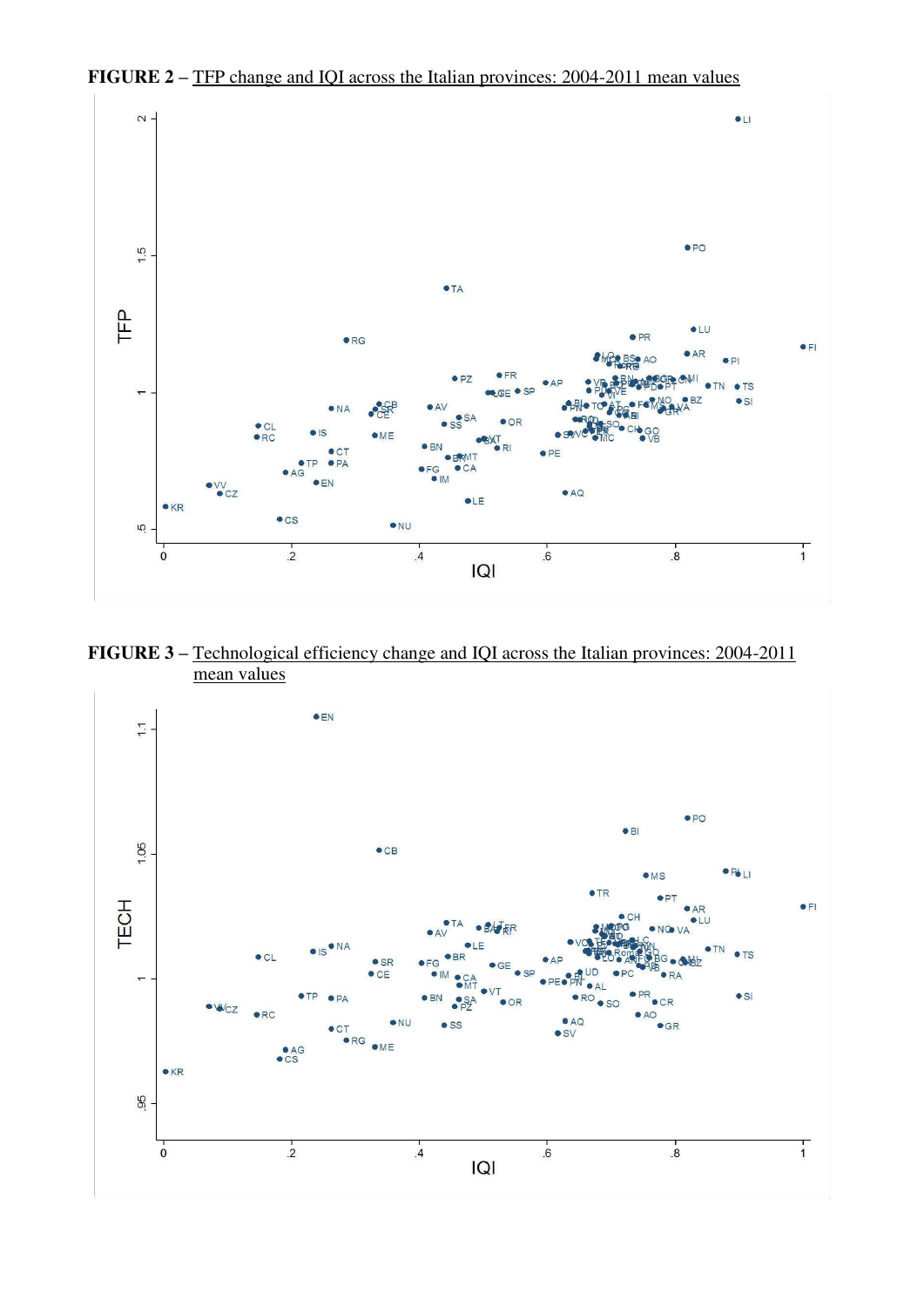

**FIGURE 4 –** Scale efficiency change and IQI across the Italian provinces: 2004-2011 mean values

**FIGURE 5** – <u>Pure efficiency change and IQI across the Italian provinces: 2004-2011 mean values</u>

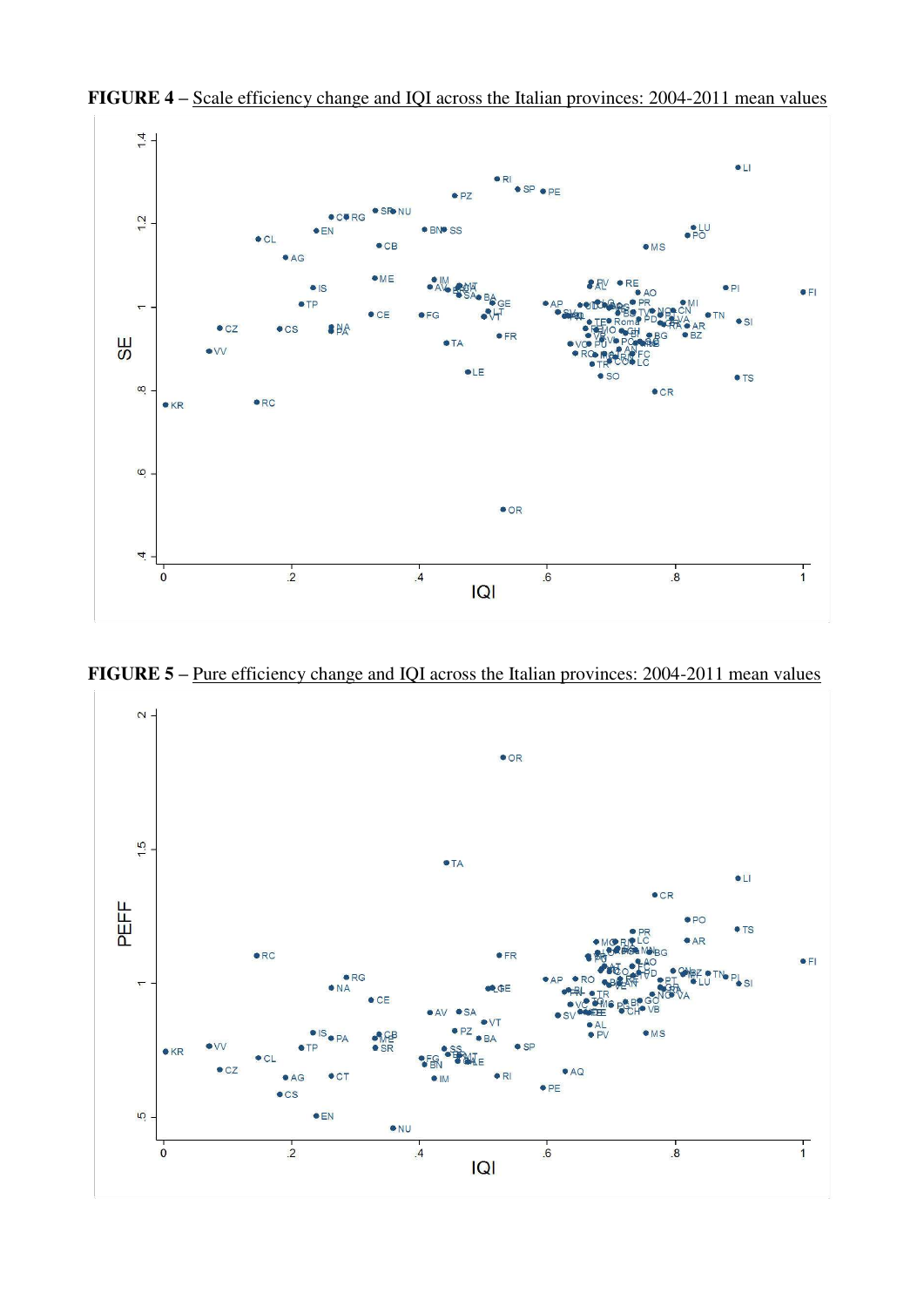#### **TABLE 3** - Estimation results

|                   |             |                | <b>BENCH</b>         |                       | Adding AGE <sup>2</sup> in BENCH |          |                |             |             |             | <b>Dummy CRISIS in BENCH</b> |             |             |             | <b>Random coefficient</b> |             | <b>Mundlack correction</b> |          |             |             |  |
|-------------------|-------------|----------------|----------------------|-----------------------|----------------------------------|----------|----------------|-------------|-------------|-------------|------------------------------|-------------|-------------|-------------|---------------------------|-------------|----------------------------|----------|-------------|-------------|--|
|                   | <b>TFP</b>  | <b>TECH</b>    | <b>SE</b>            | <b>PEFF</b>           | TFP                              | TECH     | <b>SE</b>      | <b>PEFF</b> | TFP         | <b>TECH</b> | <b>SE</b>                    | PEFF        | TFP         | <b>TECH</b> | <b>SE</b>                 | PEFF        | TFP                        | TECH     | <b>SE</b>   | PEFF        |  |
|                   |             | $\overline{c}$ | $\boldsymbol{\beta}$ | $\boldsymbol{\Delta}$ | $\overline{5}$                   | 6        | $\overline{z}$ | 8           | 9           | 10          | 11                           | 12          | 13          | 14          | 15                        | 16          | 17                         | 18       | 19          | 20          |  |
| IQI               | $0.464***$  | $-0.007$       | $0.164***$           | $0.309***$            | $0.464***$                       | $-0.007$ | $0.164***$     | $0.309***$  | $0.464***$  | $-0.007$    | $0.164***$                   | $0.309***$  | $0.470***$  | $-0.007$    | $0.153**$                 | $0.307***$  | $0.374***$                 | $-0.011$ | $0.150***$  | $0.184*$    |  |
|                   | 0.000       | 0.541          | 0.007                | 0.003                 | 0.000                            | 0.535    | 0.007          | 0.003       | 0.000       | 0.541       | 0.007                        | 0.003       | 0.000       | 0.541       | 0.015                     | 0.003       | 0.002                      | 0.364    | 0.007       | 0.055       |  |
| SIZE              | $-0.391***$ | $-0.009$       | $.159***$            | $-2.695***$           | $-0.385***$                      | $-0.009$ | 1.158***       | $-2.693***$ | $-0.391***$ | $-0.009$    | $1.159***$                   | $-2.695***$ | $-0.389***$ | $-0.009$    | $1.160***$                | $-2.696***$ | $-0.397***$                | $-0.009$ | 1.156***    | $-2.690**$  |  |
|                   | 0.001       | 0.455          | 0.000                | 0.000                 | 0.001                            | 0.473    | 0.000          | 0.000       | 0.001       | 0.455       | 0.000                        | 0.000       | 0.001       | 0.455       | 0.000                     | 0.000       | 0.001                      | 0.453    | 0.000       | 0.000       |  |
| SIZE <sup>2</sup> | $0.022***$  | 0.001          | $-0.085***$          | $0.176***$            | $0.021***$                       | 0.001    | $-0.085***$    | $0.176***$  | $0.022***$  | 0.001       | $-0.085***$                  | $0.176***$  | $0.022***$  | 0.001       | $-0.085***$               | $0.176***$  | $0.022***$                 | 0.001    | $-0.085***$ | $0.175**$   |  |
|                   | 0.002       | 0.343          | 0.000                | 0.000                 | 0.002                            | 0.354    | 0.000          | 0.000       | 0.002       | 0.343       | 0.000                        | 0.000       | 0.002       | 0.343       | 0.000                     | 0.000       | 0.002                      | 0.346    | 0.000       | 0.000       |  |
| AGE               | $-0.062***$ | $-0.001$       | $-0.005$             | $-0.049***$           | -0.234*                          | $-0.014$ | 0.023          | $-0.132$    | $-0.062***$ | $-0.001$    | $-0.005$                     | $-0.049***$ | $-0.062***$ | $-0.001$    | $-0.005$                  | $-0.049***$ | $-0.059***$                | 0.000    | $-0.002$    | $-0.048***$ |  |
|                   | 0.000       | 0.712          | 0.486                | 0.000                 | 0.098                            | 0.357    | 0.749          | 0.245       | 0.000       | 0.712       | 0.486                        | 0.000       | 0.000       | 0.712       | 0.507                     | 0.000       | 0.000                      | 0.814    | 0.764       | 0.000       |  |
| <b>INDEBT</b>     | $0.006***$  | 0.000          | $0.001***$           | $0.005***$            | $0.006***$                       | 0.000    | $0.001***$     | $0.005***$  | $0.006***$  | 0.000       | $0.001***$                   | $0.005***$  | $0.006***$  | 0.000       | $0.001***$                | $0.005***$  | $0.006***$                 | 0.000    | $0.001***$  | $0.005***$  |  |
|                   | 0.000       | 0.117          | 0.000                | 0.000                 | 0.000                            | 0.139    | 0.000          | 0.000       | 0.000       | 0.117       | 0.000                        | 0.000       | 0.000       | 0.117       | 0.000                     | 0.000       | 0.000                      | 0.149    | 0.000       | 0.000       |  |
| CASHFLOW          | $0.026***$  | 0.000          | 0.001                | $0.024***$            | $0.026***$                       | 0.000    | 0.001          | $0.024***$  | $0.026**$   | 0.000       | 0.001                        | $0.024***$  | $0.026***$  | 0.000       | 0.001                     | $0.024***$  | $0.027***$                 | 0.000    | 0.001       | $0.024***$  |  |
|                   | 0.000       | 0.778          | 0.167                | 0.000                 | 0.000                            | 0.737    | 0.162          | 0.000       | 0.000       | 0.778       | 0.167                        | 0.000       | 0.000       | 0.778       | 0.168                     | 0.000       | 0.000                      | 0.783    | 0.139       | 0.000       |  |
| HHI               | $-0.023$    | 0.007          | 0.007                | 0.118                 | $-0.024$                         | 0.007    | 0.007          | 0.117       | $-0.023$    | 0.007       | 0.007                        | 0.118       | $-0.024$    | 0.007       | 0.007                     | 0.119       | $-0.021$                   | 0.007    | 0.003       | 0.122       |  |
|                   | 0.853       | 0.538          | 0.901                | 0.212                 | 0.848                            | 0.542    | 0.899          | 0.213       | 0.853       | 0.538       | 0.901                        | 0.212       | 0.850       | 0.538       | 0.902                     | 0.208       | 0.866                      | 0.540    | 0.960       | 0.198       |  |
| <b>GDPPC</b>      | 0.146       | $-0.002$       | $-0.047$             | $0.173*$              | 0.148                            | $-0.002$ | $-0.047$       | $0.174*$    | 0.146       | $-0.002$    | $-0.047$                     | $0.173*$    | 0.118       | $-0.002$    | $-0.038$                  | 0.171'      | 0.186                      | $-0.001$ | $-0.039$    | $0.187**$   |  |
|                   | 0.214       | 0.833          | 0.371                | 0.051                 | 0.208                            | 0.842    | 0.368          | 0.050       | 0.214       | 0.833       | 0.371                        | 0.051       | 0.291       | 0.833       | 0.471                     | 0.052       | 0.104                      | 0.916    | 0.347       | 0.017       |  |
| <b>DENSITY</b>    | $0.085***$  | 0.000          | $0.022**$            | $0.045**$             | $0.085***$                       | 0.000    | $0.022**$      | $0.045**$   | $0.085***$  | 0.000       | $0.022**$                    | $0.045**$   | $0.089***$  | 0.000       | $0.020**$                 | $0.053***$  | $0.069^{\star\star}$       | 0.000    | 0.015       | $0.029*$    |  |
|                   | 0.002       | 0.924          | 0.031                | 0.010                 | 0.002                            | 0.926    | 0.031          | 0.010       | 0.002       | 0.924       | 0.031                        | 0.010       | 0.001       | 0.924       | 0.047                     | 0.002       | 0.005                      | 0.808    | 0.082       | 0.061       |  |
| <b>JACOB</b>      | 0.003'      | 0.000          | 0.001'               | 0.000                 | 0.003'                           | 0.000    | 0.001          | 0.000       | 0.003       | 0.000       | 0.001                        | 0.000       | 0.003'      | 0.000       | $0.001*$                  | 0.000       | $0.003**$                  | 0.000    | 0.001       | 0.000       |  |
|                   | 0.096       | 0.645          | 0.077                | 0.710                 | 0.099                            | 0.631    | 0.076          | 0.703       | 0.096       | 0.645       | 0.077                        | 0.710       | 0.095       | 0.645       | 0.070                     | 0.733       | 0.046                      | 0.697    | 0.058       | 0.964       |  |
| <b>PATENT</b>     | $-0.029$    | 0.001          | -0.034***            | $-0.003$              | $-0.029$                         | 0.001    | $-0.034***$    | $-0.003$    | $-0.029$    | 0.001       | $-0.034***$                  | $-0.003$    | $-0.026$    | 0.001       | -0.034***                 | $-0.004$    | $-0.027$                   | 0.001    | $-0.029**$  | 0.003       |  |
|                   | 0.161       | 0.677          | 0.001                | 0.842                 | 0.162                            | 0.666    | 0.001          | 0.845       | 0.161       | 0.677       | 0.001                        | 0.842       | 0.197       | 0.677       | 0.001                     | 0.823       | 0.169                      | 0.696    | 0.001       | 0.869       |  |
| R&D               | 0.024       | 0.001          | $-0.009$             | 0.031                 | 0.025                            | 0.001    | $-0.009$       | 0.031       | 0.024       | 0.001       | $-0.009$                     | 0.031       | 0.025       | 0.001       | $-0.009$                  | 0.031       | 0.066'                     | 0.003    | 0.015       | $0.071**$   |  |
|                   | 0.558       | 0.685          | 0.636                | 0.336                 | 0.546                            | 0.670    | 0.631          | 0.330       | 0.558       | 0.685       | 0.636                        | 0.336       | 0.532       | 0.685       | 0.625                     | 0.326       | 0.094                      | 0.398    | 0.377       | 0.017       |  |
| AGE <sup>2</sup>  |             |                |                      |                       | 0.025                            | 0.002    | $-0.004$       | 0.012       |             |             |                              |             |             |             |                           |             |                            |          |             |             |  |
|                   |             |                |                      |                       | 0.221                            | 0.373    | 0.694          | 0.464       |             |             |                              |             |             |             |                           |             |                            |          |             |             |  |
| <b>CRISIS</b>     |             |                |                      |                       |                                  |          |                |             | $0.044*$    |             | $-0.045***$ 0.141***         | $-0.030$    |             |             |                           |             |                            |          |             |             |  |
|                   |             |                |                      |                       |                                  |          |                |             | 0.056       | 0.000       | 0.000                        | 0.168       |             |             |                           |             |                            |          |             |             |  |
| Observations      | 42,151      | 42,151         | 42,151               | 42,151                | 42,151                           | 42,151   | 42,151         | 42,151      | 42,151      | 42,151      | 42,151                       | 42,151      | 42,151      | 42,151      | 42,151                    | 42,151      | 42,151                     | 42,151   | 42,151      | 42,151      |  |
| Model test        | 1382.8      | 13422.5        | 3856.4               | 2638.4                | 1384.4                           | 13423.5  | 3856.4         | 2639.3      | 1382.8      | 13422.5     | 3856.4                       | 2638.4      | 1383.4      | 13422.5     | 3852.1                    | 2641.2      | 1417.8                     | 13424.9  | 3923.6      | 2686.1      |  |
|                   | 0.000       | 0.000          | 0.000                | 0.000                 | 0.000                            | 0.000    | 0.000          | 0.000       | 0.000       | 0.000       | 0.000                        | 0.000       | 0.000       | 0.000       | 0.000                     | 0.000       | 0.000                      | 0.000    | 0.000       | 0.000       |  |

For the description of the variables see Table 1. Superscripts \*\*\*, \*\* and \* denote statistical significance at the 1, 5 and 10 percent level, respectively. In italics are reported the p-values of the tests. The variables GDPPC, DENSITY, PATENT and R&D are in natural logarithms.